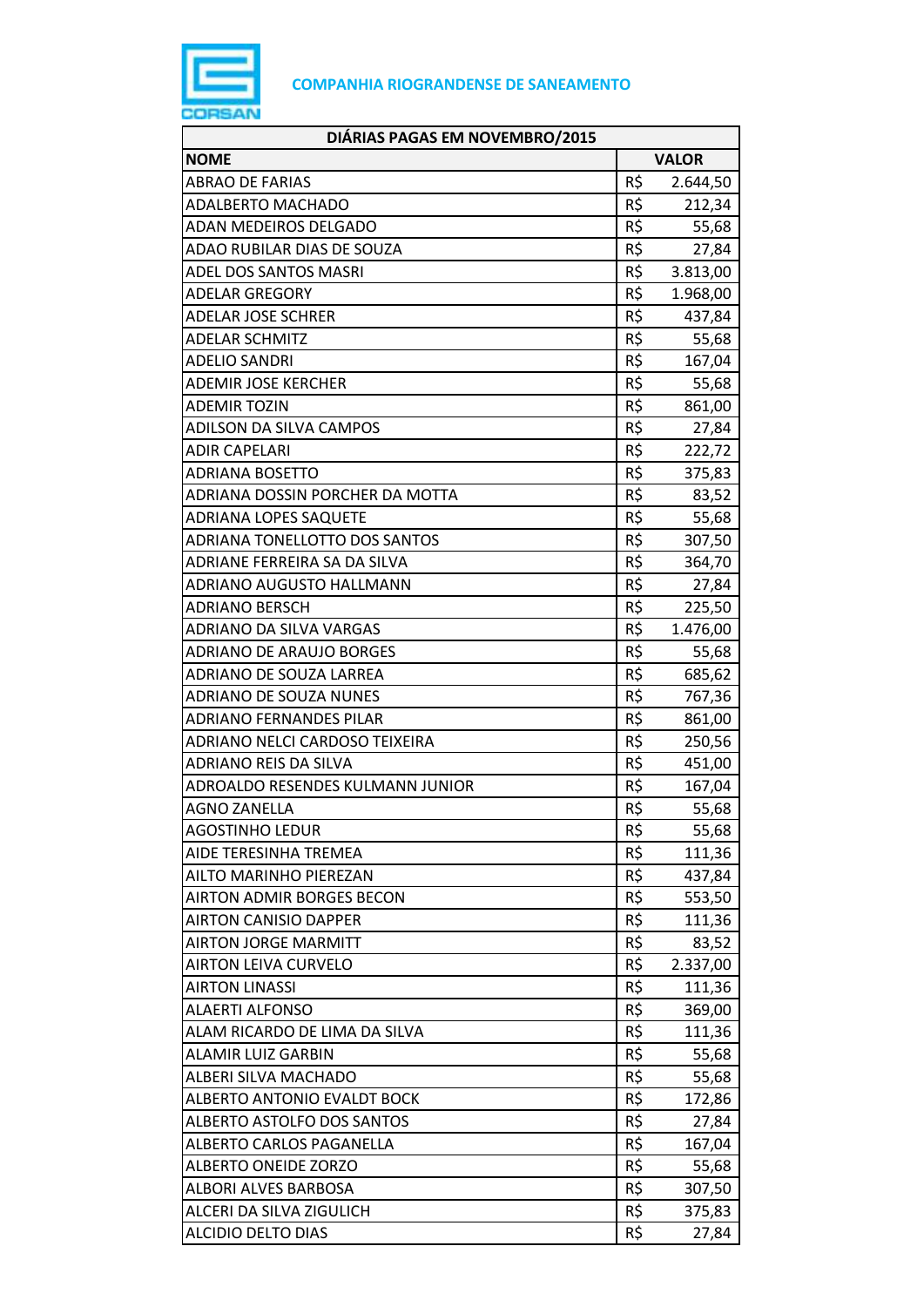| ALCIDIO LEANDRO MICHEL                  | R\$ | 27,84    |
|-----------------------------------------|-----|----------|
| <b>ALCIONE LOPES DOS SANTOS</b>         | R\$ | 307,50   |
| ALCIONE MACHADO AMORIM                  | R\$ | 2.337,00 |
| ALCIONE RODRIGUES FERREIRA              | R\$ | 55,68    |
| <b>ALCIR GRISON</b>                     | R\$ | 194,88   |
| ALDOLIR ANGELO BENEDETTI                | R\$ | 403,67   |
| <b>ALDOMIR ANTONIO SANTI</b>            | R\$ | 1.114,84 |
| <b>ALENIR OLIVEIRA SCHEFFER</b>         | R\$ | 389,76   |
| ALESSANDRA CRISTINA FAGUNDES DOS SANTOS | R\$ | 307,49   |
| <b>ALESSANDRA ZOTTIS</b>                | R\$ | 51,38    |
| ALESSANDRO GUEDES RIBEIRO               | R\$ | 601,32   |
| ALESSANDRO OLIVEIRA LEAL                | R\$ | 225,50   |
| ALESSANDRO QUEIROZ LENCINA              | R\$ | 212,34   |
| <b>ALEX SANDRI DOS SANTOS</b>           | R\$ | 2.214,00 |
| <b>ALEX SANDRO DIAS CASTRO</b>          | R\$ | 1.833,36 |
| ALEXANDER RUAN BAIERLE                  | R\$ | 55,68    |
| ALEXANDRA CRUZ VASCONCELLOS             | R\$ | 225,50   |
| ALEXANDRA DA SILVA VIANNA               | R\$ | 55,68    |
| ALEXANDRE ABEL KUNZLER                  | R\$ | 194,88   |
| ALEXANDRE BOURSCHEIDT GABRIEL           | R\$ | 222,72   |
| ALEXANDRE FERREIRA TOLFO                | R\$ | 1.722,00 |
| ALEXANDRE MACHADO DE OLIVEIRA           | R\$ | 1.352,98 |
| ALEXANDRE MADEIRA CALVETTI              | R\$ | 139,20   |
| ALEXANDRE MARQUES DA SILVA              | R\$ | 222,72   |
| <b>ALEXANDRE MIETH DOS SANTOS</b>       | R\$ | 3.628,50 |
| ALEXANDRE SILVA PRESTES SOUZA           | R\$ | 225,50   |
| ALEXANDRE SOKOLOV                       | R\$ | 306,24   |
| ALEXANDRE SOUZA SCHNEID                 | R\$ | 83,52    |
| ALEXSANDER CERENTINI PACICO             | R\$ | 83,52    |
| ALIDA LETICIA ROCHA VAN DER MAAT        | R\$ | 311,80   |
| ALINE DIETRICH                          | R\$ | 194,88   |
| <b>ALINE GARTNER</b>                    | R\$ | 27,84    |
| ALINE SCHERER DE ALVES                  | R\$ | 55,68    |
| <b>ALIONSO DE PAULA ALVES</b>           | R\$ | 27,84    |
| <b>ALISON FAO HOFART</b>                | R\$ | 984,00   |
| ALISON MATEUS SOARES CARDOSO            | R\$ | 27,84    |
| ALVARINO LIMA PEREIRA                   | R\$ | 222,72   |
| <b>ALVARO AUGUSTO STEFFEN TORRES</b>    | R\$ | 194,88   |
| <b>ALVARO LEITE FERNANDES</b>           | R\$ | 1.749,84 |
| <b>ALVORINO SIMON</b>                   | R\$ | 861,00   |
| AMANDA MARTINS MAFASSIOLLI              | R\$ | 83,52    |
| <b>AMAURI LUIZ MEOTTI</b>               | R\$ | 139,20   |
| AMELIA JEPSEN HEINECK                   | R\$ | 55,68    |
| AMILCAR COSTA ROSA GOMES                | R\$ | 27,84    |
| ANA CAROLINA ABI RODRIGUES              | R\$ | 990,83   |
| ANA CRISTINA BIELOHOUBEK CARNIEL        | R\$ | 27,84    |
| ANA GENIA COMIN BORDIGNON               | R\$ | 526,16   |
| ANA LUCIA DUTRA DE OLIVEIRA             | R\$ | 139,20   |
| ANA MARIA MERLOTTI CAVALCANTI           | R\$ | 548,31   |
| ANA MARIA PRESTES BRUM DA SILVEIRA      | R\$ | 167,04   |
| ANA MARIA RODRIGUES DA SILVA            | R\$ | 375,83   |
| ANA PAULA BENETTI PACHECO               | R\$ | 2.214,00 |
| ANA TESSIA MORAES DA SILVA              | R\$ | 375,83   |
| <b>ANACLETO MARCA</b>                   | R\$ | 278,40   |
|                                         |     |          |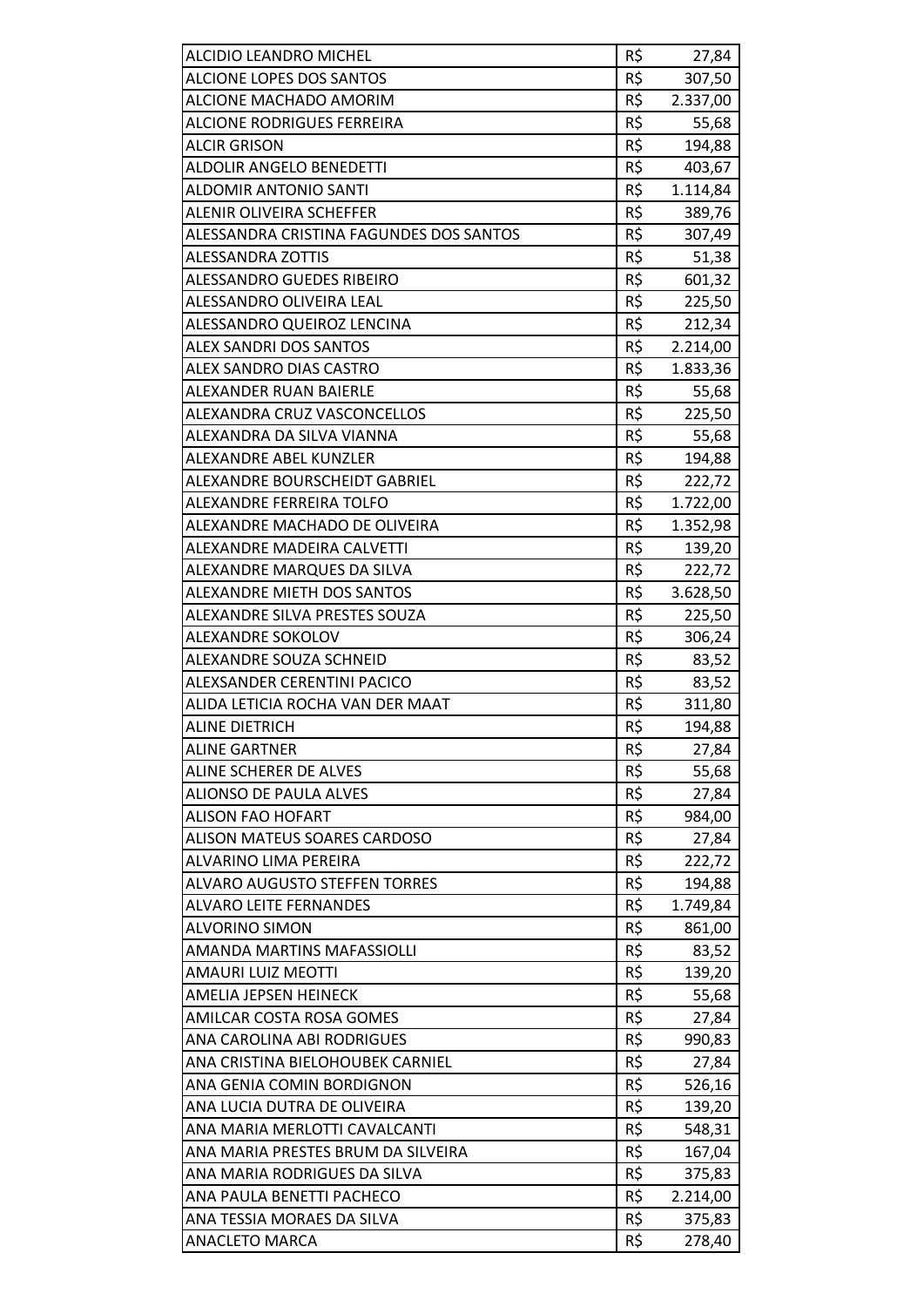| <b>ANACLETO SOLETTI</b>                 | R\$ | 55,68    |
|-----------------------------------------|-----|----------|
| ANDERSON CRISTIANO OLIVEIRA VAZ MARTINS | R\$ | 27,84    |
| ANDERSON DA SILVA VIEIRA                | R\$ | 25,69    |
| <b>ANDERSON HERMES</b>                  | R\$ | 278,40   |
| ANDERSON MEDINA FONSECA                 | R\$ | 194,88   |
| ANDERSON ROBERTO SILVA DA ROSA          | R\$ | 526,16   |
| ANDERSON SILVA DE OLIVEIRA              | R\$ | 55,68    |
| <b>ANDRE ALVES MACHADO</b>              | R\$ | 417,60   |
| <b>ANDRE ANTONIO BRANDELLI</b>          | R\$ | 602,10   |
| ANDRE COSTA DA SILVA                    | R\$ | 2,82     |
| ANDRE DA MOTTA MONTAGNER                | R\$ | 83,52    |
| ANDRE DA SILVA FERREIRA                 | R\$ | 27,84    |
| ANDRE DA SILVA MACEDO                   | R\$ | 27,84    |
| <b>ANDRE DE MATOS BRANCO</b>            | R\$ | 514,02   |
| ANDRE FELIPE LEITE OLIVEIRA             | R\$ | 222,72   |
| ANDRE LIMA DE LIMA                      | R\$ | 83,52    |
| ANDRE LUIS DA SILVA OLIVEIRA            | R\$ | 2.214,00 |
| ANDRE LUIS DE CAMPOS                    | R\$ | 250,56   |
| ANDRE LUIS DE LIMA ORGUISSA             | R\$ | 27,84    |
| <b>ANDRE LUIS GUERRA</b>                | R\$ | 55,68    |
| <b>ANDRE LUIS HECK</b>                  | R\$ | 1.537,50 |
| ANDRE LUIZ DE SOUZA VARGAS              | R\$ | 676,50   |
| <b>ANDRE LUIZ KUHN</b>                  | R\$ | 139,20   |
| ANDRE NOETZOLD SCHEFFER                 | R\$ | 1.353,00 |
| ANDRE RAMOS ROMERO                      | R\$ | 369,00   |
| <b>ANDRE SERAFIN</b>                    | R\$ | 307,50   |
| <b>ANDRE VIANA</b>                      | R\$ | 250,56   |
| ANDREA DE ARAUJO BORGES                 | R\$ | 2.644,50 |
| ANDREI MOREIRA VASSALLI                 | R\$ | 139,20   |
| <b>ANDREI PARIS BIANCHETTI</b>          | R\$ | 184,50   |
| ANDREIA DE MORAES ZANINI                | R\$ | 225,50   |
| ANDREIA MEDIANEIRA MARIN LORO           | R\$ | 139,31   |
| ANDREIA VARGAS DOS SANTOS               | R\$ | 253,34   |
| ANDREY REICHELT AZAMBUJA                | R\$ | 584,64   |
| ANDRIGO JAMUR DA SILVA                  | R\$ | 668,16   |
| ANGELA DENIZ CAMARA FARIAS              | R\$ | 281,18   |
| ANGELA KERN FRIZON                      | R\$ | 55,68    |
| ANGELA MARIA PORTO GAYER                | R\$ | 184,50   |
| <b>ANGELO ALVES WILLRICH</b>            | R\$ | 83,52    |
| <b>ANGELO FANTONI</b>                   | R\$ | 1.419,06 |
| ANGELO JOSE DALLAGNOL                   | R\$ | 83,52    |
| ANGELO MARCELO BARBOSA FARO             | R\$ | 27,84    |
| <b>ANGELO SCHWARZ</b>                   | R\$ | 2.091,00 |
| ANNA LUCIA CASSALES MARQUEZAN           | R\$ | 225,50   |
| ANTONIO ADOLFO HINTZ DE LIMA            | R\$ | 526,16   |
| ANTONIO AUGUSTO CORTES DE CARVALHO      | R\$ | 526,16   |
| <b>ANTONIO AUGUSTO RIBAS DE FREITAS</b> | R\$ | 27,84    |
| ANTONIO CARLOS CARATI GENERALI          | R\$ | 83,52    |
| ANTONIO CARLOS DE BORBA                 | R\$ | 306,24   |
| <b>ANTONIO CARLOS DE MORAIS</b>         | R\$ | 799,50   |
| ANTONIO CARLOS PINTO DA SILVA           | R\$ | 307,50   |
| <b>ANTONIO CARLOS VEIGA</b>             | R\$ | 139,20   |
| <b>ANTONIO CARLOS VULFE NOTZOLD</b>     | R\$ | 487,19   |
| <b>ANTONIO COMUNELLO ACCORSI</b>        | R\$ | 27,84    |
|                                         |     |          |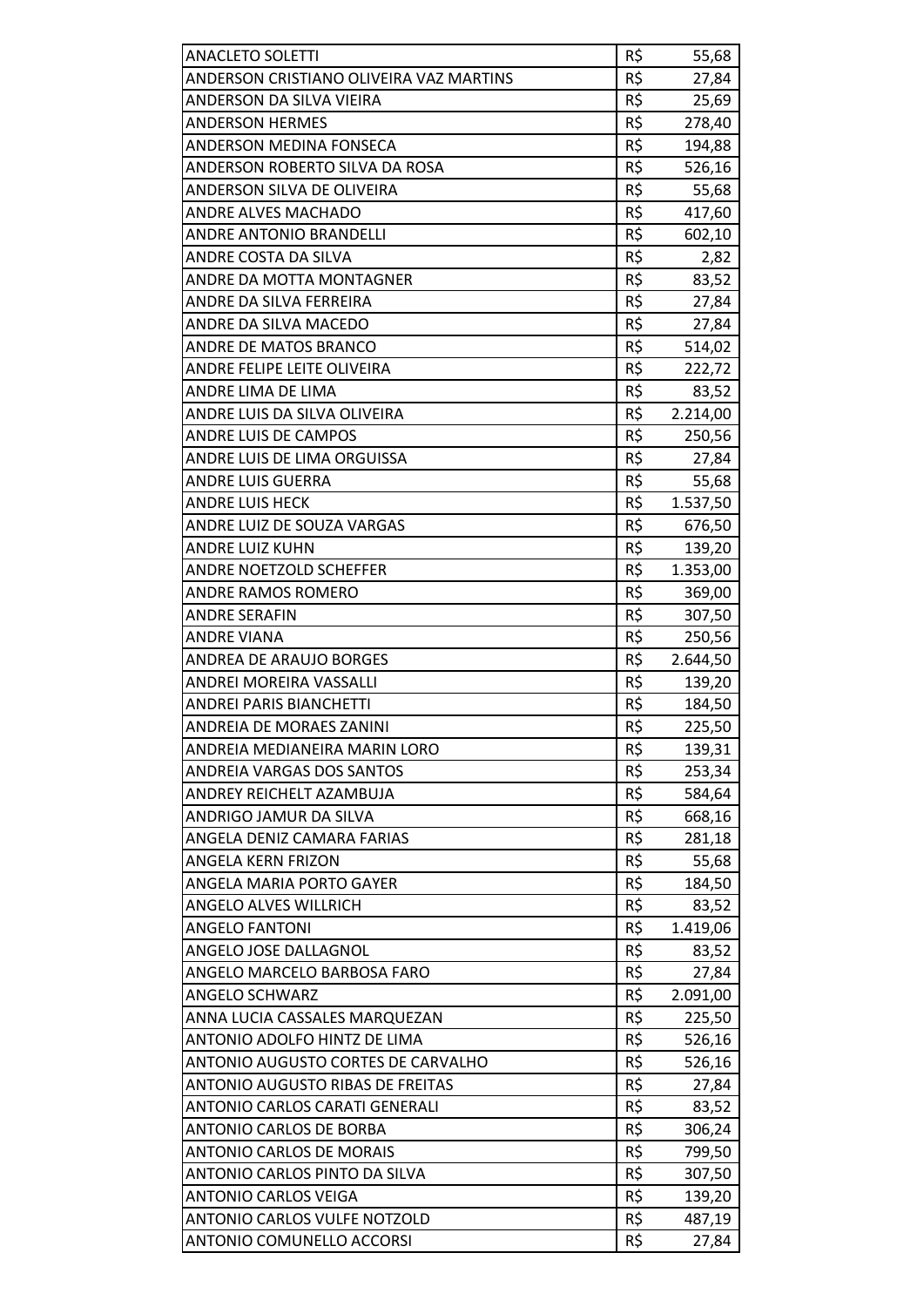| <b>ANTONIO ELTON FERREIRA</b><br>ANTONIO GILBERTO NUNES DE OLIVEIRA | R\$<br>R\$ | 184,50<br>27,84 |
|---------------------------------------------------------------------|------------|-----------------|
| <b>ANTONIO GOMES</b>                                                | R\$        | 83,52           |
| <b>ANTONIO HENRIQUE SCHOMMER</b>                                    | R\$        | 526,16          |
| ANTONIO LUIZ NOGUEIRA JUNIOR                                        | R\$        | 222,72          |
| <b>ANTONIO MARCOS DEMOLINER</b>                                     | R\$        |                 |
| ANTONIO MARCOS PAGANI DUARTE                                        | R\$        | 139,20<br>55,68 |
| ANTONIO RICARDO DE OLIVEIRA RODRIGUES                               | R\$        | 351,54          |
| ANTONIO ROBERTO DIAS LESSA                                          | R\$        | 27,84           |
| <b>ANTONIO SERGIO DE OLIVEIRA BERNARDO</b>                          | R\$        |                 |
| ARACI TERESINHA DOS ANJOS VASSALLO                                  | R\$        | 27,84<br>307,50 |
| ARAMIS GONCALVES DELFINO FILHO                                      | R\$        |                 |
|                                                                     | R\$        | 1.845,00        |
| AREOVALDO LUIZ GASPARIN                                             | R\$        | 1.476,00        |
| <b>ARGEMIRO GALVES</b>                                              |            | 111,36          |
| <b>ARI CENTENO</b>                                                  | R\$        | 676,50          |
| <b>ARIANE SOUZA</b>                                                 | R\$        | 27,84           |
| ARIOVALDO DAROIT                                                    | R\$        | 194,88          |
| <b>ARMANDO FALLER FILHO</b>                                         | R\$        | 184,50          |
| <b>ARMIN NERI HAUPT</b>                                             | R\$        | 27,84           |
| ARNOLDO JOSUE DA ROSA WEBER                                         | R\$        | 212,34          |
| ARTUR ROBERTO MELLO PEREIRA                                         | R\$        | 83,52           |
| ARY ROGERIO DE OLIVEIRA                                             | R\$        | 492,00          |
| <b>ASTOR JOSE SCHNEIDER</b>                                         | R\$        | 27,84           |
| ATHOS BATISTA BRASIL DA SILVA                                       | R\$        | 1.134,84        |
| AUGUSTO CESAR NICODEMO RODRIGUES                                    | R\$        | 711,17          |
| <b>BELCHIOR ANDREI CALEGARI</b>                                     | R\$        | 139,20          |
| BERENICE SCHUMAN NOGUEIRA                                           | R\$        | 307,49          |
| <b>BRUNA STANGHERLIN OLIVEIRA</b>                                   | R\$        | 588,17          |
| <b>BRUNO BARBOSA BARRETO</b>                                        | R\$        | 111,36          |
| <b>BRUNO DOS SANTOS BRAUN</b>                                       | R\$        | 2.091,00        |
| <b>BRUNO RAFAEL SCHMITZ</b>                                         | R\$        | 55,68           |
| <b>BRUNO SAMUEL SCHONS</b>                                          | R\$        | 27,84           |
| CAMILA ALMEIDA DE OLIVEIRA                                          | R\$        | 225,50          |
| <b>CANDIDO NORBERTO PITANA</b>                                      | R\$        | 111,36          |
| CARINA OLIVEIRA DA CUNHA                                            | R\$        | 57,83           |
| <b>CARINE HELENA MOLZ</b>                                           | R\$        | 55,68           |
| CARINE LUISA LERMEN                                                 | R\$        | 55,68           |
| <b>CARLA FEISTAUER</b>                                              | R\$        | 526,16          |
| <b>CARLA GRIEBELER</b>                                              | R\$        | 225,50          |
| CARLA LUCIA N DE MENEZES                                            | R\$        | 27,84           |
| CARLA MARTINS DE SOUZA DOS SANTOS                                   | R\$        | 27,84           |
| CARLAILE COSTA PEREIRA                                              | R\$        | 55,68           |
| <b>CARLOS ALBERTO ALVES</b>                                         | R\$        | 27,84           |
| CARLOS ALBERTO AZEVEDO DE NEQUE                                     | R\$        | 222,72          |
| CARLOS ALBERTO BERTUOL MACHADO                                      | R\$        | 27,84           |
| <b>CARLOS ALBERTO CARON</b>                                         | R\$        | 609,18          |
| CARLOS ALBERTO CORREA DOS SANTOS                                    | R\$        | 83,52           |
| CARLOS ALBERTO GOMES DA SILVA                                       | R\$        | 111,36          |
| CARLOS ALBERTO SOARES ANTUNES                                       | R\$        | 1.498,02        |
| CARLOS ALBERTO VIEIRA BRAGA                                         | R\$        | 375,83          |
| CARLOS ALEXANDRE PEREIRA DOS SANTOS                                 | R\$        | 27,84           |
| CARLOS ALVIN HEINE                                                  | R\$        | 212,34          |
| <b>CARLOS ANTONIO SPENGLER</b>                                      | R\$        | 446,70          |
| CARLOS AUGUSTO WALLAU DE JESUS                                      | R\$        | 2.337,00        |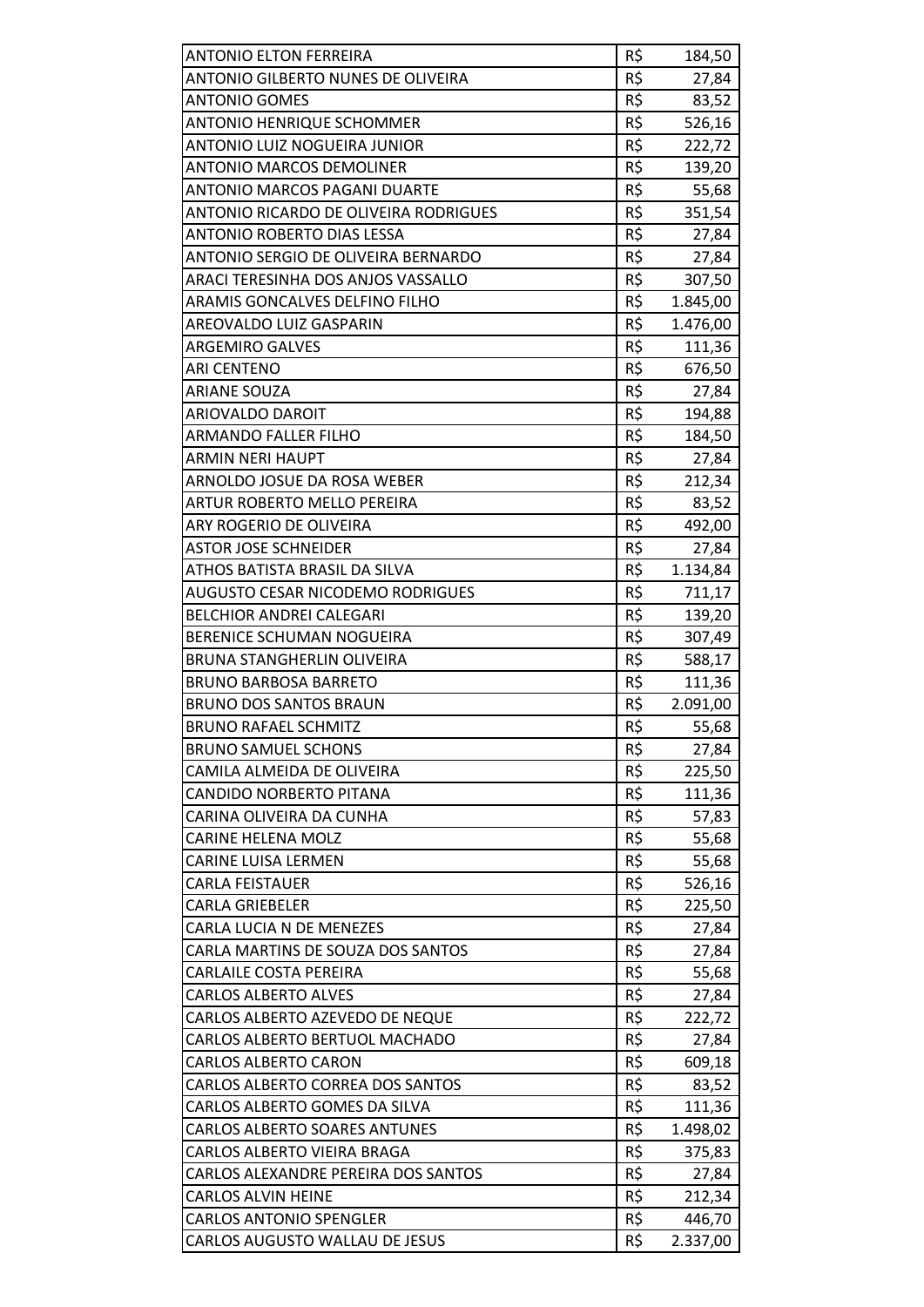| CARLOS BENJAMIN DE MACEDO COSTA            | R\$ | 184,50   |
|--------------------------------------------|-----|----------|
| CARLOS BIBIANO DALLA NORA BORGES           | R\$ | 240,18   |
| <b>CARLOS EDUARDO BARBOSA</b>              | R\$ | 446,70   |
| CARLOS EDUARDO SANTOS DA SILVA             | R\$ | 27,84    |
| <b>CARLOS ERMILO POHLMANN</b>              | R\$ | 27,84    |
| CARLOS EUGENIO SCALCO DE FRAGA             | R\$ | 55,68    |
| CARLOS GIOVANE OLIVEIRA PASSINATO          | R\$ | 1.968,00 |
| <b>CARLOS HENRIQUE LAGEMANN</b>            | R\$ | 27,84    |
| CARLOS MOISES DA SILVA FLORES              | R\$ | 111,36   |
| CARLOS REINALDO FREITAS LEAO               | R\$ | 167,04   |
| <b>CARLOS RENAN MENDES</b>                 | R\$ | 575,52   |
| CARLOS ROBERTO AMARAL DOS SANTOS           | R\$ | 717,50   |
| <b>CARLOS ROBERTO GUTKNECHT</b>            | R\$ | 526,16   |
| <b>CARLOS RONI ALMEIDA SOUZA</b>           | R\$ | 403,67   |
| <b>CARLOS SCHERER SCHRAMM</b>              | R\$ | 222,72   |
| CARMEM BEATRIZ ALBRECHT DA SILVA           | R\$ | 27,84    |
| CAROLINA LANZARINI                         | R\$ | 328,50   |
| <b>CAROLINA TAVARES BARISCH</b>            | R\$ | 83,52    |
| <b>CASSIANO CAMERA</b>                     | R\$ | 984,00   |
| <b>CASSIANO DAL PONTE</b>                  | R\$ | 584,64   |
| <b>CASSIO EMANUEL OPPITZ</b>               | R\$ | 167,04   |
| <b>CATIA FAGUNDES</b>                      | R\$ | 55,68    |
| <b>CATIANE PETERS PACHECO</b>              | R\$ | 375,83   |
| CAU-EVANGELHO PINHEIRO                     | R\$ | 526,16   |
| CECILIA STRZYKALSKA FONSECA                | R\$ | 526,16   |
| <b>CELSO COSTA MOREIRA</b>                 | R\$ | 676,49   |
| <b>CELSO DONATO</b>                        | R\$ | 139,20   |
| <b>CELSO ENGEL</b>                         | R\$ | 458,34   |
| <b>CESAR ADRIANO DA SILVA</b>              | R\$ | 83,52    |
| <b>CESAR AUGUSTO CONTIN</b>                | R\$ | 27,84    |
| <b>CESAR LUIS BONNEBERGER</b>              | R\$ | 501,12   |
| <b>CESAR LUIS RAMBO</b>                    | R\$ | 212,34   |
| <b>CESAR TORRES DE SOUZA</b>               | R\$ | 348,50   |
| <b>CEZAR AUGUSTO LOSS JUNIOR</b>           | R\$ | 55,68    |
| <b>CEZAR LUIZ KAHL</b>                     | R\$ | 83,52    |
| <b>CEZAR RIOPARDENSE DO NASCIMENTO</b>     | R\$ | 27,84    |
| CHARLENE CRISTINA DOS SANTOS SILVEIRA      | R\$ | 222,72   |
| <b>CHARLES IVAIR JONER</b>                 | R\$ | 470,35   |
| CHARLTON ALEX BRACCINI VAZ MARTINS         | R\$ | 184,50   |
| CHEILA BATISTA DA ROSA                     | R\$ | 27,84    |
| <b>CHRISTIAN BERTOTT</b>                   | R\$ | 27,84    |
| <b>CIBELE BEATRIS PFLEGER</b>              | R\$ | 526,16   |
| <b>CILDO MARCOS VONTROBA</b>               | R\$ | 1.845,00 |
| <b>CINARA CECILIA MALDANER</b>             | R\$ | 1.352,98 |
| <b>CINTIA DE BASTOS BARRETO</b>            | R\$ | 55,68    |
| CIRINEU ATTILIO ZUCHETTO                   | R\$ | 225,50   |
| <b>CLADEMIR MENDES CORREA</b>              | R\$ | 27,84    |
| <b>CLAIRTON CAMINI</b>                     | R\$ | 194,88   |
| <b>CLAIRTON PAULO SPOHR</b>                | R\$ | 27,84    |
| <b>CLAIRTON VIDI</b>                       | R\$ | 27,84    |
| <b>CLAITON ADRIANI DORNELES FORTUNA</b>    | R\$ | 861,00   |
| <b>CLARA DELAMARINA DE MORAES MICHELON</b> | R\$ | 631,20   |
| <b>CLARISSE CARDOSO CENTENO</b>            | R\$ | 1.548,89 |
| <b>CLAUCIA LOURDES TIBULO KAPPER</b>       | R\$ | 403,67   |
|                                            |     |          |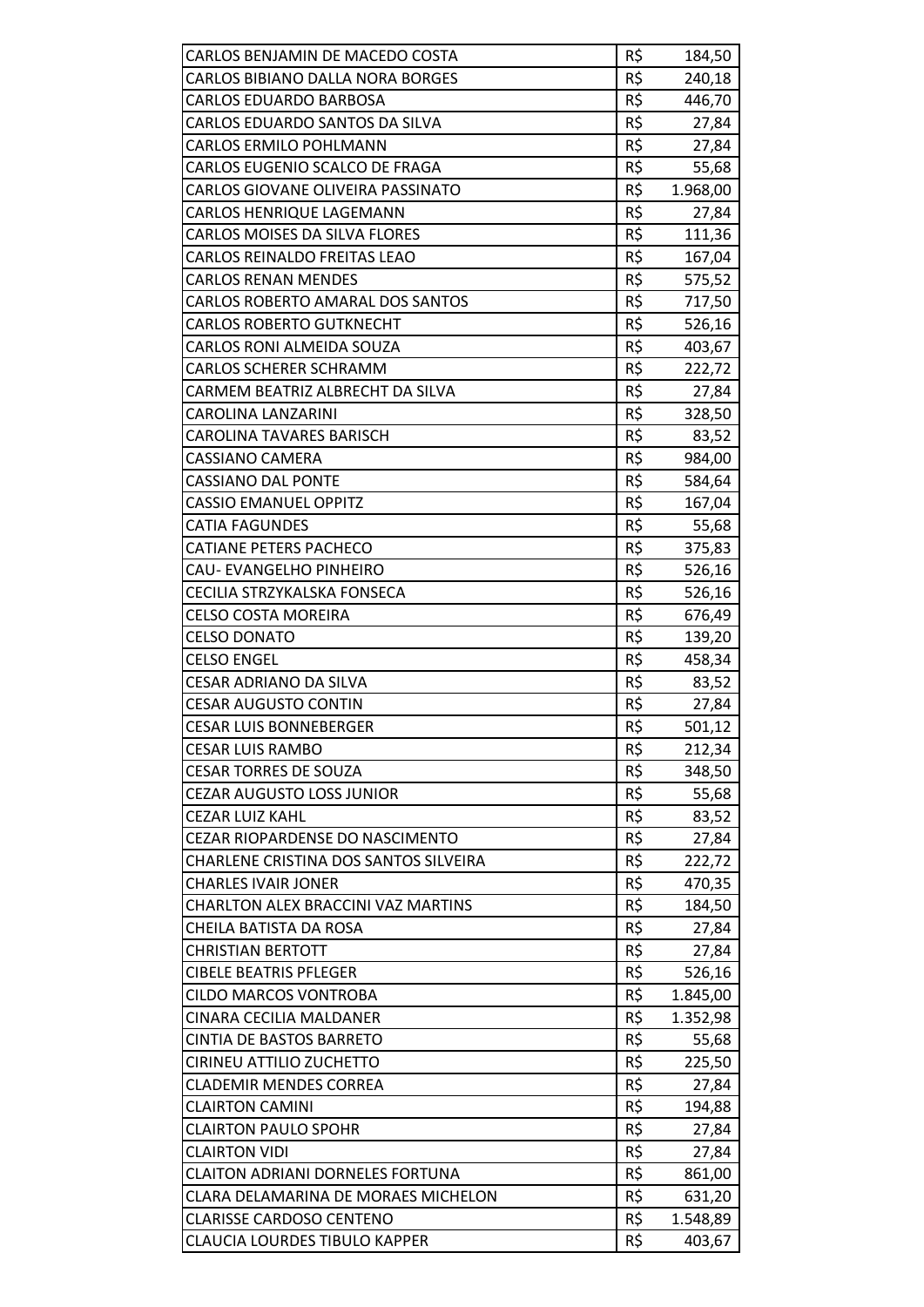| CLAUDIA FERNANDA RODRIGUES PINHEIRO        | R\$ | 27,84    |
|--------------------------------------------|-----|----------|
| <b>CLAUDIA MARIA ACOSTA</b>                | R\$ | 194,88   |
| CLAUDIA MARIA JUNQUEIRA                    | R\$ | 55,68    |
| <b>CLAUDIA MARQUES VECOZZI</b>             | R\$ | 83,52    |
| <b>CLAUDIA REGINA BORGES DOS SANTOS</b>    | R\$ | 27,84    |
| CLAUDIA SILVEIRA DE OLIVEIRA               | R\$ | 1.230,00 |
| <b>CLAUDIA TERESA FIGUEIREDO RODRIGUES</b> | R\$ | 27,84    |
| CLAUDIA VIEIRA DAS NEVES VIANA             | R\$ | 307,50   |
| <b>CLAUDINEI SOUZA DE LIMA</b>             | R\$ | 410,00   |
| <b>CLAUDIO ANTONIO FERREIRA BRUM</b>       | R\$ | 83,52    |
| <b>CLAUDIO BRAUN</b>                       | R\$ | 51,38    |
| <b>CLAUDIO CARVALHO NUNES</b>              | R\$ | 306,24   |
| <b>CLAUDIO EMILIO IBAIRROS LIMA</b>        | R\$ | 2.091,00 |
| <b>CLAUDIO FERRETO</b>                     | R\$ | 111,36   |
| <b>CLAUDIO TIBOLLA</b>                     | R\$ | 225,50   |
| CLAUDIOMAR DE SOUZA TEIXEIRA               | R\$ | 55,68    |
| CLAUDIOMIRO DA SILVA CEZAR                 | R\$ | 83,52    |
| CLAUDIOMIRO FERREIRA DA SILVA              | R\$ | 501,12   |
| CLAUDIOMIRO OLIVEIRA DE DEUS               | R\$ | 27,84    |
| CLAUDIOMIRO VAGNER DA SILVA                | R\$ | 27,84    |
| <b>CLAUDIR LUIZ ALVES</b>                  | R\$ | 375,83   |
| <b>CLAUDIR PASE</b>                        | R\$ | 27,84    |
| <b>CLAUREA GUERREIRO MACHADO</b>           | R\$ | 670,68   |
| <b>CLAUSIR MIGUEL ALVES</b>                | R\$ | 55,68    |
| <b>CLEBER AURELIO MACHADO</b>              | R\$ | 861,00   |
| <b>CLEBER MAZIERO</b>                      | R\$ | 2.521,50 |
| <b>CLEDER LISBOA</b>                       | R\$ | 225,50   |
| <b>CLEITON BERNSMULLER NUNES</b>           | R\$ | 1.845,00 |
| <b>CLEITON DA SILVA MACHADO</b>            | R\$ | 473,28   |
| <b>CLEMIR ANTONIO MORAS</b>                | R\$ | 528,96   |
| <b>CLERIO LUIS KIRST</b>                   | R\$ | 55,68    |
| <b>CLESIO CARDOSO DOS SANTOS</b>           | R\$ | 111,36   |
| <b>CLETO MACHADO DOS ANJOS</b>             | R\$ | 676,49   |
| <b>CLEZIO GABRIEL DA S SALDANHA</b>        | R\$ | 1.093,33 |
| <b>CLOVIS DEVANIR DUTRA</b>                | R\$ | 25,69    |
| CLOVIS JOSE CASTELLO CARVALHO              | R\$ | 27,84    |
| CLOVIS RENAN ALVES DE OLIVEIRA             | R\$ | 225,50   |
| <b>CRISTHOFFER MATHEUS BUNDCHEN</b>        | R\$ | 2,82     |
| <b>CRISTIAN GORGEN</b>                     | R\$ | 250,56   |
| <b>CRISTIAN ZINI</b>                       | R\$ | 960,72   |
| CRISTIANO BESSAUER DA SILVA                | R\$ | 27,84    |
| CRISTIANO DE FREITAS MACHADO               | R\$ | 225,50   |
| CRISTIANO DE OLIVEIRA DOICO                | R\$ | 1.776,66 |
| <b>CRISTIANO GOULART OLIVEIRA</b>          | R\$ | 2.118,84 |
| <b>CRISTIANO GROSS JUSTIN</b>              | R\$ | 55,68    |
| <b>CRISTIANO HUBER</b>                     | R\$ | 225,50   |
| CRISTIANO LINO DE CARVALHO SEGUETTO        | R\$ | 553,50   |
| <b>CRISTIANO NUNES DE NEQUE</b>            | R\$ | 27,84    |
| DAIANA AZZOLINI CASAGRANDE                 | R\$ | 139,20   |
| DANIEL AZEVEDO GOULART                     | R\$ | 111,36   |
| DANIEL DA ROCHA GARCIA                     | R\$ | 222,72   |
| DANIEL FARIAS JACINTO                      | R\$ | 799,50   |
| DANIEL FOLLMANN                            | R\$ | 194,88   |
| DANIEL GONCALVES BOTELHO                   | R\$ | 27,84    |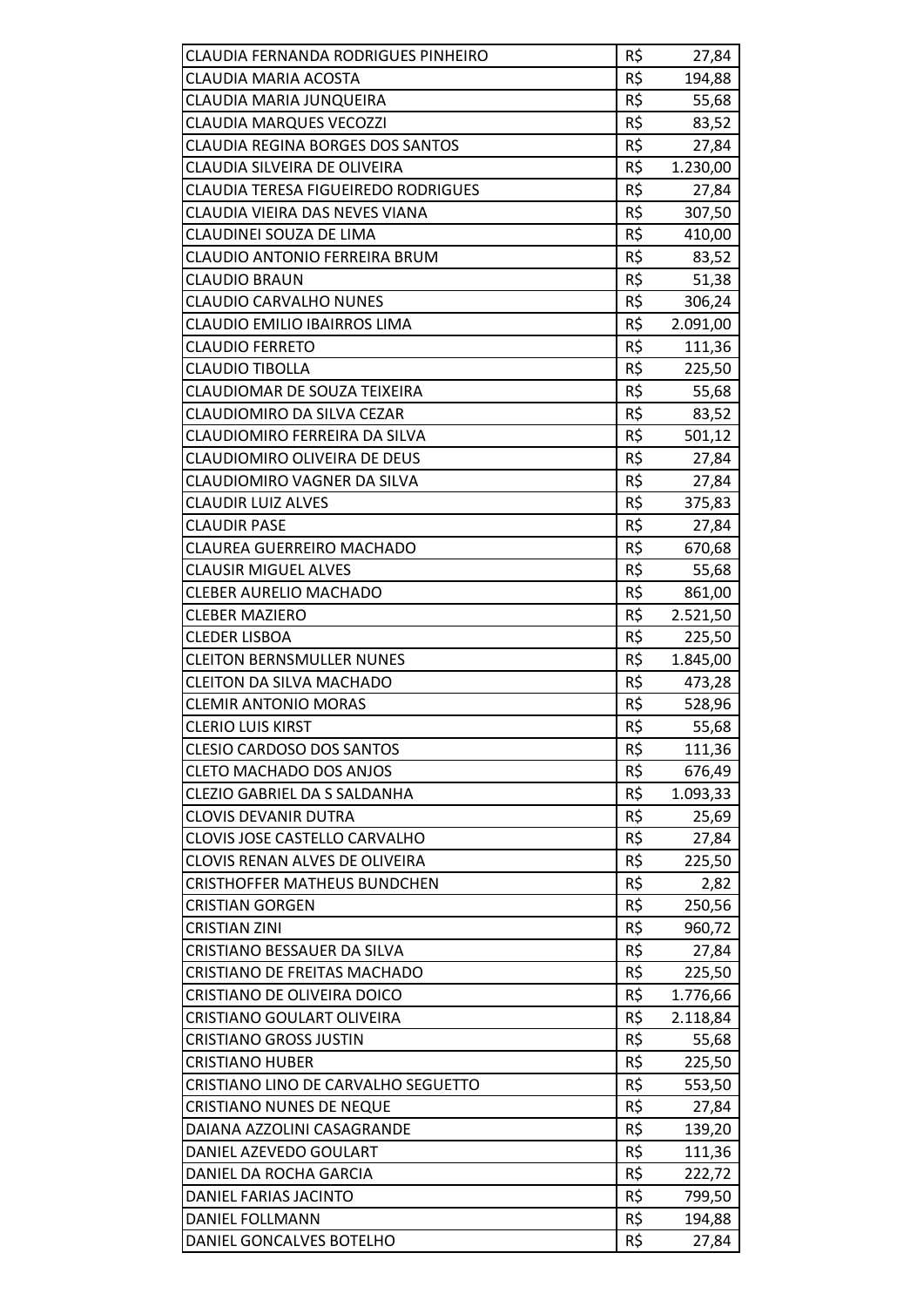| DANIEL HENRIQUE STEFFENS COSTA     | R\$ |                  |
|------------------------------------|-----|------------------|
| DANIEL PIOVESAN ULIANA             | R\$ | 268,02<br>480,36 |
| DANIELA DOS SANTOS FALCAO DA CUNHA | R\$ | 139,20           |
| DANIELA OLIVEIRA DA SILVA          | R\$ | 27,84            |
| DANIELA SILVA DE CARVALHO          | R\$ | 417,60           |
| DANIELE DE MORAIS GONCALVES        | R\$ | 2.214,00         |
| <b>DANILO PEREIRA GUELSO</b>       | R\$ | 307,50           |
| <b>DANTON RENATO DIAS</b>          | R\$ | 55,68            |
| <b>DANUBIO BOBSIN</b>              | R\$ | 167,04           |
| DARKLES CESAR VICARI DE MEDEIROS   | R\$ | 27,84            |
| DAVI DE ALBERNAZ ARAUJO            | R\$ | 553,50           |
| DAVI GREQUE LUCAS                  | R\$ | 676,50           |
| DAVID PAULO HEPP                   | R\$ | 184,50           |
| <b>DAYNNER MACHADO FARIAS</b>      | R\$ | 348,50           |
| DEBORA KLOECKNER MACHADO           | R\$ | 27,84            |
| DEBORA MARIA DOS SANTOS            | R\$ | 27,84            |
| <b>DEISE DUARTE EHLERT</b>         | R\$ | 123,00           |
| DEIVID WAIDE PADILHA               | R\$ | 27,84            |
| <b>DELMAR MATTOS SOUZA</b>         | R\$ | 27,84            |
| <b>DELSO FRANCISCO ZWIRTES</b>     | R\$ | 650,18           |
| <b>DENIS GONCALVES LEITE</b>       | R\$ | 984,00           |
| DENISE GRACIELI SCHALLEMBERGER     | R\$ | 141,35           |
| <b>DENIZ BATISTA DE FREITAS</b>    | R\$ | 2.583,00         |
| <b>DEONIR TADEU REIS GIL</b>       | R\$ | 307,50           |
| <b>DEONIZIO LANGE</b>              | R\$ | 375,83           |
| DERLEI DORNELLES JACQUES           | R\$ | 2.337,00         |
| DICKSON VON M HLEN                 | R\$ | 295,86           |
| DIEGO COLOMBO SANA                 | R\$ | 640,32           |
| DIEGO DOS REIS DAKAN               | R\$ | 212,34           |
| DIEGO FERNANDES DOS SANTOS         | R\$ | 27,84            |
| <b>DIEGO FRANCO PINTO</b>          | R\$ | 27,84            |
| <b>DIEGO MANICA</b>                | R\$ | 55,68            |
| <b>DIEGO MENTA</b>                 | R\$ | 111,36           |
| DIEGO OLIVEIRA DA SILVEIRA         | R\$ | 55,68            |
| <b>DIEGO TURCATO DUARTE</b>        | R\$ | 831,90           |
| DIEGO VAZ PAIXAO                   | R\$ | 1.168,50         |
| DIEGO ZANATTA                      | R\$ | 111,36           |
| <b>DILMAR COLISSI</b>              | R\$ | 361,92           |
| DILNEI EDUARDO CORREA RIBEIRO      | R\$ | 664,86           |
| DILSON MARCIO PANICHI LOPES        | R\$ | 526,16           |
| <b>DILSON SANTOS JUNIOR</b>        | R\$ | 83,52            |
| DIMITRYOS HELMANN KLUG             | R\$ | 111,36           |
| <b>DIOGO NEVES MORAES</b>          | R\$ | 1.660,50         |
| <b>DIOGO NUNES DE ATHAIDES</b>     | R\$ | 553,50           |
| DIOGO PEREIRA DA SILVEIRA          | R\$ | 27,84            |
| DIONATAN DE OLIVERIA               | R\$ | 27,84            |
| <b>DIONISIO LANIUS</b>             | R\$ | 2.521,50         |
| <b>DIONISIO PEDO</b>               | R\$ | 478,84           |
| <b>DIRCEU CHAVIER</b>              | R\$ | 111,36           |
| DIULIANO PAVLAK DAMASCENO          | R\$ | 27,84            |
| <b>DJEISON FERNANDO STORCK</b>     | R\$ | 55,68            |
| DOMINGOS SAVIO DE FARIAS           | R\$ | 676,50           |
| DOUGLAS DA SILVA CONTE             | R\$ | 307,50           |
| DOUGLAS ELIAS CARVALHO             | R\$ | 27,84            |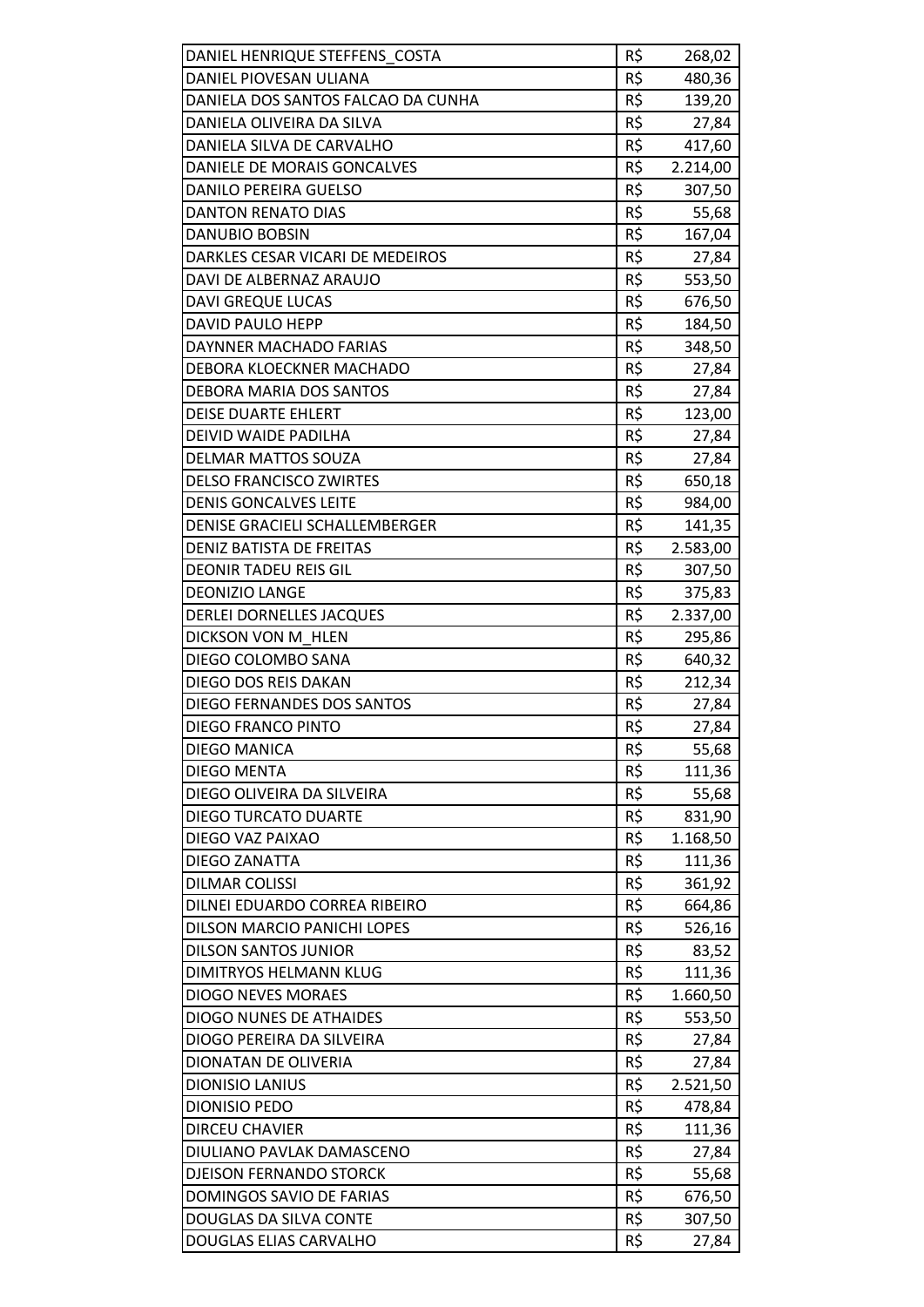| DULCAMAR ELISANDRO CONCEICAO           | R\$        | 1.872,84           |
|----------------------------------------|------------|--------------------|
| <b>EATON JOSE FUHR</b>                 | R\$        | 111,36             |
| <b>EBER CLAITON DE SOUZA VALLES</b>    | R\$        | 139,20             |
| <b>EDELMAR DOS SANTOS TOPA</b>         | R\$        | 361,92             |
| EDEMAR ANTONIO BURATTI                 | R\$        | 111,36             |
| EDEMAR FLORES DE MELO                  | R\$        | 184,50             |
| <b>EDEMILSON PROVENSI</b>              | R\$        | 184,50             |
| EDER BENITES DE ALMEIDA DOS SANTOS     | R\$        | 55,68              |
| EDER LUIS PEREIRA PIRES                | R\$        | 83,52              |
| <b>EDER LUIS PINTO BERTUOL</b>         | R\$        | 278,40             |
| <b>EDERSON ALMEIDA</b>                 | R\$        | 1.162,68           |
| <b>EDERSON DARDE FERNANDES</b>         | R\$        | 27,84              |
| EDEVALDO ANTONIO MORAIS TRAMONTIN      | R\$        | 55,68              |
| <b>EDIMAR JOSE MARIO</b>               | R\$        | 55,68              |
| EDINELSON CARLOS DOS SANTOS LIMA       | R\$        | 615,00             |
| <b>EDISON DE OLIVEIRA</b>              | R\$        | 27,84              |
| EDISON JORGE SILVEIRA PALACIO          | R\$        | 27,84              |
| EDISON LUIS ROCHA DE CASTRO            | R\$        | 826,83             |
| EDISON NEGRAO DA SILVA                 | R\$        | 184,50             |
| EDISON UBIRAJARA RODRIGUES             | R\$        | 139,20             |
| <b>EDMILSON RODRIGUES VIEGAS</b>       | R\$        | 615,00             |
| <b>EDSON BEMFICA QUILES</b>            | R\$        | 55,68              |
| <b>EDSON DA SILVA PRESTES</b>          | R\$        | 27,84              |
| <b>EDSON FALEIRO</b>                   | R\$        | 27,84              |
| <b>EDSON JARBAS DOS SANTOS</b>         | R\$        | 194,88             |
| EDSON LUIS DA SILVA                    | R\$        | 27,84              |
| <b>EDSON LUIZ SPECHT</b>               | R\$        | 1.168,50           |
| EDSON MARIAO OLIVEIRA PITUCO           | R\$        | 403,67             |
| <b>EDSON NESTOR EMMEL</b>              | R\$        | 1.991,54           |
| <b>EDSON SILVEIRA ANTONINI</b>         | R\$        | 1.790,33           |
| <b>EDSON TARRAGO PEREIRA</b>           | R\$        | 184,50             |
| EDU DA SILVA MARQUES                   | R\$        | 222,72             |
| <b>EDUARDO ARAUJO KUBIAKI</b>          | R\$        | 2.583,00           |
| <b>EDUARDO BACIGALUZ GUIMARAES</b>     | R\$        | 785,83             |
| <b>EDUARDO BIANCHI NETO</b>            | R\$        | 835,18             |
| EDUARDO BORBA DE LEMOS                 | R\$        | 1.168,50           |
| <b>EDUARDO ERDMANN VALLS</b>           | R\$        | 55,68              |
| <b>EDUARDO FERREIRA FILHO</b>          | R\$        | 55,68              |
| <b>EDUARDO MARTINS NUNES</b>           | R\$        | 184,50             |
| <b>EDUARDO PEREIRA ALVES</b>           | R\$        | 2.091,00           |
| <b>EDUARDO RAMOS BORBA</b>             | R\$        | 2.921,64           |
| EDUARDO RAMOS DA SILVA                 | R\$        | 704,34             |
| EDUARDO RENAN LEGUISSAMO NUNES         | R\$        | 984,00             |
| EDUARDO SILVA DOS SANTOS               | R\$        | 389,76             |
| EDUARDO VIEIRA MUNHOZ                  | R\$        | 225,50             |
| <b>EDUINO HOFFERBER</b>                | R\$        | 27,84              |
| <b>EGON ROBERTO TIETZ</b>              | R\$        | 139,20             |
| ELADIO LUIZ RIOS SOUZA                 | R\$        | 1.107,00           |
| <b>ELAINE KIRSCH</b>                   | R\$        | 278,40             |
| ELDER PEREIRA BONORINO                 | R\$        | 765,84             |
| <b>ELENIR VICENZI</b>                  | R\$        | 55,68              |
| ELI FARIAS ALVES<br><b>ELIANA ZINI</b> | R\$<br>R\$ | 445,44             |
| ELIANE ANDRIOLI MATOS MARAFON          | R\$        | 268,02<br>1.717,68 |
|                                        |            |                    |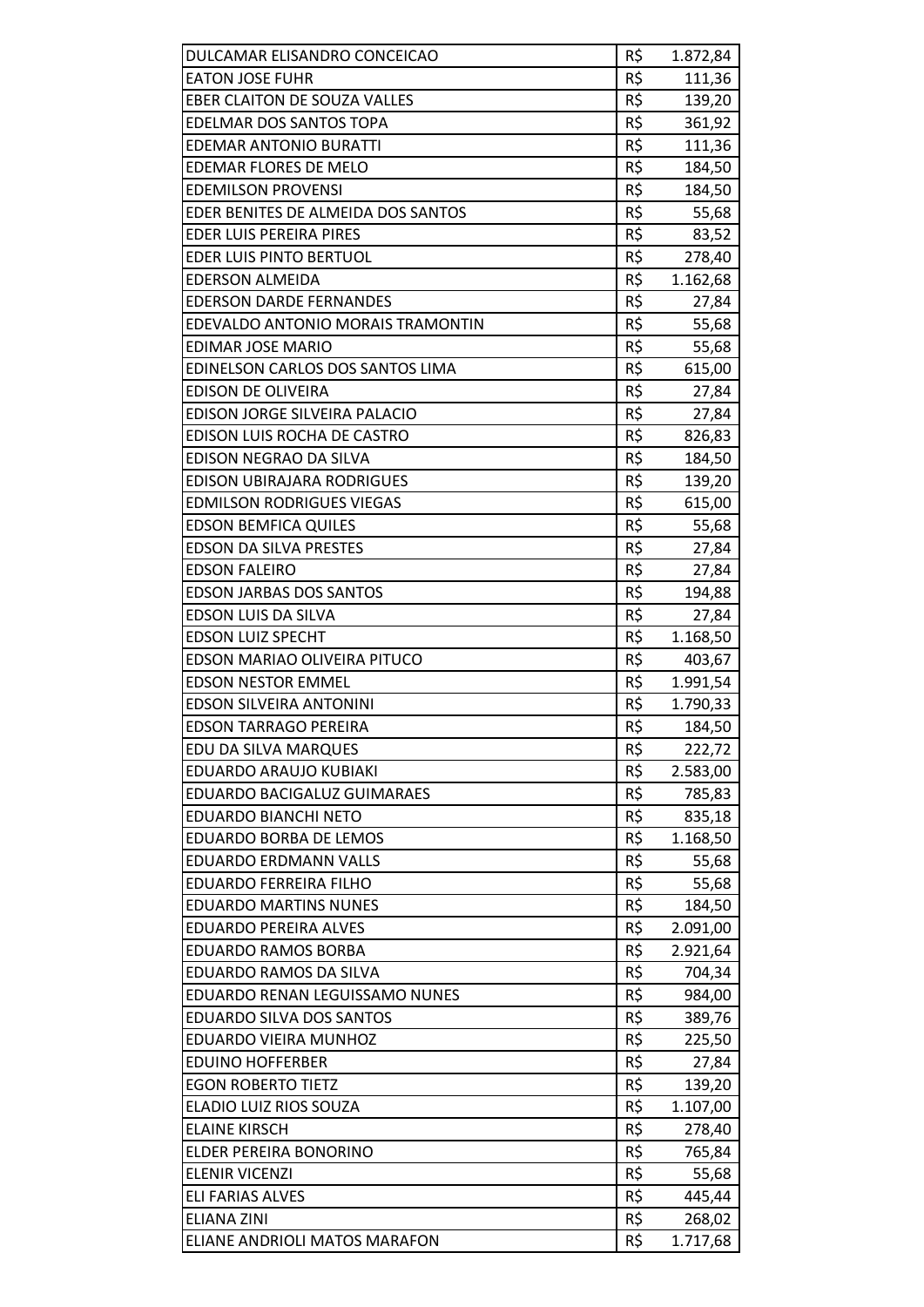| ELIANE PACHECO DE SOUZA              | R\$ | 27,84    |
|--------------------------------------|-----|----------|
| <b>ELIANE PIFFERO GOULART</b>        | R\$ | 27,84    |
| <b>ELIANE PIRES DUARTE</b>           | R\$ | 27,84    |
| <b>ELIANE RODRIGUES CASTILHO</b>     | R\$ | 556,80   |
| ELISANE FERREIRA DE SOUZA            | R\$ | 309,02   |
| ELISANGELA CARINE RICHTER HERBSTRITH | R\$ | 309,65   |
| <b>ELISEU BERNARDON</b>              | R\$ | 2.091,00 |
| ELISIANE LAZZARE VIDORI              | R\$ | 55,68    |
| ELIZIANE CARDOSO MASCHMANN           | R\$ | 79,22    |
| <b>ELOI ANDRE BECKER</b>             | R\$ | 27,84    |
| ELOISA DOBERSTEIN DE MOURA           | R\$ | 27,84    |
| <b>ELTON HELMUTE MAYER</b>           | R\$ | 55,68    |
| <b>ELTON LEAL MOSSATE</b>            | R\$ | 629,17   |
| <b>ELTON LUIZ ERNZEN</b>             | R\$ | 83,52    |
| <b>ELTON LUTHER NOGUEIRA</b>         | R\$ | 307,50   |
| ELTON MARQUES DA ROSA                | R\$ | 334,08   |
| ELTON MATIOLA VIEIRA                 | R\$ | 55,68    |
| <b>ELTON MONTANARI ANTUNES</b>       | R\$ | 225,50   |
| ELTON TEIXEIRA BERNEIRA              | R\$ | 369,00   |
| EMERSON DA SILVEIRA ANTONINI         | R\$ | 83,52    |
| <b>EMERSON ELIZEU HANZEN</b>         | R\$ | 526,16   |
| <b>EMERSON JOSE GOTTARDO</b>         | R\$ | 526,16   |
| <b>EMERSON LUIS CHARAO JOBIM</b>     | R\$ | 664,86   |
| <b>EMIR RODRIGUES LUCEIRO</b>        | R\$ | 83,52    |
| EMMANUEL AVANCINI SCHIAM             | R\$ | 1.067,52 |
| ENILSO JOSE SANTOS DE MEDEIROS       | R\$ | 225,50   |
| <b>ENIO FERRARESI</b>                | R\$ | 2.521,50 |
| <b>ENIO FRANCISCO DA ROSA</b>        | R\$ | 55,68    |
| ENIO RIBEIRO DA SILVA                | R\$ | 3.410,34 |
| <b>ENIO RICARDO TELLES</b>           | R\$ | 83,52    |
| ERICO DA CUNHA NOGUEIRA              | R\$ | 184,50   |
| ERICO JORGE PEREIRA DA SILVEIRA      | R\$ | 27,84    |
| <b>ERMOGENES BODANESE</b>            | R\$ | 55,68    |
| <b>ERNI PAULINA BORGES</b>           | R\$ | 139,20   |
| <b>ESMAEL DE OLIVEIRA FLORES</b>     | R\$ | 27,84    |
| <b>ESTEVAM INACIO PRESTES</b>        | R\$ | 27,84    |
| <b>EUCLIDES LAURO WENDLER</b>        | R\$ | 1.134,84 |
| <b>EUCLIDES MADERS</b>               | R\$ | 55,68    |
| <b>EUGENIO PEREZ FERREIRA</b>        | R\$ | 194,88   |
| <b>EUGENIO RICARDO MAES</b>          | R\$ | 1.250,49 |
| EUNIRA FAGUNDES DA SILVA             | R\$ | 184,50   |
| <b>EVANDRO BOLZAN</b>                | R\$ | 835,18   |
| <b>EVANDRO DA SILVA</b>              | R\$ | 111,36   |
| <b>EVANDRO DE OLIVEIRA</b>           | R\$ | 27,84    |
| <b>EVANDRO KIEVEL</b>                | R\$ | 139,20   |
| EVANDRO LUIZ ALVES CARDOSO           | R\$ | 83,52    |
| EVANDRO MAURICIO DA CUNHA MELLO      | R\$ | 55,68    |
| <b>EVERALDO BONORINO DOS SANTOS</b>  | R\$ | 27,84    |
| <b>EVERSON DE CONTO</b>              | R\$ | 27,84    |
| EVERSON DOS SANTOS DE SOUZA          | R\$ | 278,40   |
| <b>EVERSON JOSE DUARTE</b>           | R\$ | 55,68    |
| EVERTO DA ROSA CAMARGO               | R\$ | 55,68    |
| <b>EVERTON ANDRE DA SILVA</b>        | R\$ | 250,56   |
| EVERTON CAETANO DA SILVA             | R\$ | 334,08   |
|                                      |     |          |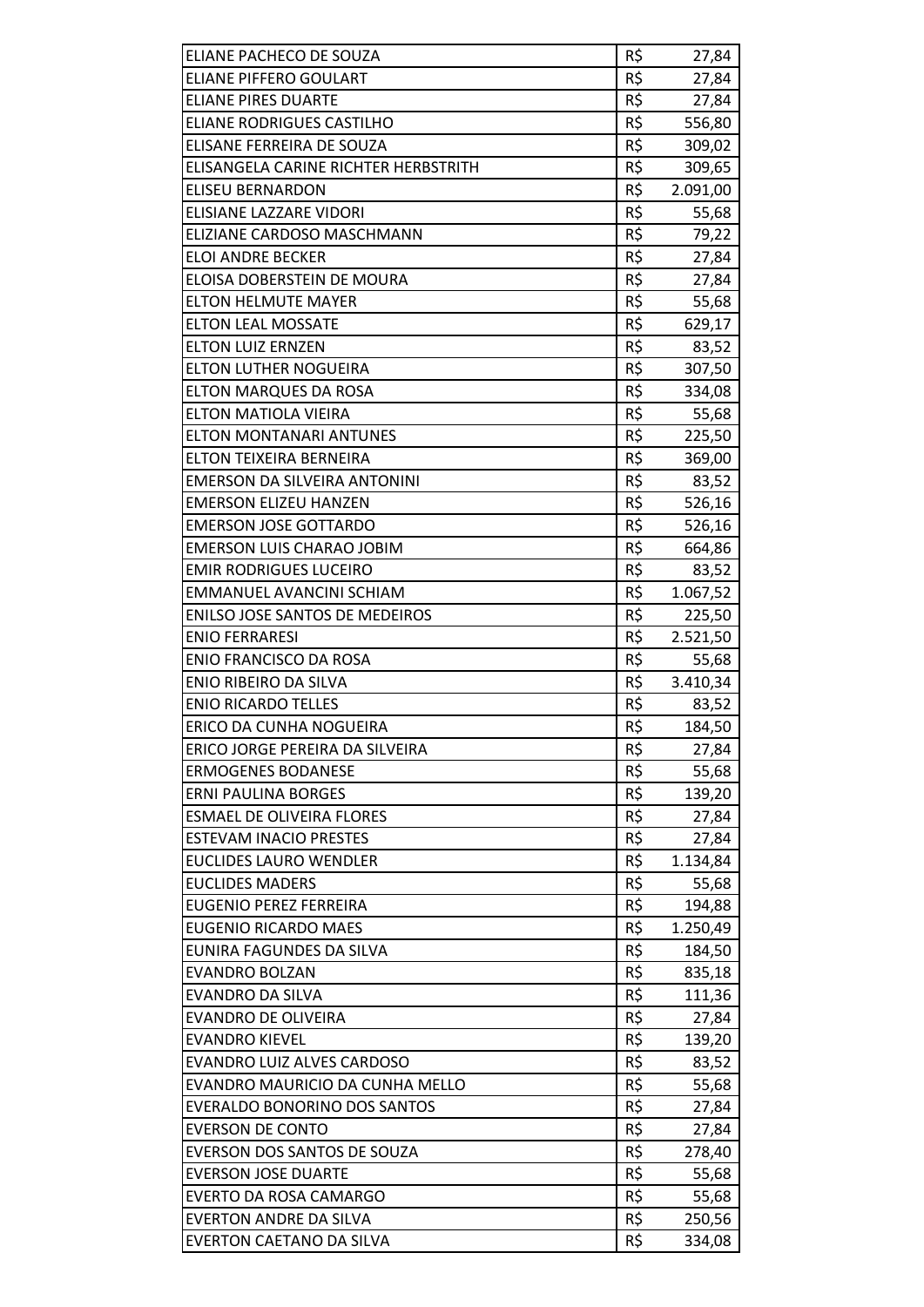| <b>EVERTON DE LIMA SOARES</b>          | R\$ | 83,52    |
|----------------------------------------|-----|----------|
| <b>EVERTON GUGEL</b>                   | R\$ | 410,26   |
| <b>EVERTON LUIZ BARBOSA DOS SANTOS</b> | R\$ | 27,84    |
| <b>EVERTON LUIZ MOREIRA DIECKMANN</b>  | R\$ | 983,99   |
| <b>EVERTON MAGALHAES JACQUES</b>       | R\$ | 1.660,50 |
| <b>EZEQUIEL BAUER EME</b>              | R\$ | 55,68    |
| <b>EZEQUIEL JOSE BARATTER</b>          | R\$ | 27,84    |
| <b>FABIANO CASSOL DE VARGAS</b>        | R\$ | 375,83   |
| <b>FABIANO JARBAS PEDRALLI</b>         | R\$ | 27,84    |
| FABIANO LUIZ DOMINGOS DA SILVA         | R\$ | 27,84    |
| <b>FABIANO SIQUEIRA</b>                | R\$ | 27,84    |
| <b>FABIO ALFREDO REDECKER</b>          | R\$ | 83,52    |
| <b>FABIO ARAUJO LOPES</b>              | R\$ | 615,00   |
| <b>FABIO BASTIANI PIAZER</b>           | R\$ | 396,84   |
| <b>FABIO BOERE BOTTLENDER</b>          | R\$ | 55,68    |
| <b>FABIO BRINGHENTI</b>                | R\$ | 55,68    |
| <b>FABIO FRANCO PINTO</b>              | R\$ | 553,50   |
| FABIO JEAN DA SILVA GONCALVES          | R\$ | 83,52    |
| <b>FABIO JONI AIRES BRITTES</b>        | R\$ | 1.476,00 |
| FABIO JOSE DA SILVA GIBBON             | R\$ | 451,00   |
| <b>FABIO JUNIOR JARRE PRESTES</b>      | R\$ | 55,68    |
| <b>FABIO LEITE OLGUINS</b>             | R\$ | 888,84   |
| <b>FABIO LOPES KREPS</b>               | R\$ | 581,84   |
| <b>FABIO LUIS MATTES</b>               | R\$ | 55,68    |
| <b>FABIO LUIZ SEVERO</b>               | R\$ | 184,50   |
| <b>FABIO MARCELO OLING</b>             | R\$ | 1.012,10 |
| <b>FABIO MARTINS DOS SANTOS</b>        | R\$ | 708,68   |
| <b>FABIO MENDES VIEIRA</b>             | R\$ | 51,38    |
| <b>FABIO REISDORFER P MACHADO</b>      | R\$ | 27,84    |
| <b>FABIO RICARDO PINTO CANALS</b>      | R\$ | 1.660,50 |
| <b>FABIO ROBERTO LEMOS</b>             | R\$ | 139,20   |
| <b>FABIO ROLIM DA ROSA</b>             | R\$ | 27,84    |
| FABIO SAMUEL DUTRA DA SILVA            | R\$ | 307,50   |
| <b>FABIO TONDIM DE OLIVEIRA</b>        | R\$ | 83,52    |
| <b>FABIOLA LOPES BEBBER</b>            | R\$ | 83,52    |
| <b>FABRICIA HERRMANN VARGAS</b>        | R\$ | 81,37    |
| <b>FABRICIO MALGARIN PULGATTI</b>      | R\$ | 55,68    |
| FATIMA TERESINHA ROLIM MACHADO         | R\$ | 55,68    |
| FAVORINA DE FATIMA DA SILVA            | R\$ | 417,60   |
| FELIPE AGOSTINHO CAIMI                 | R\$ | 194,88   |
| FELIPE AMADOR TAMANINI                 | R\$ | 83,52    |
| <b>FELIPE ANTONIO MAINARDI</b>         | R\$ | 587,42   |
| FELIPE CARDOSO NEUTZLING               | R\$ | 27,84    |
| FELIPE DALTROZO DA MOTTA               | R\$ | 1.839,18 |
| <b>FELIPE HUFF</b>                     | R\$ | 111,36   |
| <b>FELIPE MACHADO PERES</b>            | R\$ | 27,84    |
| <b>FELIPE POSTIGLIONI CAPITANI</b>     | R\$ | 27,84    |
| FELIPE RIBEIRO DE FREITAS              | R\$ | 1.900,68 |
| FERNANDA ANZILIERO GONCALVES           | R\$ | 55,68    |
| FERNANDA MACHADO DA SILVA              | R\$ | 83,52    |
| FERNANDO ARTUR IMMICH                  | R\$ | 55,68    |
| FERNANDO CIRINEU DA SILVA NARDON       | R\$ | 55,68    |
| FERNANDO DA FONSECA CAMARGO            | R\$ | 27,84    |
| FERNANDO GABRIEL DARIVA                | R\$ | 713,46   |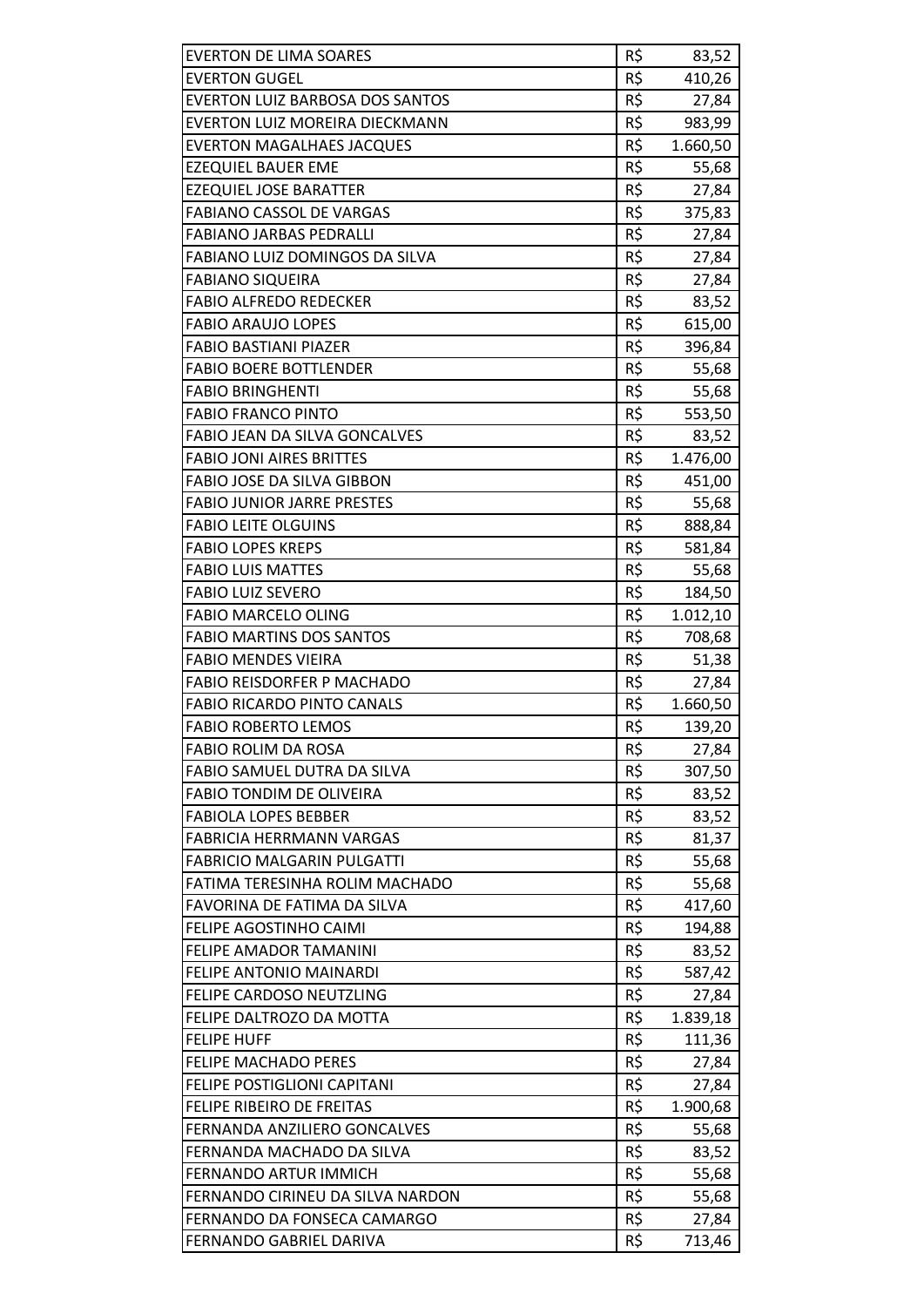| FERNANDO JOSE MEDAGLIA                                  | R\$        | 27,84    |
|---------------------------------------------------------|------------|----------|
| <b>FERNANDO NUNES REIS</b><br><b>FERNANDO RODRIGUES</b> | R\$        | 55,68    |
|                                                         | R\$<br>R\$ | 27,84    |
| <b>FILIPE MACHADO NEVES</b>                             | R\$        | 861,00   |
| FILIPE MINUSSI ROSSI<br><b>FLADEMIR VISENTINI</b>       | R\$        | 27,84    |
|                                                         |            | 184,50   |
| <b>FLAVIO FAERMANN BARTH</b>                            | R\$        | 1.052,31 |
| <b>FLAVIO FERREIRA PRESSER</b>                          | R\$        | 192,67   |
| <b>FLAVIO LUIZ KRAMPE</b>                               | R\$        | 281,18   |
| <b>FLORICIO ALEXIS GOMES MIRANDA</b>                    | R\$<br>R\$ | 2.337,00 |
| FRANCIELI ANDRESSA CAVALLI                              |            | 225,50   |
| <b>FRANCIELI SOTTILI</b>                                | R\$        | 225,50   |
| <b>FRANCINE BOTH</b>                                    | R\$        | 3.232,11 |
| FRANCINI MADEIRA EUZEBIO                                | R\$        | 309,02   |
| <b>FRANCISCO DE ALMEIDA</b>                             | R\$        | 55,68    |
| FRANCISCO FERNANDO P CLASSEN                            | R\$        | 473,28   |
| FRANCISCO GERALDO GRASS DE ALMEIDA                      | R\$        | 111,36   |
| <b>FRANCISCO SAMPAIO</b>                                | R\$        | 676,50   |
| <b>GABRIEL AREND</b>                                    | R\$        | 307,50   |
| GABRIEL BAUER NOVASKI                                   | R\$        | 445,44   |
| GABRIEL LISMAR MORGAN GREGORIO                          | R\$        | 1.676,70 |
| <b>GABRIEL MARQUES DA SILVA</b>                         | R\$        | 184,50   |
| <b>GABRIEL ROSA DOS SANTOS</b>                          | R\$        | 1.168,50 |
| GABRIELA MARINA POMPEO QUEIROZ                          | R\$        | 55,68    |
| <b>GABRIELE MENDES</b>                                  | R\$        | 27,84    |
| <b>GASPAR VICENTE BINSFELD</b>                          | R\$        | 194,88   |
| GEIZA BEATRIZ BOLZAN COMORETTO                          | R\$        | 225,50   |
| <b>GELCY SCHNEIDER</b>                                  | R\$        | 268,02   |
| <b>GELSON DARCI HEPP</b>                                | R\$        | 27,84    |
| <b>GELSON LENZ</b>                                      | R\$        | 553,50   |
| <b>GELSON LUIZ FACCIN</b>                               | R\$        | 375,83   |
| <b>GEOMAR CHAGAS ODORICO</b>                            | R\$        | 307,50   |
| <b>GEOVANE DELESKI ASSIS</b>                            | R\$        | 167,04   |
| <b>GERALDO NICOLAU FONTOURA</b>                         | R\$        | 27,84    |
| GERONIMO BARBOSA                                        | R\$        | 55,68    |
| <b>GERRI CLEI RODRIGUES DA SILVA</b>                    | R\$        | 27,84    |
| <b>GERSON ANTONIO DARONCO</b>                           | R\$        | 683,33   |
| <b>GERSON HAAS</b>                                      | R\$        | 55,68    |
| <b>GERSON HAMMES</b>                                    | R\$        | 1.968,00 |
| <b>GERSON JAIME RODRIGUES</b>                           | R\$        | 1.209,49 |
| <b>GERSON KLEIN</b>                                     | R\$        | 139,20   |
| GERSON SIDINEI PEZAROGLO BUENO                          | R\$        | 2.152,50 |
| <b>GESSICA LOPES DA SILVA</b>                           | R\$        | 139,20   |
| <b>GIAN GUILHERME FREITAS BERIA</b>                     | R\$        | 375,83   |
| <b>GIAN MARCOS SCHNORR</b>                              | R\$        | 27,84    |
| GIANCARLO GONZATTI VIEIRA                               | R\$        | 27,84    |
| <b>GIANCARLO KOSBY SCHMITT</b>                          | R\$        | 111,36   |
| <b>GILBERTO BOBSIN</b>                                  | R\$        | 184,50   |
| GILBERTO CORDOVA DA SILVA                               | R\$        | 139,20   |
| GILBERTO DE SOUZA SILVEIRA                              | R\$        | 710,66   |
| <b>GILBERTO GUILHERME ROESE</b>                         | R\$        | 27,84    |
| <b>GILBERTO NEUBERT PEREIRA</b>                         | R\$        | 139,20   |
| <b>GILBERTO NUNES</b>                                   | R\$        | 55,68    |
| <b>GILBERTO SCHAEFFER DE BASTIANI</b>                   | R\$        | 295,86   |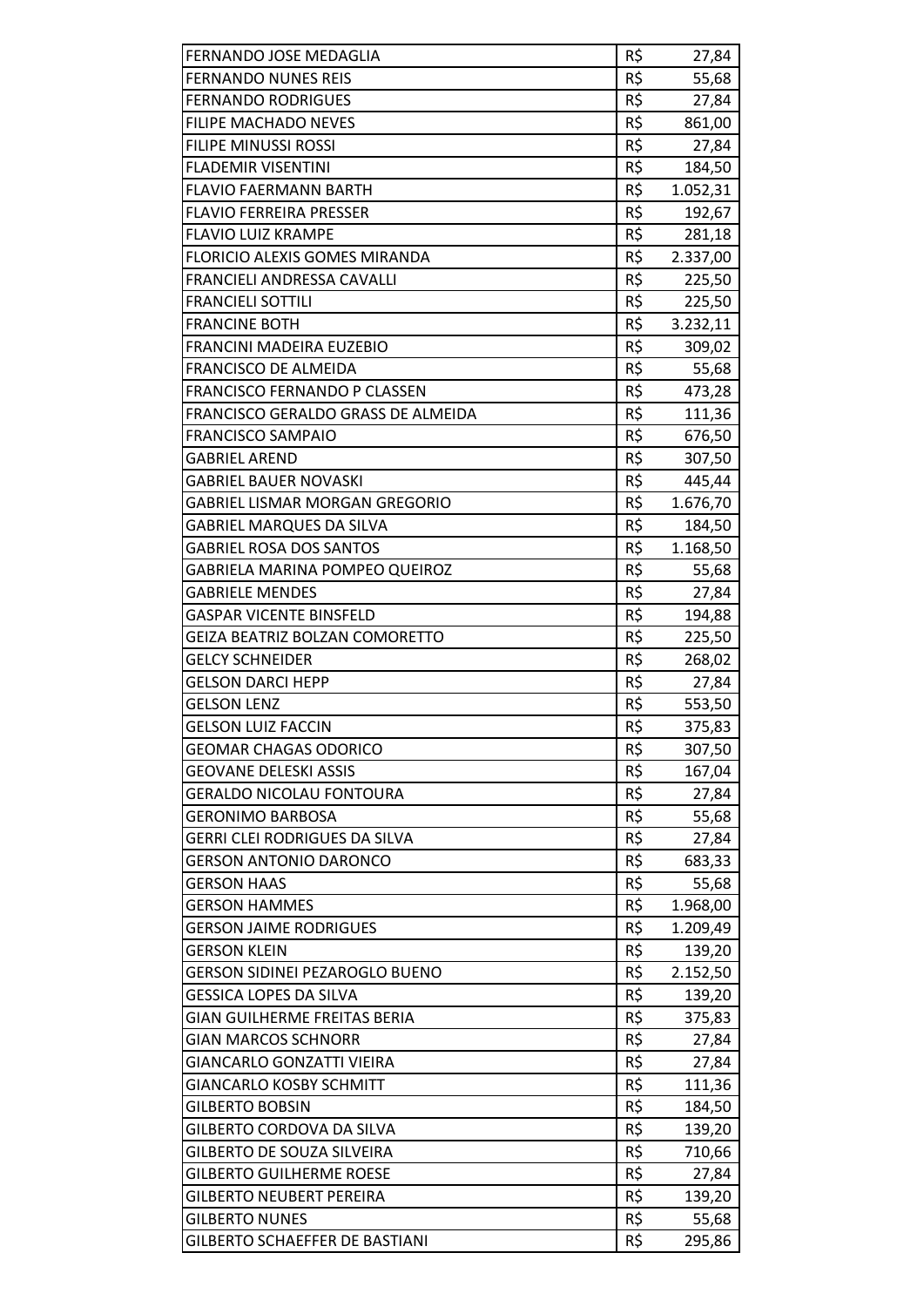| <b>GILBERTO SOARES GALVAO</b>            | R\$ | 27,84    |
|------------------------------------------|-----|----------|
| <b>GILCEU BITTENCOURT DOS SANTOS</b>     | R\$ | 55,68    |
| GILMAR ABREU DE LIMA                     | R\$ | 451,00   |
| <b>GILMAR ANTONIO RIL</b>                | R\$ | 27,84    |
| GILMAR AZEREDO WALLAU                    | R\$ | 363,18   |
| <b>GILMAR DE MOURA</b>                   | R\$ | 1.095,36 |
| <b>GILMAR ELENILTO PIRES</b>             | R\$ | 861,00   |
| <b>GILMAR FLORES NARDINI</b>             | R\$ | 27,84    |
| <b>GILMAR MORO</b>                       | R\$ | 167,04   |
| GILMAR ROSA DE SOUZA                     | R\$ | 51,38    |
| <b>GILMAR TEIXEIRA DOS SANTOS</b>        | R\$ | 51,38    |
| GILMARA DE BORBA MELO                    | R\$ | 27,84    |
| <b>GILNEI SAMOEL TRINDADE</b>            | R\$ | 225,50   |
| GILSON DE JESUS RAMOS DA SILVA           | R\$ | 27,84    |
| <b>GILSON DE SOUZA</b>                   | R\$ |          |
| <b>GILSON DOS SANTOS FERREIRA</b>        | R\$ | 83,52    |
| <b>GILSON FRUHAUF BECKER</b>             | R\$ | 139,20   |
|                                          |     | 55,68    |
| <b>GILSON JULIANO VOLKART</b>            | R\$ | 55,68    |
| <b>GILSON VANDELI CAVALHEIRO MARTINS</b> | R\$ | 55,68    |
| <b>GILSONEY KRUGER</b>                   | R\$ | 83,52    |
| <b>GILVAN GOMES VIVIAN</b>               | R\$ | 167,04   |
| <b>GIORGIO OSORIO NEVES</b>              | R\$ | 27,84    |
| <b>GIOSEPE MAINO BICA</b>                | R\$ | 553,50   |
| GIOVANI ALBERTO BACIN                    | R\$ | 375,83   |
| GIOVANI DA SILVA FORNARI                 | R\$ | 222,72   |
| <b>GIOVANI MARTINS DE SOUZA</b>          | R\$ | 435,06   |
| GIOVANI PEDROSO DA SILVA                 | R\$ | 1.968,00 |
| <b>GIOVANI RODRIGUES PEREIRA</b>         | R\$ | 55,68    |
| <b>GIOVANI TRICAI</b>                    | R\$ | 184,50   |
| GIOVANNI SANT ANNA BRUM                  | R\$ | 111,36   |
| GIRLANE FIRMINO DE SOUZA                 | R\$ | 2,82     |
| GISELE APARECIDA DE MIRANDA DORNELLES    | R\$ | 27,84    |
| <b>GISLAINE RUCHINSQUE CUNHA</b>         | R\$ | 27,84    |
| GLADIMIR ROGERIO AGUIAR DA SILVA         | R\$ | 27,84    |
| <b>GLENIO LUIZ MOMBACH</b>               | R\$ | 2.521,50 |
| <b>GRAZIELA DE ALMEIDA</b>               | R\$ | 1.510,67 |
| <b>GREICE LANIUS SAUERESSIG</b>          | R\$ | 615,00   |
| <b>GUACIRA LOPES DE SOSA</b>             | R\$ | 184,50   |
| GUILHERME ALEXANDRE BATISTA WOBETO       | R\$ | 250,56   |
| GUILHERME ANTONIO UTZIG                  | R\$ | 1.879,14 |
| <b>GUILHERME DA SILVA GUTLER</b>         | R\$ | 2.091,00 |
| <b>GUILHERME FREDERICO TORRES FLECK</b>  | R\$ | 55,68    |
| <b>GUILHERME FREIBERGER</b>              | R\$ | 1.168,50 |
| <b>GUILHERME IGNACIO CABELLO</b>         | R\$ | 27,84    |
| <b>GUILHERME LUIZ LOPES</b>              | R\$ | 929,83   |
| <b>GUILHERME PAIVA GOMES</b>             | R\$ | 2.091,00 |
| <b>GUILHERME RENATO SCHULER</b>          | R\$ | 83,52    |
| <b>GUSTAVO ALBERTO RIFFEL</b>            | R\$ | 111,36   |
| GUSTAVO DA SILVA                         | R\$ | 492,00   |
| HELENA ANACLETO DOS SANTOS               | R\$ | 27,84    |
| HELENO DA SILVA ROSA                     | R\$ | 268,02   |
| <b>HELIO WINKE BARTZ</b>                 | R\$ | 55,68    |
| <b>HENRIQUE ANTUNES WEDIG</b>            | R\$ | 473,28   |
| <b>HENRIQUE WORM</b>                     | R\$ | 492,00   |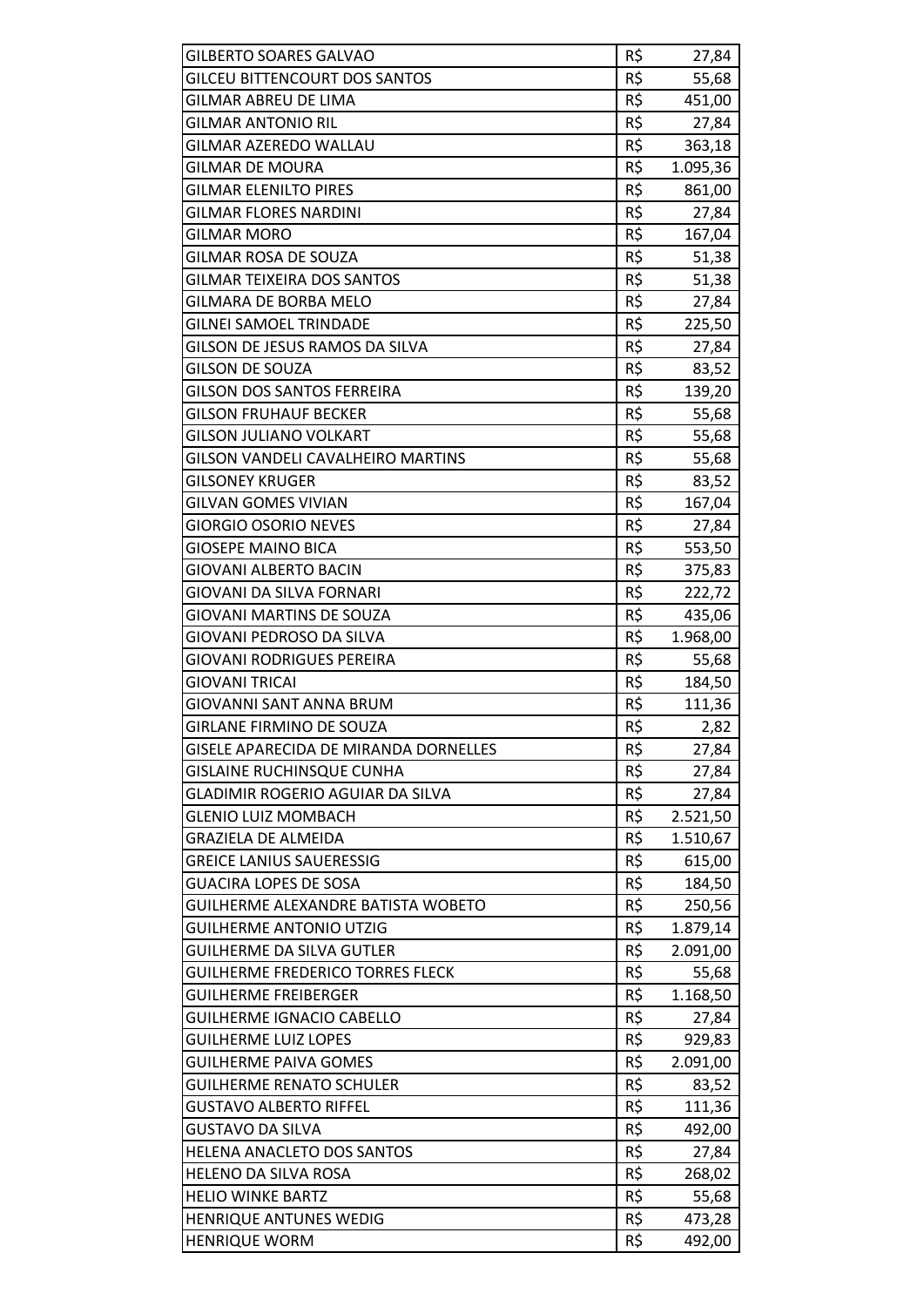| <b>HERBI DINEI KLEIN</b>                | R\$ | 2.644,50 |
|-----------------------------------------|-----|----------|
| HERMES LUIZ DE SOUZA UBATUBA            | R\$ | 27,84    |
| <b>HIBRAIM DORNELLES WENDLER</b>        | R\$ | 526,16   |
| HILSON ORESTES PETER JUNIOR             | R\$ | 473,28   |
| <b>HILTON DE BRITO</b>                  | R\$ | 139,20   |
| HORACIO MORAIS DE OLIVEIRA              | R\$ | 27,84    |
| <b>HUDINI CHIARAMONTE MACIEL</b>        | R\$ | 167,04   |
| <b>HUGO ADRIANO OGLIARI</b>             | R\$ | 167,04   |
| HUMBERTO DE SOUZA DILL                  | R\$ | 139,20   |
| <b>IGNACIO JOSE DE ARAUJO MAHFUZ</b>    | R\$ | 55,68    |
| <b>IGOR CARRARO</b>                     | R\$ | 184,50   |
| <b>IGOR CASA NOVA DOS SANTOS</b>        | R\$ | 55,68    |
| <b>IGOR XAVIER DE FIGUEIREDO</b>        | R\$ |          |
|                                         | R\$ | 1.660,50 |
| <b>ILMOR CONCEICAO DORR</b>             |     | 55,68    |
| <b>ILSON BRASIL BEHLING</b>             | R\$ | 55,68    |
| <b>ILSON FERNANDES LOPES</b>            | R\$ | 334,08   |
| <b>INES MARIA BACK</b>                  | R\$ | 2.460,00 |
| <b>INOCENCIO NUNES DA CUNHA</b>         | R\$ | 55,68    |
| <b>IRENO LOUREIRO DORNELLES NETO</b>    | R\$ | 167,04   |
| IRIS ROSANE MILECH BLANK                | R\$ | 83,52    |
| <b>ISMAEL BRAUN</b>                     | R\$ | 27,84    |
| <b>ISMAEL LAUX GHISIO</b>               | R\$ | 1.028,04 |
| ISMAEL SANTOS DO NASCIMENTO             | R\$ | 27,84    |
| <b>ISMAEL WOMMER</b>                    | R\$ | 27,84    |
| <b>ITAMAR FORATI NUNES</b>              | R\$ | 55,68    |
| <b>IURI SANT ANA PACICO</b>             | R\$ | 83,52    |
| <b>IVAN SILVA DE AGUIAR</b>             | R\$ | 194,88   |
| <b>IVAN SILVA DE OLIVEIRA</b>           | R\$ | 167,04   |
| <b>IVANETE ALVES</b>                    | R\$ | 55,68    |
| <b>IVANIO VARGAS DA ROSA</b>            | R\$ | 240,18   |
| <b>IVANIR RODRIGO DE FREITAS</b>        | R\$ | 281,18   |
| <b>IVANOR ADELAR PETTER</b>             | R\$ | 1.442,34 |
| <b>IVAR ANTONIO TRICHES</b>             | R\$ | 323,70   |
| <b>IVO ANTONIO SOBIS</b>                | R\$ | 27,84    |
| <b>IVO MARIO NALIN</b>                  | R\$ | 1.962,18 |
| <b>IVO RICARDO PITZER RASIA</b>         | R\$ | 506,68   |
| JACENIR DOS SANTOS BARBOZA              | R\$ | 55,68    |
| JACKSON ANDREI FLORES MACHADO           | R\$ | 27,84    |
| <b>JACKSON SAINT PIERRE DULL RITTER</b> | R\$ | 27,84    |
| <b>JACO WILLE STAUDT</b>                | R\$ | 240,18   |
| JACQUES LUCIANO DA SILVA ROSA           | R\$ | 27,84    |
| <b>JACSON GALERA</b>                    | R\$ | 313,14   |
| <b>JADIR AURI RHODEN</b>                | R\$ | 1.107,00 |
| JAIME DOS SANTOS GONCALVES              | R\$ | 2.045,70 |
| JAIME LUIZ BERSCH                       | R\$ | 83,52    |
| <b>JAIME NOSINI</b>                     | R\$ | 309,02   |
| <b>JAIR ANTONIO DRESCHER</b>            | R\$ | 430,50   |
| <b>JAIR CORSETTI MACHADO</b>            | R\$ | 27,84    |
| JAIR FRANCISCO STADTLOBER               | R\$ | 25,69    |
| <b>JAIR JABLONSKI</b>                   | R\$ | 2.644,50 |
| <b>JAIR LUIS STEIGER</b>                | R\$ |          |
|                                         |     | 5,64     |
| <b>JAIR NUNES</b>                       | R\$ | 306,24   |
| JAIR PEDRO DE AGUIAR                    | R\$ | 1.470,18 |
| JAIRO PAULO DO NASCIMENTO               | R\$ | 27,84    |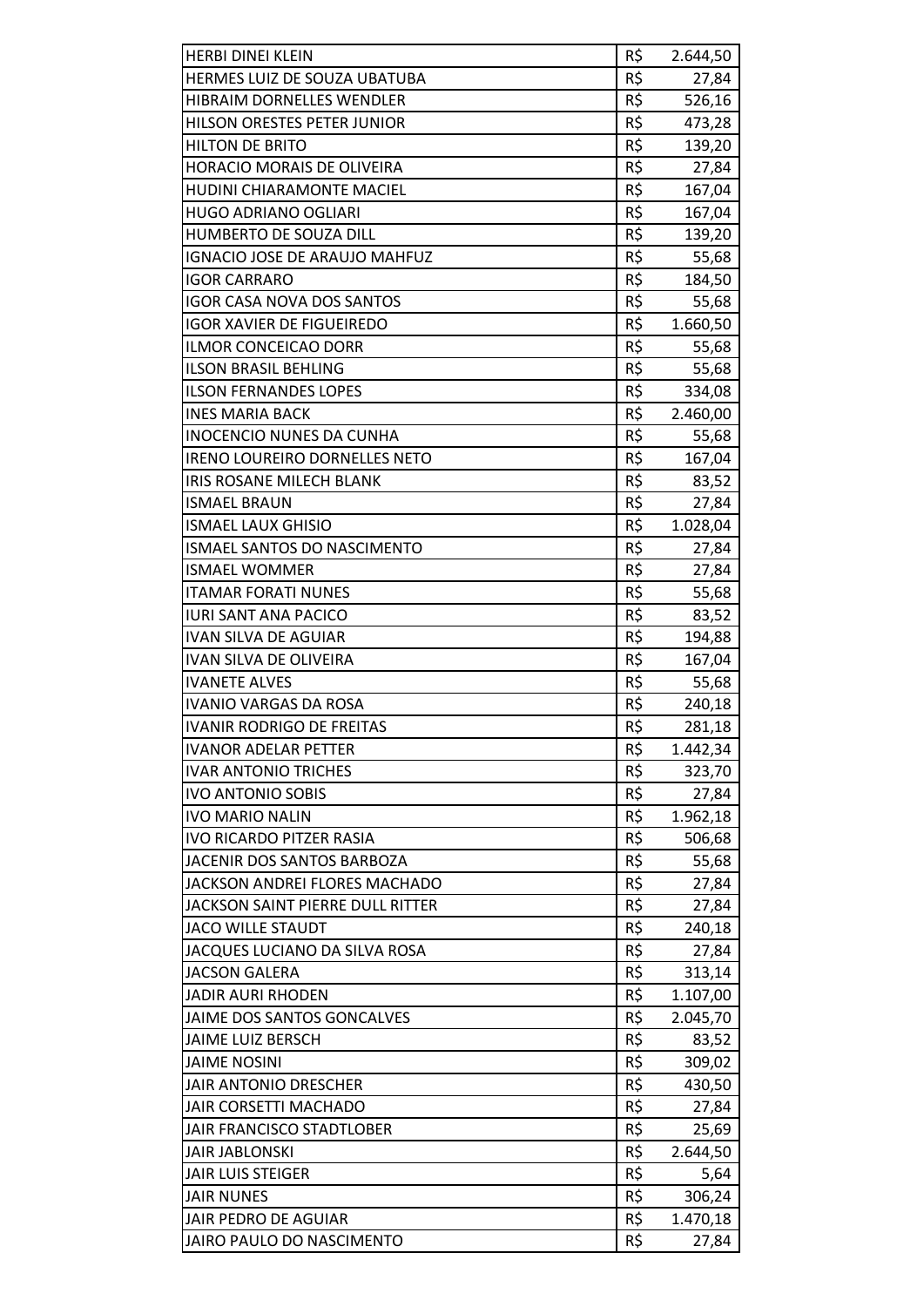| <b>JAIRO QUADROS VALENTI JUNIOR</b> | R\$ | 27,84    |
|-------------------------------------|-----|----------|
| <b>JAIRO SANTOS DA SILVA</b>        | R\$ | 528,96   |
| JANE ELISABET BAUNGARTNER           | R\$ | 526,16   |
| <b>JAQUELINE PAGLIARINI</b>         | R\$ | 369,00   |
| <b>JAQUES DE FARIAS ULGUIM</b>      | R\$ | 369,00   |
| JARBAS ARY DE OLIVEIRA              | R\$ | 167,04   |
| JARBAS RODRIGO SILVEIRA GOMES       | R\$ | 212,34   |
| <b>JARDEL LUCIANO FUHR</b>          | R\$ | 194,88   |
| <b>JARDEL PIZZUTI GRIEBELER</b>     | R\$ | 111,36   |
| <b>JAURO ROSA DO NASCIMENTO</b>     | R\$ | 55,68    |
| JAYME SIDNEY LEMOS JUNIOR           | R\$ | 55,68    |
| JAYNE DE FATIMA RITTES MACHADO      | R\$ | 55,68    |
| <b>JEAN CARLOS MACHADO</b>          | R\$ | 55,68    |
| JEAN DELANJE NUNES LEAO             | R\$ | 375,83   |
| <b>JEAN MARCELO LEIVAS SELVEIRA</b> | R\$ | 1.079,66 |
| JEDERSON DOS SANTOS AGLIARDI        | R\$ | 615,00   |
| JEFERSON ELIAS KASPER               | R\$ | 1.402,86 |
| JEFERSON IRIBARREM DE OLIVEIRA      | R\$ | 3.813,00 |
| JEFERSON MENEZES PALACIOS           | R\$ | 1.230,00 |
| <b>JEFERSON SILVEIRA</b>            | R\$ | 139,20   |
| JEFFERSON DO CANTO DA ROSA          | R\$ | 77,07    |
| <b>JEISON DA ROCHA BATISTA</b>      | R\$ | 27,84    |
| JERONIMO BOEIRA AMBOS               | R\$ | 83,52    |
| JERRI ANTONIO TATSCH                | R\$ | 834,17   |
| JERSON BARBOZA VINHAS               | R\$ | 1.117,38 |
| JESSE SILVA DAS NEVES               | R\$ | 225,50   |
| <b>JESUS ANANIAS FIGUEIREDO</b>     | R\$ | 83,52    |
| <b>JOAO ABEL VITORAZZI</b>          | R\$ | 225,50   |
| JOAO ADELAR MALLMANN DE GODOI       | R\$ | 83,52    |
| <b>JOAO AIRTON BRAGANHOL</b>        | R\$ | 27,84    |
| JOAO ALBERTO MADEIRA DA SILVA       | R\$ | 307,49   |
| <b>JOAO ALBERTO ROTH NEVES</b>      | R\$ | 250,56   |
| JOAO ALBERTO SANTIAGO ALVES         | R\$ | 27,84    |
| JOAO ALFREDO SOARES DA SILVA        | R\$ | 55,68    |
| JOAO ANIR DE GODOY                  | R\$ | 24,28    |
| JOAO ANTONIO STEFFEN                | R\$ | 2.398,50 |
| JOAO BALBINO DIAS FILHO             | R\$ | 888,84   |
| JOAO BATISTA CORIM DA ROSA          | R\$ | 974,38   |
| JOAO BATISTA DE ALMEIDA             | R\$ | 27,84    |
| JOAO BATISTA PAILLO MACHADO         | R\$ | 222,72   |
| JOAO CARLOS DE MATTOS               | R\$ | 515,03   |
| JOAO CARLOS EVARISTO RUSSI          | R\$ | 417,60   |
| <b>JOAO CARLOS FLORES</b>           | R\$ | 861,00   |
| JOAO CARLOS KONRAD JARDIM           | R\$ | 554,00   |
| JOAO CARLOS MELO NORONHA            | R\$ | 984,00   |
| JOAO CLARO BATISTA DA SILVA         | R\$ | 111,36   |
| JOAO DOS REIS BILHAR                | R\$ | 527,57   |
| <b>JOAO FABIO DE PARIS</b>          | R\$ | 111,36   |
| JOAO FRANCISCO DE PAULA             | R\$ | 167,04   |
| JOAO FRANCISCO SILVEIRA NETO        | R\$ | 2.398,50 |
| JOAO GILMAR PANTA FONTOURA          | R\$ | 307,50   |
| JOAO HENRIQUE KUHN                  | R\$ | 27,84    |
| <b>JOAO HENRIQUE THONES BORGES</b>  | R\$ | 184,50   |
| JOAO INACIO BIEGER                  | R\$ | 375,83   |
|                                     |     |          |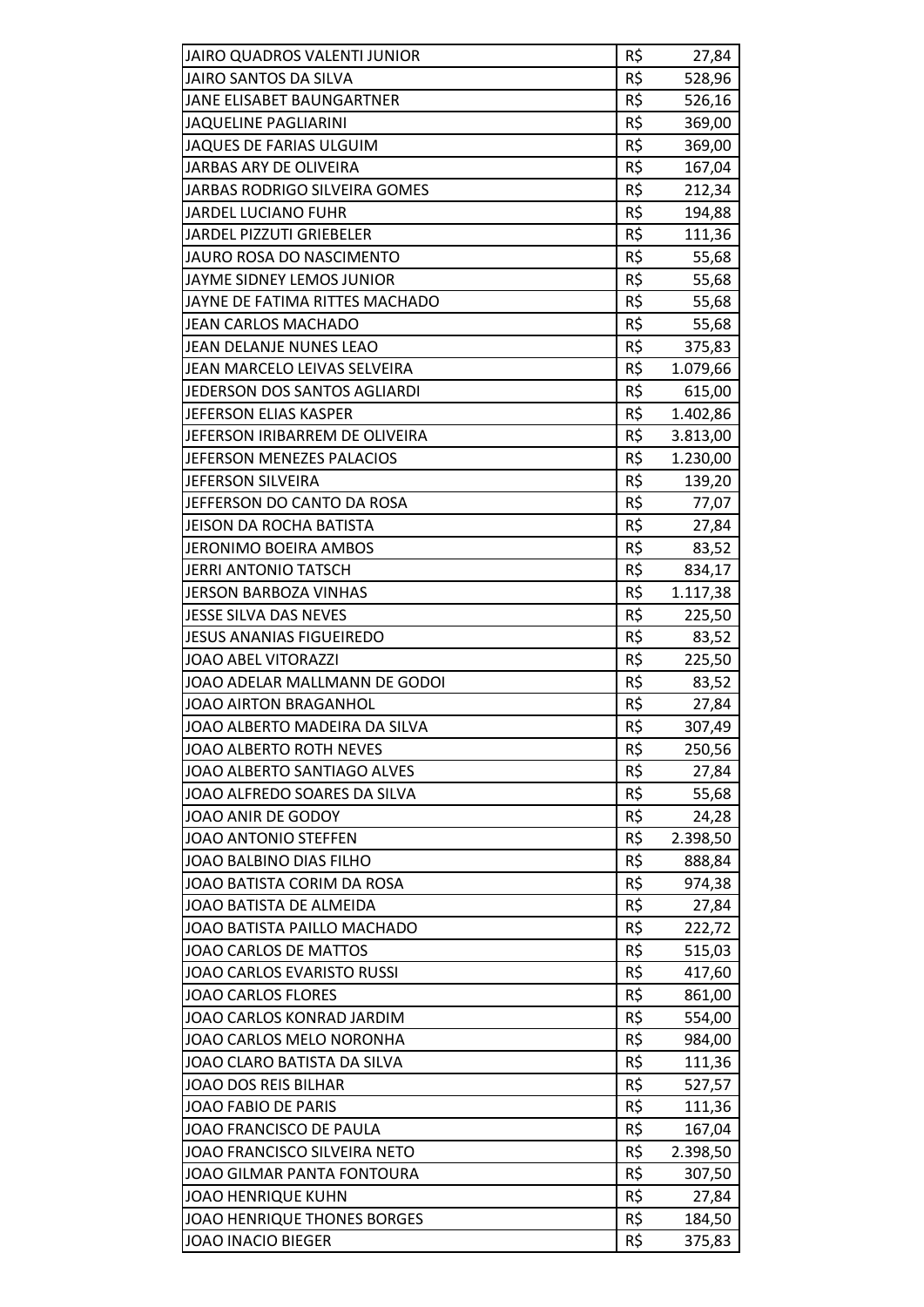| JOAO LUIS NUNES DOS SANTOS<br><b>JOAO LUIS SCHMAEDECKE</b> | R\$<br>R\$ | 83,52             |
|------------------------------------------------------------|------------|-------------------|
| <b>JOAO LUIZ PEREIRA SOARES</b>                            | R\$        | 2.644,50          |
| <b>JOAO LUIZ WERNER</b>                                    | R\$        | 27,84             |
| JOAO MILTON SILVA DE MEDEIROS                              | R\$        | 27,84             |
| JOAO PAULO PESEGOGINSKI FLORES DOS SANTOS                  | R\$        | 27,84             |
| JOAO PEDRO TELES CARRICONDE                                | R\$        | 55,68<br>2.091,00 |
|                                                            | R\$        |                   |
| JOAO ROBERTO VAZ DOS SANTOS                                | R\$        | 307,50            |
| JOAO ROGERIO OLIVEIRA                                      |            | 222,72            |
| JOAO SISLOMAR DE MELLO                                     | R\$        | 27,84             |
| JOAO VALTENOR EBERHARDT JUNIOR                             | R\$        | 55,68             |
| JOAO VIANEI POSSER DESCOVI                                 | R\$        | 473,28            |
| <b>JOAREZ ADEMIR VIVIAN</b>                                | R\$        | 451,00            |
| <b>JOCELI GONCALVES GUTERRES</b>                           | R\$        | 55,68             |
| <b>JOCELI STAN DE OLIVEIRA</b>                             | R\$        | 375,83            |
| JOEL CASAGRANDE DIAS                                       | R\$        | 676,49            |
| <b>JOEL DUARTE OLIVEIRA</b>                                | R\$        | 55,68             |
| <b>JOEL JUNG BONFIM</b>                                    | R\$        | 27,84             |
| JOEL LISSARRAGA DE FREITAS                                 | R\$        | 618,04            |
| <b>JOELSON PESCADOR</b>                                    | R\$        | 83,52             |
| <b>JOLAIR ADAO AMARAL</b>                                  | R\$        | 278,40            |
| <b>JONAS FACCIN LISBOA</b>                                 | R\$        | 492,00            |
| <b>JONAS GARCIA DOS SANTOS</b>                             | R\$        | 1.783,48          |
| <b>JONAS GUIMARAES NUNES</b>                               | R\$        | 888,84            |
| JONATAS MEÃALA MACHADO                                     | R\$        | 278,40            |
| <b>JONATHAN PERES ABREU</b>                                | R\$        | 27,84             |
| JONE DAMACENO FARIA CORREA                                 | R\$        | 27,84             |
| <b>JONES IRENO AUTH</b>                                    | R\$        | 27,84             |
| JONIR DE JESUS DOS SANTOS KNOPF                            | R\$        | 27,84             |
| <b>JONY BONADIMAN</b>                                      | R\$        | 27,84             |
| JORCELI ARAUJO NOLASCO                                     | R\$        | 111,36            |
| JORDAN OLIVEIRA DA SILVA                                   | R\$        | 167,04            |
| JORGE ANTONIO CORREA DE CASTRO                             | R\$        | 369,00            |
| <b>JORGE GERALDO MARTINI</b>                               | R\$        | 278,40            |
| JORGE HENRIQUE DA ROSA SILVA                               | R\$        | 2.644,50          |
| JORGE HENRIQUE MOURA RIGO                                  | R\$        | 111,36            |
| JORGE LUIS CARDOSO SCHMITT                                 | R\$        | 27,84             |
| <b>JORGE LUIS DEXHEIMER</b>                                | R\$        | 111,36            |
| JORGE LUIZ BARROSO PIASSA                                  | R\$        | 139,20            |
| <b>JORGE LUIZ CAURIO CLATES</b>                            | R\$        | 659,04            |
| JORGE LUIZ COSTA MELO                                      | R\$        | 164,83            |
| JORGE LUIZ KLUMB BORN                                      | R\$        | 55,68             |
| <b>JORGE LUIZ STEFFEN</b>                                  | R\$        | 27,84             |
| <b>JORGE VALMOR BENCKE</b>                                 | R\$        | 861,00            |
| <b>JORGE VEIMAR NUNES</b>                                  | R\$        | 998,94            |
| <b>JOSCELINO JOSE MIKULSKI</b>                             | R\$        | 55,68             |
| JOSE AILTON DOS PASSOS                                     | R\$        | 528,96            |
| JOSE AIRTON DOS SANTOS                                     | R\$        | 27,84             |
| JOSE AIRTON PASETTO MARRAMON                               | R\$        | 55,68             |
| JOSE ALDOIR DA LUZ COSTA                                   | R\$        | 665,36            |
| <b>JOSE ANTONIO BACCIN</b>                                 | R\$        | 676,49            |
| <b>JOSE ANTONIO DAMBROS</b>                                | R\$        | 683,33            |
| JOSE ANTONIO MARIN DE OLIVEIRA                             | R\$        | 657,01            |
| JOSE CARLOS BONFIM SOARES                                  | R\$        | 2.644,50          |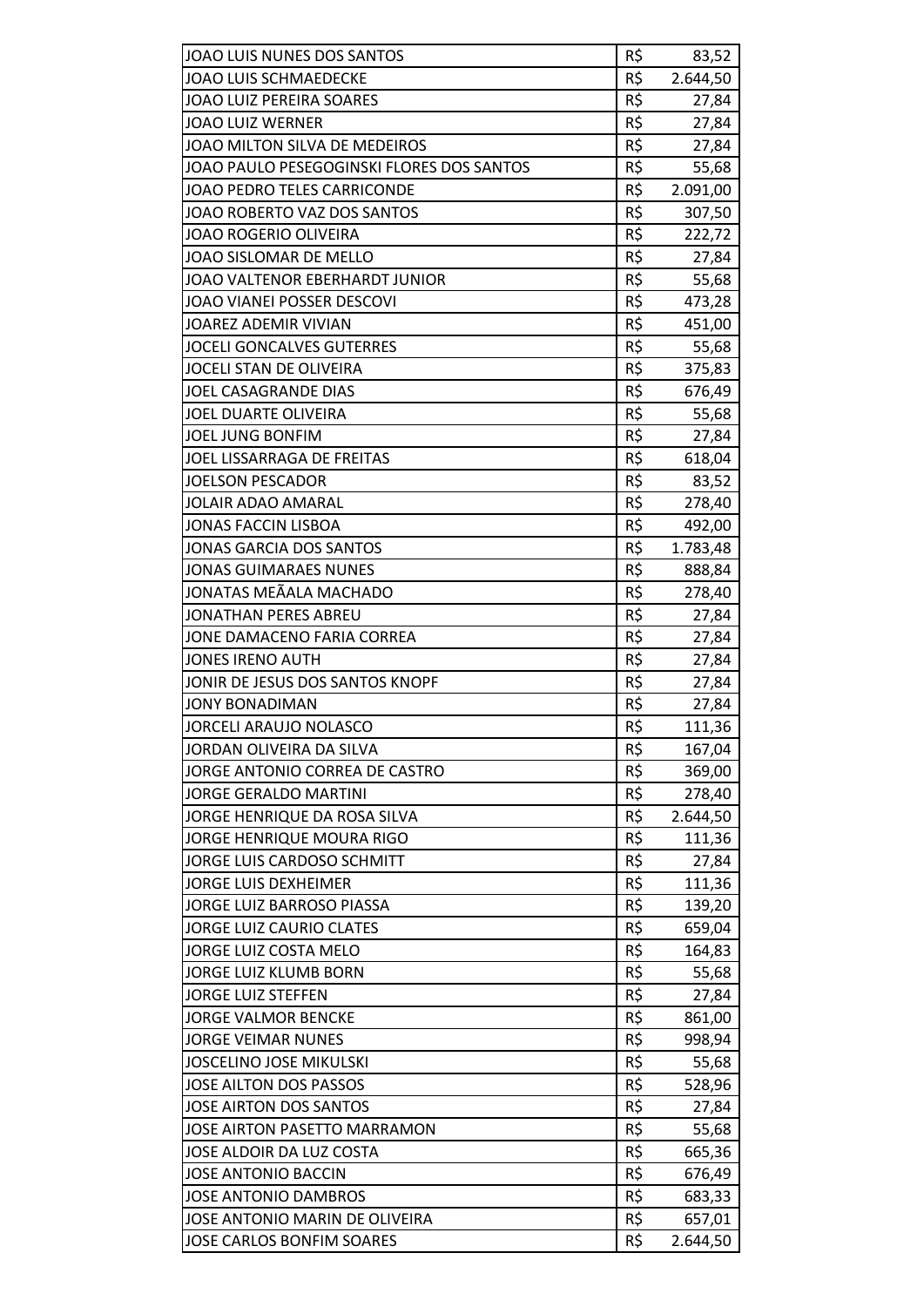| JOSE CELSO DE SOUZA                                      | R\$ | 83,52          |
|----------------------------------------------------------|-----|----------------|
| <b>JOSE CERINEU BERGOLI</b>                              | R\$ | 375,83         |
| JOSE CLEITON LEMOS DE ABREU                              | R\$ | 375,83         |
| JOSE CRISTIANO SANTOS DE PAULA                           | R\$ | 111,36         |
| <b>JOSE DA CAMPO</b>                                     | R\$ | 1.113,60       |
| JOSE DELOI DAS CHAGAS PINHEIRO                           | R\$ | 55,68          |
| JOSE DELSON GONSALVES DE SOUZA                           | R\$ | 751,65         |
| <b>JOSE EDUARDO MARMITT</b>                              | R\$ | 253,34         |
| <b>JOSE FRANCISCO SEIBEL</b>                             | R\$ | 27,84          |
| JOSE FRANCISCO SOUZA BUT                                 | R\$ | 335,34         |
| JOSE GUILHERME RODRIGUES DOYLE                           | R\$ | 307,50         |
| JOSE HORACIO SILVA DA SILVA                              | R\$ | 27,84          |
| <b>JOSE IVAN DORNELLES MULER</b>                         | R\$ | 676,50         |
| <b>JOSE JACOB MARMITT</b>                                | R\$ | 55,68          |
| <b>JOSE JOAREZ REQUE</b>                                 | R\$ | 625,38         |
| <b>JOSE LAURO DE FREITAS MATTOS</b>                      | R\$ | 27,84          |
| JOSE LEANDRO OLIVEIRA VIANNA                             | R\$ | 55,68          |
| JOSE LEONEL DE FREITAS MATTOS                            | R\$ | 27,84          |
| <b>JOSE LUIS VIEIRA PIETRO</b>                           | R\$ | 55,68          |
| <b>JOSE LUIZ DE LIMA VIANNA</b>                          | R\$ | 1.274,04       |
| JOSE MACEDO DE OLIVEIRA                                  | R\$ | 225,50         |
| JOSE MARCELO ANTIQUEIRA DE LEMOS                         | R\$ | 519,84         |
| JOSE MARCELO DA SILVA                                    | R\$ | 278,40         |
| JOSE MARIO FERREIRA SANTANA JUNIOR                       | R\$ | 27,84          |
| <b>JOSE ORTIZ MARQUES CARDOSO</b>                        | R\$ | 55,68          |
| <b>JOSE RAUL BRAZ</b>                                    | R\$ | 473,28         |
| JOSE RICARDO LENCINA FEIJO                               | R\$ | 55,68          |
| JOSE RICARDO RODRIGUES DA SILVA                          | R\$ | 111,36         |
| JOSE ROBERTO CEOLIN EPSTEIN                              | R\$ | 111,36         |
| <b>JOSE ROGERIO LEITE AGUIRRE</b>                        | R\$ | 1.879,13       |
| JOSE RONY DE ANDRADE FERREIRA                            | R\$ | 307,50         |
| <b>JOSE SOCOLOSKI</b>                                    | R\$ | 167,04         |
| JOSE TADEU DOS SANTOS ESPINDOLA                          | R\$ | 2.767,50       |
| JOSE VALDIR MACHADO DOS SANTOS                           | R\$ | 184,50         |
| <b>JOSE VICENTE SPINELLI PINTO</b>                       | R\$ | 2.644,50       |
| JOSEANE DE FREITAS JUNG                                  | R\$ | 676,49         |
| <b>JOSELAINE BORGES DE MATTOS</b>                        | R\$ | 83,52          |
| JOSELITO MACHADO DE OLIVEIRA                             | R\$ | 51,38          |
| <b>JOSEMARA MARIA DOS SANTOS</b>                         | R\$ | 83,52          |
| <b>JOZE BARCELLOS DOS SANTOS</b>                         | R\$ | 225,50         |
| <b>JUAREZ AQUILES WIERSBICKI</b>                         | R\$ | 222,72         |
| <b>JUAREZ BARIQUELO</b>                                  | R\$ | 111,36         |
| <b>JUAREZ CESCA MARCHIORO</b>                            | R\$ | 27,84          |
| <b>JUAREZ PEREIRA FRANCILIO</b>                          | R\$ | 984,00         |
| <b>JUAREZ RASQUINHA</b>                                  | R\$ | 637,02         |
| <b>JUCIMAR PANCOT</b>                                    | R\$ | 27,84          |
| JUELMIR NUNES SARAIVA                                    | R\$ | 361,92         |
| <b>JULIA MONDRZAK</b>                                    | R\$ |                |
| JULIANA ANTUNES DE FREITAS                               | R\$ | 55,68<br>29,99 |
| <b>JULIANA CONTE ZANOTELLI</b>                           | R\$ |                |
|                                                          | R\$ | 27,84          |
| <b>JULIANA FELIPIN</b><br><b>JULIANA MESQUITA INACIO</b> | R\$ | 27,84          |
|                                                          |     | 111,36         |
| <b>JULIANA MONTEIRO</b>                                  | R\$ | 55,68          |
| JULIANA SAMMARIO LELLING                                 | R\$ | 375,83         |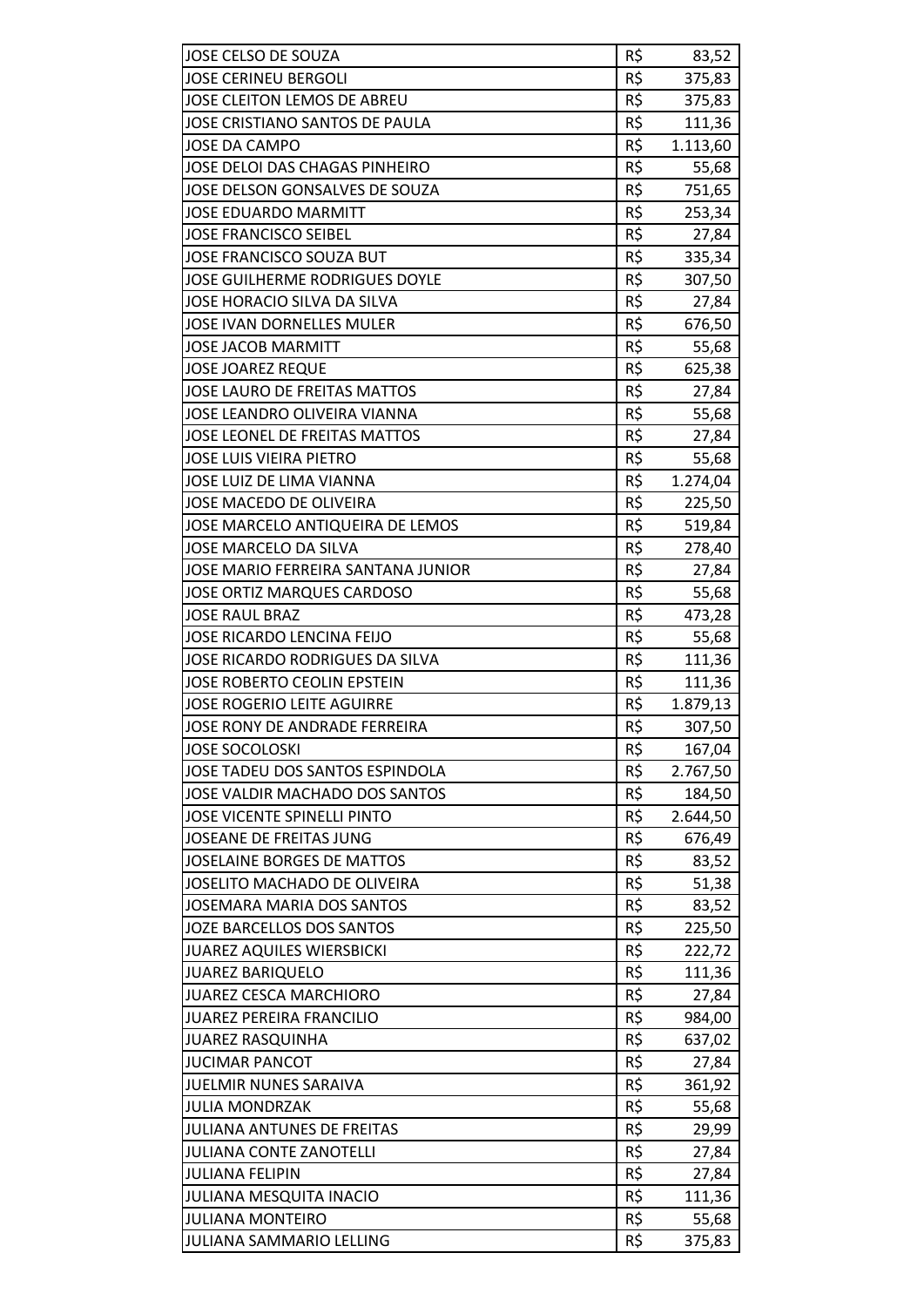| <b>JULIANO AIOLFI</b>                               | R\$ | 375,83           |
|-----------------------------------------------------|-----|------------------|
| JULIANO CEZAR SIQUEIRA DO NASCIMENTO                | R\$ | 1.363,38         |
| <b>JULIANO DOS PASSOS</b>                           | R\$ | 27,84            |
| <b>JULIANO DOS SANTOS PRUDENCIO</b>                 | R\$ | 526,16           |
| <b>JULIANO MOREIRA DOS SANTOS</b>                   | R\$ | 3.505,50         |
| <b>JULIO CESAR CAPRA</b>                            | R\$ | 27,84            |
| <b>JULIO CESAR TAVARES RIBEIRO</b>                  | R\$ | 27,84            |
| JUNIOR CEZAR CONTER VENTURA                         | R\$ | 55,68            |
| <b>JURANDIR MACHADO LAIDENS</b>                     | R\$ | 679,31           |
| <b>JURANDIR ROQUE SOZIN</b>                         | R\$ | 55,68            |
| <b>KARINE ANSELMINI</b>                             | R\$ | 27,84            |
| KARINE BUENO DE CASTRO                              | R\$ | 206,52           |
| KARLA FRANCO MUNHOZ                                 | R\$ | 375,83           |
| KARLA LEAL COZZA                                    | R\$ | 139,20           |
| KARLA MARINA ZIEMBOWICZ                             | R\$ | 27,84            |
| LAIR VICENTE KLEIN                                  | R\$ | 363,18           |
| <b>LAIRTON SILVESTRINI</b>                          | R\$ | 167,04           |
| <b>LASARO GELINGER</b>                              | R\$ | 55,68            |
| LAURI VALENTIN BARON                                | R\$ | 2.057,34         |
| LAURITA DOS SANTOS TEIXEIRA VOLKWEIS                | R\$ | 601,33           |
| <b>LAURO DE FREITAS FLORES</b>                      | R\$ | 27,84            |
| LAURO JOSE GENNARI                                  | R\$ | 526,16           |
| LAURO VILMAR DREWS                                  | R\$ | 184,50           |
| LAZIE DA COSTA DE OLIVEIRA                          | R\$ | 167,04           |
| LEA PATRICIA PINHEIRO BASEI                         | R\$ | 487,19           |
| LEANDRO AUGUSTO MUMBACH                             | R\$ | 55,68            |
| LEANDRO BIZOTTO PADILHA                             | R\$ | 528,96           |
| LEANDRO CAPITAO ROCA                                | R\$ | 723,84           |
| LEANDRO DA SILVA ROCHA                              | R\$ | 640,32           |
| <b>LEANDRO DOS SANTOS MENDES</b>                    | R\$ | 167,04           |
| <b>LEANDRO JANGELL</b>                              | R\$ | 27,84            |
| <b>LEANDRO LEAO VAZ</b>                             | R\$ | 167,04           |
| <b>LEANDRO MINUSCOLI</b>                            | R\$ | 2.214,00         |
| LEANDRO MOREIRA EUFRAZIO                            | R\$ | 139,20           |
| <b>LEANDRO NUNES LEITE</b>                          | R\$ | 1.057,92         |
| LEANDRO ROBERTO SILVA DE AZEVEDO                    | R\$ | 55,68            |
| <b>LEANDRO RODRIGUES DOYLE</b>                      | R\$ | 1.968,00         |
| LEANDRO ROSA DE ALMEIDA                             | R\$ | 27,84            |
| LEANDRO SILVA MENEZES                               | R\$ | 2.118,84         |
| LEANDRO SOUSTRUZNIK AGUILAR                         | R\$ | 139,20           |
| <b>LEANDRO TOGNON</b>                               | R\$ | 27,84            |
| LEANDRO VALENTE NICOLAU                             | R\$ | 27,84            |
| LEDOEL SILVA DA SILVA                               | R\$ | 1.257,84         |
| LELIO DA SILVA COSTA                                | R\$ | 55,68            |
| LEO AUGUSTO DA SILVA                                | R\$ | 334,08           |
| <b>LEOCIR BOMBONATTO</b>                            | R\$ | 307,50           |
| LEOCLESIO ANTONIO FONTANA                           | R\$ | 27,84            |
| LEONARA MISZEVSKI                                   | R\$ | 83,52            |
| <b>LEONARDO GIROTTO</b>                             | R\$ | 83,52            |
| <b>LEONARDO GORGEN</b>                              | R\$ |                  |
|                                                     | R\$ | 306,24           |
| <b>LEONARDO JOSE PILZ</b><br>LEONARDO JULIO MARTINS | R\$ | 27,84            |
| LEONARDO SANTOS HUZALO                              | R\$ | 2.455,70         |
| LEONARDO SILVA DE MARINS                            | R\$ | 111,36<br>278,40 |
|                                                     |     |                  |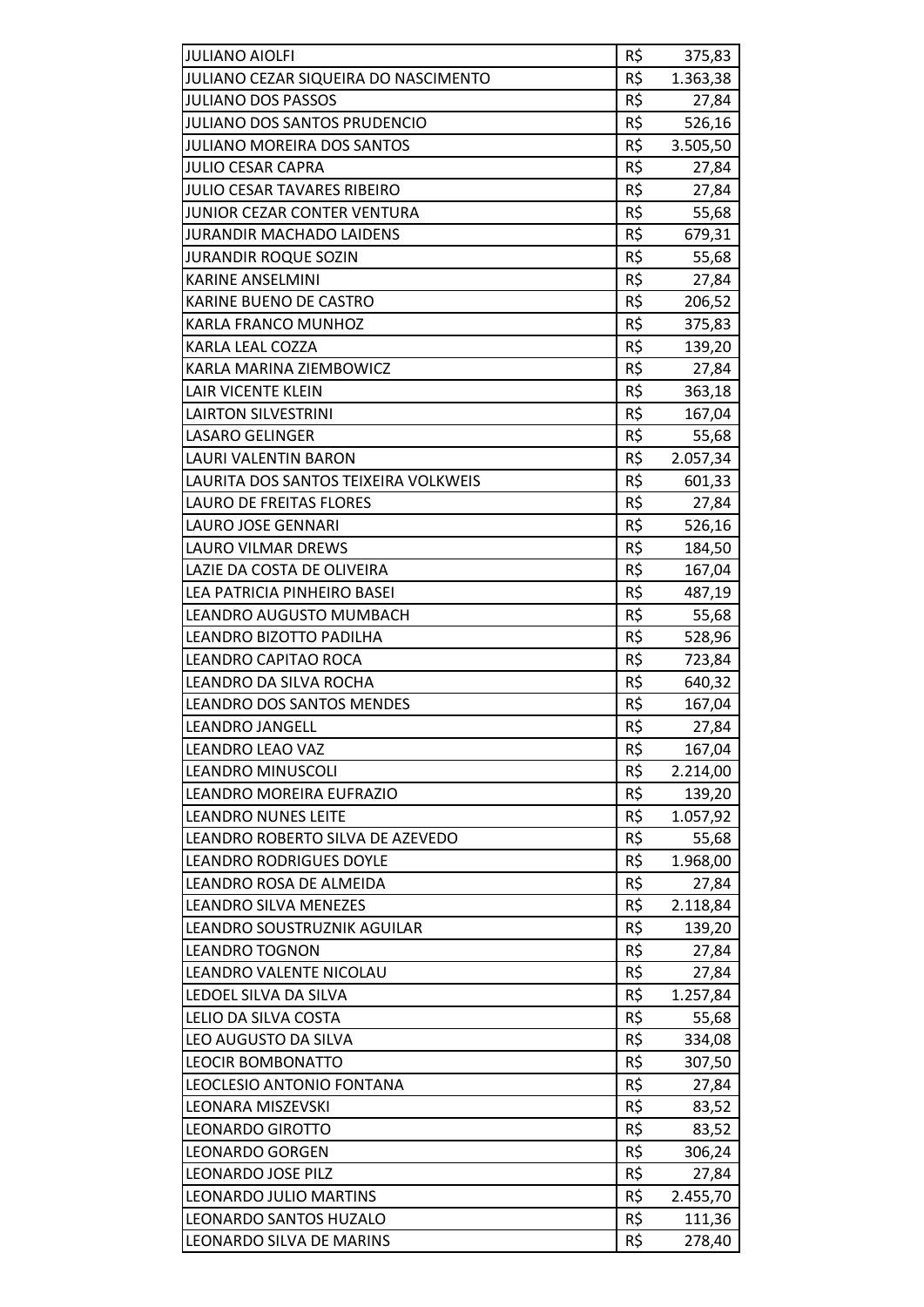| LEONARDO SOZIN RUFINO                                     | R\$        | 556,80            |
|-----------------------------------------------------------|------------|-------------------|
| <b>LEONARDO STUMPF</b>                                    | R\$        | 2.644,50          |
| <b>LEONIDA CORREA DOS SANTOS</b>                          | R\$        | 225,50            |
| LEONOR JOSE BOHN                                          | R\$        | 27,84             |
| LERIO RODRIGUES DA FONSECA                                | R\$        | 861,00            |
| LETICIA LUCENA FOGACA                                     | R\$        | 307,50            |
| LETICIA MACHADO ARRUDA                                    | R\$        | 83,52             |
| LETICIA PASTERNAK KRAMM                                   | R\$        | 609,18            |
| LIANE SOARES CABRAL                                       | R\$        | 111,36            |
| LILIANE DA SILVA                                          | R\$        | 295,86            |
| LINDONES LISBOA PEREIRA                                   | R\$        | 27,84             |
| LISIANE OTTONELLI BELINAZZO                               | R\$        | 83,52             |
| LIZIANE SOARES DOS SANTOS                                 | R\$        | 403,67            |
| LOICI MARIA CAMERA DE MELLO                               | R\$        | 1.229,99          |
| <b>LOIR KRUGER BRAHM</b>                                  | R\$        | 83,52             |
| LOIVO DA SILVA GONCALVES                                  | R\$        | 184,50            |
| LOUISE DA ROSA CARDOSO                                    | R\$        | 27,84             |
| LUANA YUNES VIEIRA                                        | R\$        | 55,68             |
| LUCAS HENNICKA KUNZLER                                    | R\$        | 307,50            |
| <b>LUCAS MARCHI DA MOTTA</b>                              | R\$        | 212,34            |
| <b>LUCAS PERSSON</b>                                      | R\$        | 27,84             |
| LUCELI GONCALVES VARGAS                                   | R\$        | 27,84             |
| LUCIA IARA SACOL                                          | R\$        | 609,68            |
| LUCIANA WAGNER                                            | R\$        | 83,52             |
| LUCIANE BERGMANN OLIVEIRA                                 | R\$        | 27,84             |
| LUCIANE PINHEIRO STOCK                                    | R\$        | 375,83            |
| LUCIANE SANTOS NASCIMENTO                                 | R\$        | 134,90            |
| LUCIANO DA COSTA GARCIA                                   | R\$        | 178,17            |
| LUCIANO DA SILVA                                          | R\$        | 375,83            |
| LUCIANO DOTTE                                             | R\$        | 167,04            |
| <b>LUCIANO ELI MARTIN</b>                                 | R\$        | 1.106,82          |
| LUCIANO FARINA MARCON                                     | R\$        | 55,68             |
| LUCIANO PONCIANO VITT                                     | R\$        | 974,40            |
| LUCIANO RODRIGUES CARVALHO                                | R\$        | 55,68             |
| LUCIANO VINICUS DALBERTO                                  | R\$        | 167,04            |
| <b>LUCIO AGNES</b>                                        | R\$        | 83,52             |
| <b>LUCIO DIAS</b>                                         | R\$        | 55,68             |
| LUCIO SERGIO MESQUITA CAMPBELL                            | R\$        | 554,00            |
| LUIS ANDRE DE ALMEIDA MACIEL                              | R\$        | 222,72            |
| LUIS CARLOS MALYSZ MICHELIN                               | R\$        | 307,50            |
| LUIS CESAR RAMBOR DA SILVA                                | R\$        | 139,20            |
| LUIS CLAUDIO PEDROSO                                      | R\$        | 27,84             |
| <b>LUIS DANIEL BRITES</b>                                 | R\$        | 1.968,00          |
| LUIS EDUARDO BRILHANTE DE OLIVEIRA                        | R\$        | 27,84             |
| <b>LUIS EDUARDO MENDES</b>                                | R\$        | 334,08            |
| LUIS ERASMO DE FREITAS CAMPOS                             | R\$        | 225,50            |
| LUIS FABIAN LOPES                                         | R\$        | 473,28            |
| LUIS FELIPE ALVES DOS SANTOS                              | R\$        | 1.168,50          |
| LUIS FELIPE BREMM                                         | R\$        | 375,83            |
| LUIS FELIPE LEAO PINHEIRO                                 | R\$        | 27,84             |
| LUIS FELIPE SCHVAMBACH                                    | R\$        | 27,84             |
| LUIS FERNANDO BATTISTELLA<br>LUIS FERNANDO CLARO LONGARAY | R\$<br>R\$ | 27,84<br>1.067,52 |
| LUIS FERNANDO DA ROZA VIEIRA                              | R\$        | 27,84             |
|                                                           |            |                   |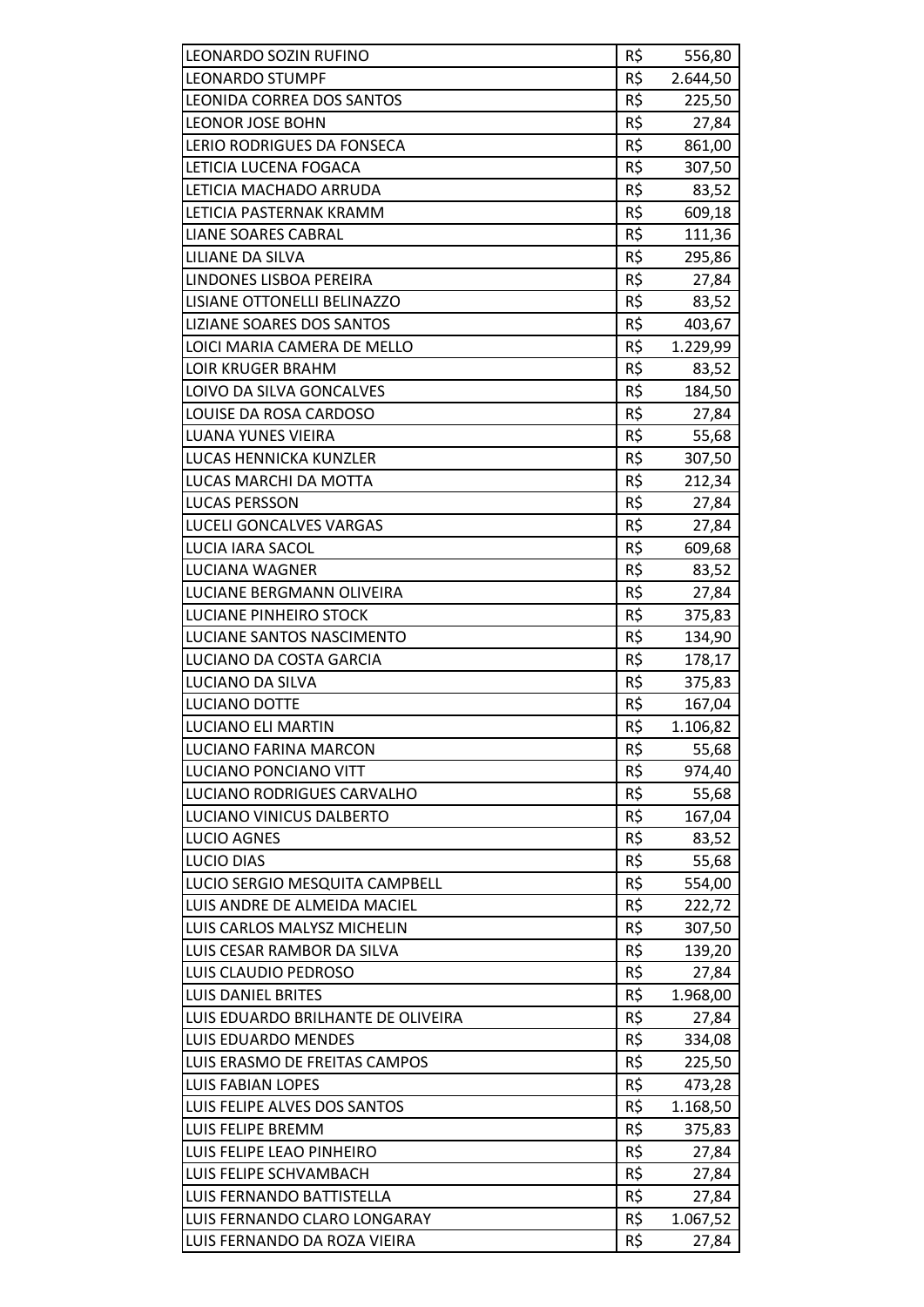| LUIS FERNANDO ROSINSKI SKIERESZ          | R\$ | 268,02   |
|------------------------------------------|-----|----------|
| LUIS HENRIQUE HERMES                     | R\$ | 27,84    |
| LUIS JERONIMO DORNELLES DA CUNHA         | R\$ | 2.091,00 |
| LUIZ ALEXANDRE CASALI                    | R\$ | 55,68    |
| LUIZ ANTONIO SOUZA GONCALVES             | R\$ | 246,00   |
| LUIZ CARLOS CRUZ DE MELO SERENO          | R\$ | 1.189,50 |
| LUIZ CARLOS KLUSENER FILHO               | R\$ | 55,68    |
| LUIZ CARLOS SALVADOR CUNHA JUNIOR        | R\$ | 2.398,50 |
| <b>LUIZ CARLOS SCHNEIDER</b>             | R\$ | 278,40   |
| LUIZ CARLOS SEVAGE BITENCURT             | R\$ | 668,16   |
| LUIZ CARLOS XAVIER CASTRO                | R\$ | 581,34   |
| LUIZ CESAR PEDRO                         | R\$ | 553,50   |
| <b>LUIZ ERNESTO FERRARETTO</b>           | R\$ | 556,80   |
| LUIZ FELIPE ZIMMERMANN ODY               | R\$ | 27,84    |
| LUIZ FERNANDO FIGUEIREDO DORNELES JUNIOR | R\$ | 3.321,00 |
| LUIZ GUSTAVO MEDEIROS RICALDE            | R\$ | 861,00   |
| LUIZ NEIRTON SOARES CORREA               | R\$ | 430,50   |
| LUIZ PEDRO GOMES DA LUZ                  | R\$ | 55,68    |
| LUTIER RODRIGO CARDOSO                   | R\$ | 27,84    |
| <b>MAGLIANE FIN MARTINI</b>              | R\$ | 83,52    |
| MAGNUS RODRIGO CORREA VARGAS             | R\$ | 27,84    |
| <b>MAICON ENIO ELSENBACH</b>             | R\$ | 55,68    |
| MAIRA BEATRIZ SILVA WEIRICH              | R\$ | 27,84    |
| <b>MALTA MARIA FLUCK</b>                 | R\$ | 403,67   |
| MANOEL JOAQUIM VIEIRA CARVALHO           | R\$ | 751,66   |
| <b>MARC GOLDHARDT</b>                    | R\$ | 27,84    |
| <b>MARCELINO JEK</b>                     | R\$ | 55,68    |
| MARCELLO ADAIL RODRIGUES VAZ             | R\$ | 27,84    |
| MARCELO DE ARAUJO SILVA                  | R\$ | 27,84    |
| <b>MARCELO DOYLE BENITES</b>             | R\$ | 984,00   |
| <b>MARCELO FERREIRA</b>                  | R\$ | 676,50   |
| MARCELO FREDOMIRO PRATES CUNHA           | R\$ | 55,68    |
| MARCELO GOMES SCHMACHTENBERG             | R\$ | 389,76   |
| MARCELO HASSEN DA SILVA                  | R\$ | 55,68    |
| MARCELO LUDWIG                           | R\$ | 250,56   |
| MARCELO NUNES DA SILVA                   | R\$ | 2.644,50 |
| MARCELO RAMALHO DE JESUS                 | R\$ | 779,52   |
| MARCELO SANTOS DA ROCHA                  | R\$ | 307,49   |
| <b>MARCELO SANTOS DA ROSA</b>            | R\$ | 2.706,00 |
| <b>MARCELO SANTOS FIORIN</b>             | R\$ | 361,92   |
| <b>MARCELO SCHWEIGHOFER</b>              | R\$ | 55,68    |
| <b>MARCELO SILVEIRA PEREIRA</b>          | R\$ | 27,84    |
| MARCELO VACCARIN GASPAROTTO              | R\$ | 55,68    |
| <b>MARCIA FERREIRA DOS SANTOS</b>        | R\$ | 531,74   |
| MARCIENA FERREIRA DA SILVA               | R\$ | 389,76   |
| MARCIO ALAOR CASAGRANDE FRANCO           | R\$ | 799,50   |
| MARCIO ANDRE RAMBO                       | R\$ | 83,52    |
| MARCIO AZEVEDO DAS NEVES                 | R\$ | 167,04   |
| <b>MARCIO BUENO SIMOES PIRES</b>         | R\$ | 184,50   |
| MARCIO DE AVILA SILVEIRA                 | R\$ | 787,86   |
| <b>MARCIO DOMINGUES AIRES</b>            | R\$ | 2.398,50 |
| <b>MARCIO GIOVANELLA</b>                 | R\$ | 683,33   |
| MARCIO JOSE GIACOMIN                     | R\$ | 27,84    |
| <b>MARCIO LEANDRO ROPKE DOS REIS</b>     | R\$ | 27,84    |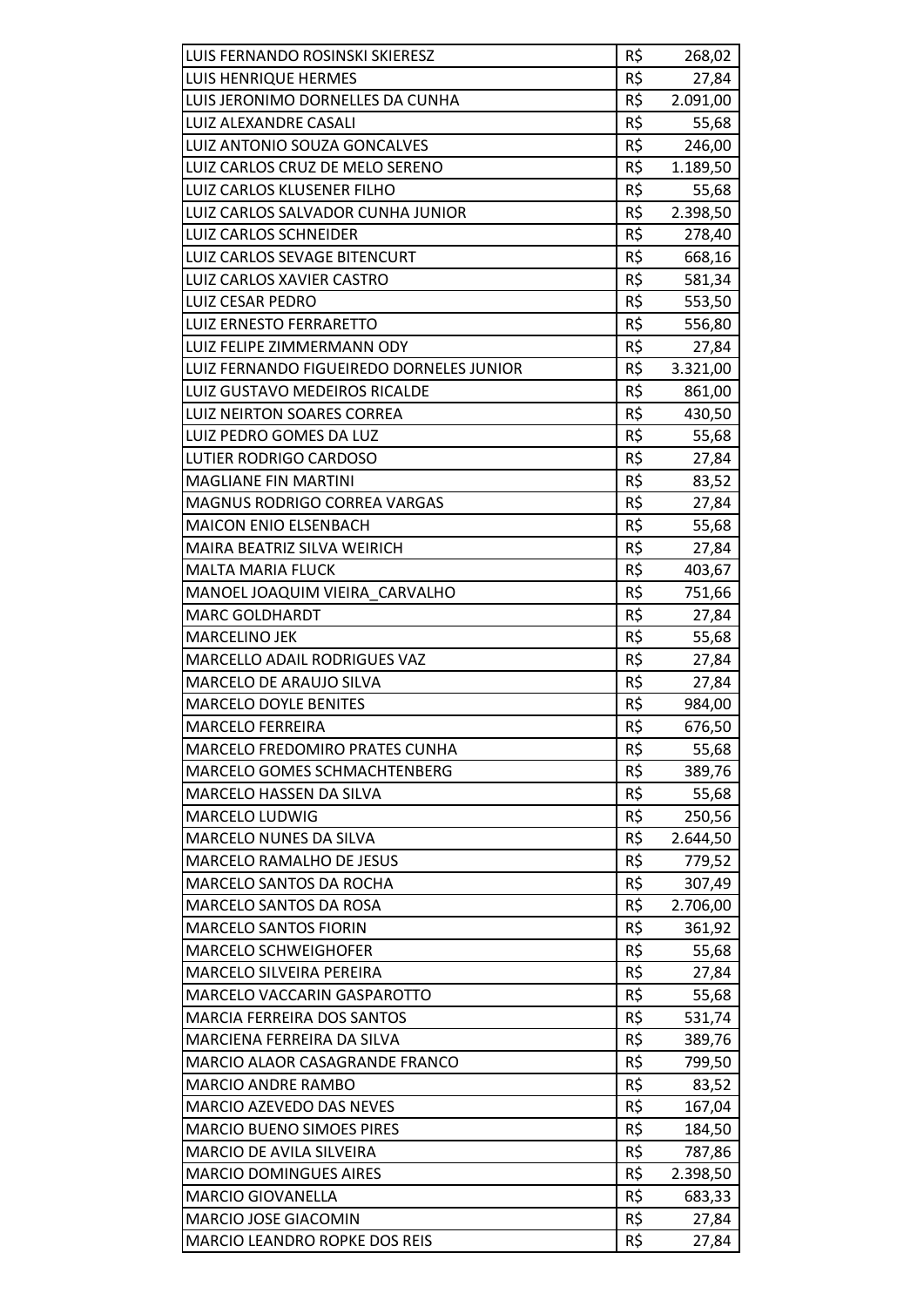| <b>MARCIO MACH ANTONOV</b>                                          | R\$        | 83,52            |
|---------------------------------------------------------------------|------------|------------------|
| <b>MARCIO MIREK</b>                                                 | R\$        | 692,70           |
| <b>MARCIO RICARDO DE OLIVEIRA</b>                                   | R\$        | 389,76           |
| <b>MARCIO ROGERIO NEUGEBAUER</b>                                    | R\$        | 222,72           |
| <b>MARCIO RONILDO BORGES MOREIRA</b>                                | R\$        | 410,00           |
| MARCIO SOUZA DE OLIVEIRA                                            | R\$        | 194,88           |
| MARCIO VANERIO RODRIGUES DAS TREVAS                                 | R\$        | 27,84            |
| <b>MARCIO ZOTTI PITAGORAS</b>                                       | R\$        | 2.337,00         |
| <b>MARCO ANTONIO MEIRELES DUARTE</b>                                | R\$        | 111,36           |
| MARCO ANTONIO OLIVEIRA DA SILVA                                     | R\$        | 676,49           |
| MARCO ANTONIO VAZ DOS SANTOS                                        | R\$        | 128,45           |
| <b>MARCOLINO HOFFMANN</b>                                           | R\$        | 492,00           |
| <b>MARCOS ALBERTO LEIDENS</b>                                       | R\$        | 281,18           |
| MARCOS ALEXANDRE LIMA DA SILVA                                      | R\$        | 847,33           |
| <b>MARCOS ANTONIO DA ROCHA ROSA</b>                                 | R\$        | 738,50           |
| <b>MARCOS ANTONIO JULIANOTTI</b>                                    | R\$        | 55,68            |
| MARCOS ANTONIO LOPES DA SILVEIRA                                    | R\$        | 27,84            |
| <b>MARCOS AURELIO DA COSTA</b>                                      | R\$        | 158,44           |
| <b>MARCOS CORNELIO BERNARDES</b>                                    | R\$        | 27,84            |
| <b>MARCOS LAMMEL</b>                                                | R\$        | 55,68            |
| MARCOS ODAIR WYZYKOWSKI                                             | R\$        | 212,34           |
| <b>MARCOS RENATO FRANCK DA ROCHA</b>                                | R\$        |                  |
| MARCOS RICARDO MADER DA COSTA                                       | R\$        | 526,16           |
| <b>MARCOS TODORO SROCHINSKI</b>                                     | R\$        | 27,84            |
|                                                                     | R\$        | 553,50           |
| <b>MARCUS SILVA DE MATOS</b>                                        | R\$        | 27,84            |
| <b>MARCUS VINICIUS CABERLON</b>                                     | R\$        | 754,61           |
| <b>MARCUS VINICIUS VIEGAS SCHREIBER</b>                             |            | 27,84            |
| <b>MARFIZA INACIO GARCIA</b>                                        | R\$        | 553,50           |
| <b>MARGARETE NOEMI SARTORI GILIOLI</b>                              | R\$<br>R\$ | 27,84            |
| <b>MARIA ANELISE KRINDGES</b><br>MARIA BEATRIZ KESSLER WENZEL       | R\$        | 526,16<br>225,50 |
|                                                                     |            |                  |
| MARIA DE FATIMA PEREIRA MARQUES<br><b>MARIA DILES CAMPOS POLEZE</b> | R\$<br>R\$ | 184,50           |
|                                                                     |            | 278,40           |
| MARIA GORETE BUENO DE OLIVEIRA DARIVA                               | R\$<br>R\$ | 55,68            |
| <b>MARIA LUIZA MICHAUT</b>                                          |            | 25,69            |
| <b>MARIA SUSETE CENTENO</b>                                         | R\$        | 27,84            |
| MARIANA AZEVEDO GUIMARAES                                           | R\$        | 642,25           |
| MARIANA DALLE GRAVE SCHMITT                                         | R\$        | 1.080,15         |
| <b>MARIEL JOSE PREUSSLER</b>                                        | R\$<br>R\$ | 27,84            |
| MARILENE DE FATIMA SOUZA OLIVEIRA                                   |            | 225,50           |
| MARILENE MACHADO CUNHA                                              | R\$        | 212,34           |
| <b>MARILENE PACINI SELAU</b>                                        | R\$        | 295,86           |
| MARILU ARAUJO DA SILVA<br>MARINA ANDRESSA DA SILVA                  | R\$<br>R\$ | 375,83           |
|                                                                     | R\$        | 51,38            |
| MARINA CAMOZZATO GALNARES<br>MARINA RENNER DE SOUZA SANTOS          | R\$        | 212,34           |
|                                                                     |            | 55,68            |
| <b>MARINO INACIO KEPPEL</b><br><b>MARINO PIRES IBALDO</b>           | R\$<br>R\$ | 55,68            |
| MARIO AUGUSTO DE LIMA E SILVA                                       | R\$        | 335,34           |
|                                                                     | R\$        | 225,50           |
| MARIO CEZAR JARDIM JACQUES<br>MARIO FERNANDO SCHMIDT DA SILVA       | R\$        | 2.091,00         |
| MARIO RENAN BUONOCORE DO PRADO                                      | R\$        | 2.644,50         |
|                                                                     | R\$        | 240,18           |
| MARIO ROBERTO DA SILVA MARIN<br>MARISTELA ALBINELLI BOLZAN          | R\$        | 437,84           |
|                                                                     |            | 581,84           |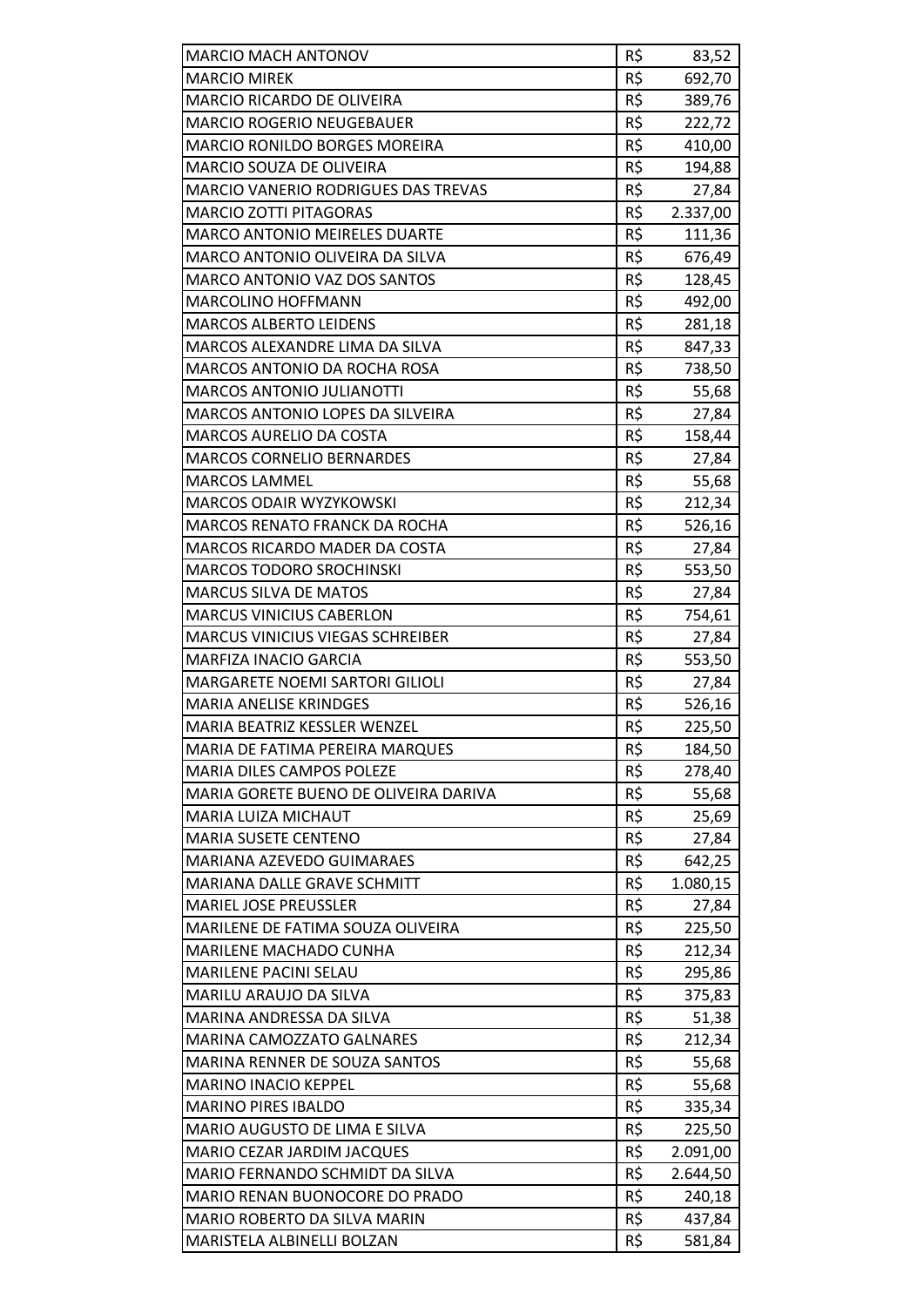| <b>MARLENE RIBEIRO GRASSI</b>        | R\$ | 55,68    |
|--------------------------------------|-----|----------|
| <b>MARLENE SZAST</b>                 | R\$ | 55,68    |
| MARLI TERESINHA SILVA DA SILVA       | R\$ | 519,84   |
| <b>MARLISE BARCELOS RODRIGUES</b>    | R\$ | 676,49   |
| <b>MARLISE TERESINHA RIVA SCHUH</b>  | R\$ | 560,84   |
| <b>MARLON GORSKI PACHECO</b>         | R\$ | 194,88   |
| <b>MARLON RICARDO MARCHESAN</b>      | R\$ | 2.091,00 |
| <b>MARLOS MARTINS DA SILVEIRA</b>    | R\$ | 430,50   |
| <b>MARTA BITENCOURT DOS SANTOS</b>   | R\$ | 83,52    |
| MARUAN ISA HUSEIN HAMAD              | R\$ | 27,84    |
| MASSIANI LOZEKAN DURGANTE            | R\$ | 420,38   |
| <b>MATHEUS PERIN HEFLER</b>          | R\$ |          |
|                                      | R\$ | 787,86   |
| <b>MATHEUS SOARES DE SOUZA</b>       | R\$ | 222,72   |
| <b>MATHIAS AUGUSTO RAUBER</b>        |     | 27,84    |
| <b>MAURICIO DOS SANTOS</b>           | R\$ | 295,86   |
| <b>MAURICIO DOS SANTOS FERNANDES</b> | R\$ | 676,50   |
| <b>MAURICIO KIPPER DA SILVA</b>      | R\$ | 27,84    |
| <b>MAURICIO LUNELLI</b>              | R\$ | 27,84    |
| MAURICIO OLIVEIRA DE SOUSA           | R\$ | 375,83   |
| <b>MAURICIO VANTI CARVALHO</b>       | R\$ | 27,84    |
| <b>MAURILUCI MARIA TORRES FLECK</b>  | R\$ | 184,50   |
| MAURO AUGUSTO ALMEIDA CABRAL         | R\$ | 584,64   |
| <b>MAURO CRISTIANO WEISS</b>         | R\$ | 194,88   |
| <b>MAURO DA SILVA DE CASTRO</b>      | R\$ | 2.644,50 |
| <b>MAURO DA SILVA SANTOS</b>         | R\$ | 27,84    |
| <b>MAURO POERSCH</b>                 | R\$ | 27,84    |
| <b>MAX FREDERICO GRAEBIN</b>         | R\$ | 957,17   |
| <b>MAXIMILIANO ALVES DE MORAES</b>   | R\$ | 1.811,33 |
| <b>MAXIMILIANO DA SILVA</b>          | R\$ | 278,40   |
| <b>MEDIANEIRA MARTINS CHIMELO</b>    | R\$ | 375,83   |
| <b>MICAEL TOME</b>                   | R\$ | 306,24   |
| MICHELE ASSUMPCAO DEBOITA            | R\$ | 194,88   |
| MIGUEL ANGELO BRAYER MARTINS         | R\$ | 64,28    |
| MIGUEL DE JESUS DE SIQUEIRA          | R\$ | 27,84    |
| MIGUEL DIOGO                         | R\$ | 27,84    |
| MIGUEL LUGOCH                        | R\$ | 184,50   |
| <b>MIGUEL MORAIS NUNES</b>           | R\$ | 55,68    |
| MIGUEL OLIVEIRA MACHADO              | R\$ | 27,84    |
| MILTON DO NASCIMENTO ANTES           | R\$ | 1.319,34 |
| <b>MILTON FREITAS SANTOS</b>         | R\$ | 950,34   |
| <b>MILTON GAMBINI PIRES</b>          | R\$ | 1.352,99 |
| MILTON HENRIQUE DO AMARAL LESO       | R\$ | 1.134,84 |
| MILTON MORAES MACHADO                | R\$ | 375,83   |
| <b>MILTON NUNES VIEIRA</b>           | R\$ | 27,84    |
| MILTON PAULO HICKMANN                | R\$ | 111,36   |
| MILTON RODRIGO DE OLIVEIRA           | R\$ | 1.301,88 |
| <b>MILTON WERNER</b>                 | R\$ | 1.845,00 |
| MIRELI VAZ TREICHA                   | R\$ | 184,50   |
| MIRIAM DA COSTA CRUZ                 | R\$ | 167,04   |
| <b>MOACIR ROBSON KARKOW</b>          | R\$ | 430,50   |
| MOISES FANTINELI CALEGARI            | R\$ | 27,84    |
| MONICA CRISTINA PASTERCHAK           | R\$ | 55,68    |
| MORGANA CASARA MELO                  | R\$ | 29,99    |
| <b>NABOR LUIZ DAPPER</b>             | R\$ | 369,00   |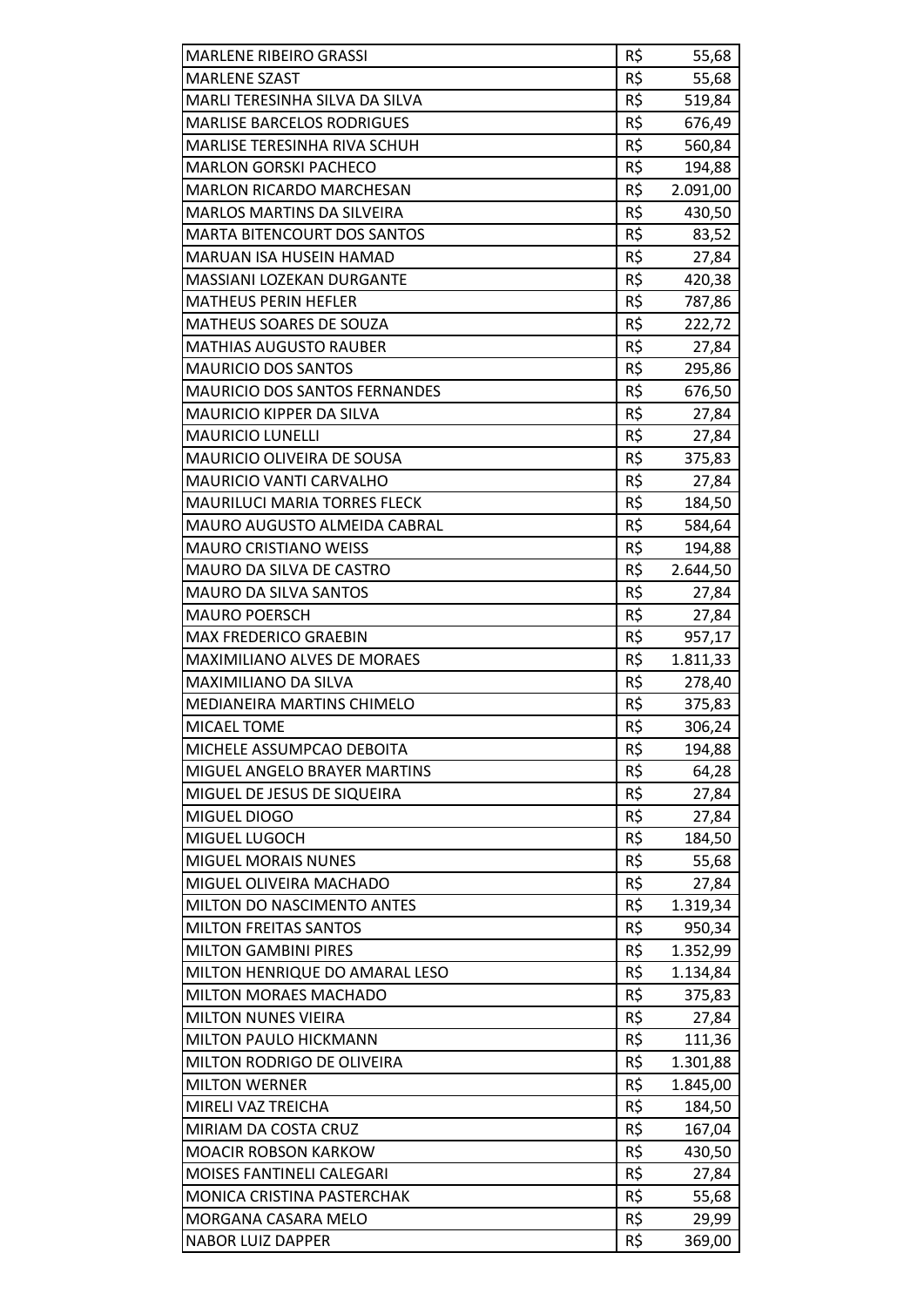| <b>NADIA BERTELLI VELHO</b>      | R\$ | 526,16   |
|----------------------------------|-----|----------|
| <b>NADINE VERGARA SCHORR</b>     | R\$ | 612,48   |
| NADIR ALBINO BECKER KONRATH      | R\$ | 55,68    |
| NAIARA DOS SANTOS SILVA          | R\$ | 111,36   |
| NAIDA DA COSTA MACHADO           | R\$ | 307,50   |
| <b>NAIRTON JOAO PIOTROVSKI</b>   | R\$ | 27,84    |
| <b>NARA SAAR CHAGAS</b>          | R\$ | 253,34   |
| NARCISO CADAVAL DE OLIVEIRA      | R\$ | 27,84    |
| NATALIA DA COSTA PASSOS          | R\$ | 184,50   |
| NEILMO MOREIRA DE MENDONCA       | R\$ | 306,24   |
| NELI ROSANGELA NUNES DA SILVA    | R\$ | 83,52    |
| <b>NELIDA ROSELI GUNZEL</b>      | R\$ | 27,84    |
| <b>NELLY CORADINE KIELING</b>    | R\$ | 553,50   |
| <b>NELSON ANTONIO ARNHOLD</b>    | R\$ | 407,22   |
| <b>NELSON CARVALHO</b>           | R\$ | 417,60   |
| <b>NELSON DA SILVA GUTLER</b>    | R\$ | 553,50   |
| <b>NELSON JACO BONIATTI</b>      | R\$ | 83,52    |
| <b>NELSON NEI PIRES</b>          | R\$ | 1.134,84 |
| <b>NELSON PAULO GERHARD</b>      | R\$ | 2.036,33 |
| <b>NELSON WEBER FILHO</b>        | R\$ | 2.460,00 |
| NEORILDO JOSE DASSI              | R\$ | 184,50   |
| <b>NERY LIMA FONTES JUNIOR</b>   | R\$ | 55,68    |
| NEWTON ROQUE RABELLO GLORIA      | R\$ | 417,60   |
| <b>NILSON LUIZ HEFLER</b>        | R\$ | 27,84    |
| NILTON DOMINGOS MATANA           | R\$ | 268,02   |
| NIVALDO SOUZA MORAIS             | R\$ | 83,52    |
| <b>NOEL DA SILVA SANTOS</b>      | R\$ | 2.214,00 |
| <b>NORMA TERRA RESZEL</b>        | R\$ | 225,50   |
| OCLEIDI PAZ DA SILVA             | R\$ | 27,84    |
| <b>ODECIO IRIO HAUPT</b>         | R\$ | 278,40   |
| <b>ODILON ROLDAN AVILA</b>       | R\$ | 184,50   |
| <b>ODIR ALVES DA SILVA</b>       | R\$ | 3.471,84 |
| <b>ODIR FERNANDO VIDAL COUTO</b> | R\$ | 307,50   |
| OLAVO MESSINA DE LIMA            | R\$ | 323,70   |
| <b>OLDAIR MARTINS</b>            | R\$ | 334,08   |
| <b>OLI GINDRI JUNIOR</b>         | R\$ | 55,68    |
| <b>OLVEDO SANTOS NETTO</b>       | R\$ | 27,84    |
| ONEIDE ADEL DA SILVA CASTRO      | R\$ | 83,52    |
| <b>ONEIDE LUIS DE ALMEIDA</b>    | R\$ | 2.644,50 |
| <b>ONILDO ALENCAR DE MORAES</b>  | R\$ | 361,92   |
| <b>ORION FLORES PASSINI</b>      | R\$ | 27,84    |
| ORLI ANGELO NERI XAVIER          | R\$ | 27,84    |
| <b>OSLEN MELCHIOR CHAVES</b>     | R\$ | 139,20   |
| OSMAR DE JESUS BUENO DE BAIRROS  | R\$ | 27,84    |
| OSMAR DE VARGAS DORNELLES        | R\$ | 799,50   |
| <b>OSMAR MICHEL</b>              | R\$ | 55,68    |
| OTAVIO GABERT DE MOURA           | R\$ | 83,52    |
| <b>OTO SCHNEIDER</b>             | R\$ | 861,00   |
| <b>OVIDIO GUZZO</b>              | R\$ | 167,04   |
| PAMELA VIEIRA                    | R\$ | 27,84    |
| PATRICIA CARDOSO KUSE CASSINA    | R\$ | 55,68    |
| PATRICIA DE MORAES BUCHRIESER    | R\$ | 27,84    |
| PATRICIA PEDROSO DE SOUZA        | R\$ | 27,84    |
| PATRICIA SARMANHO                | R\$ | 55,68    |
|                                  |     |          |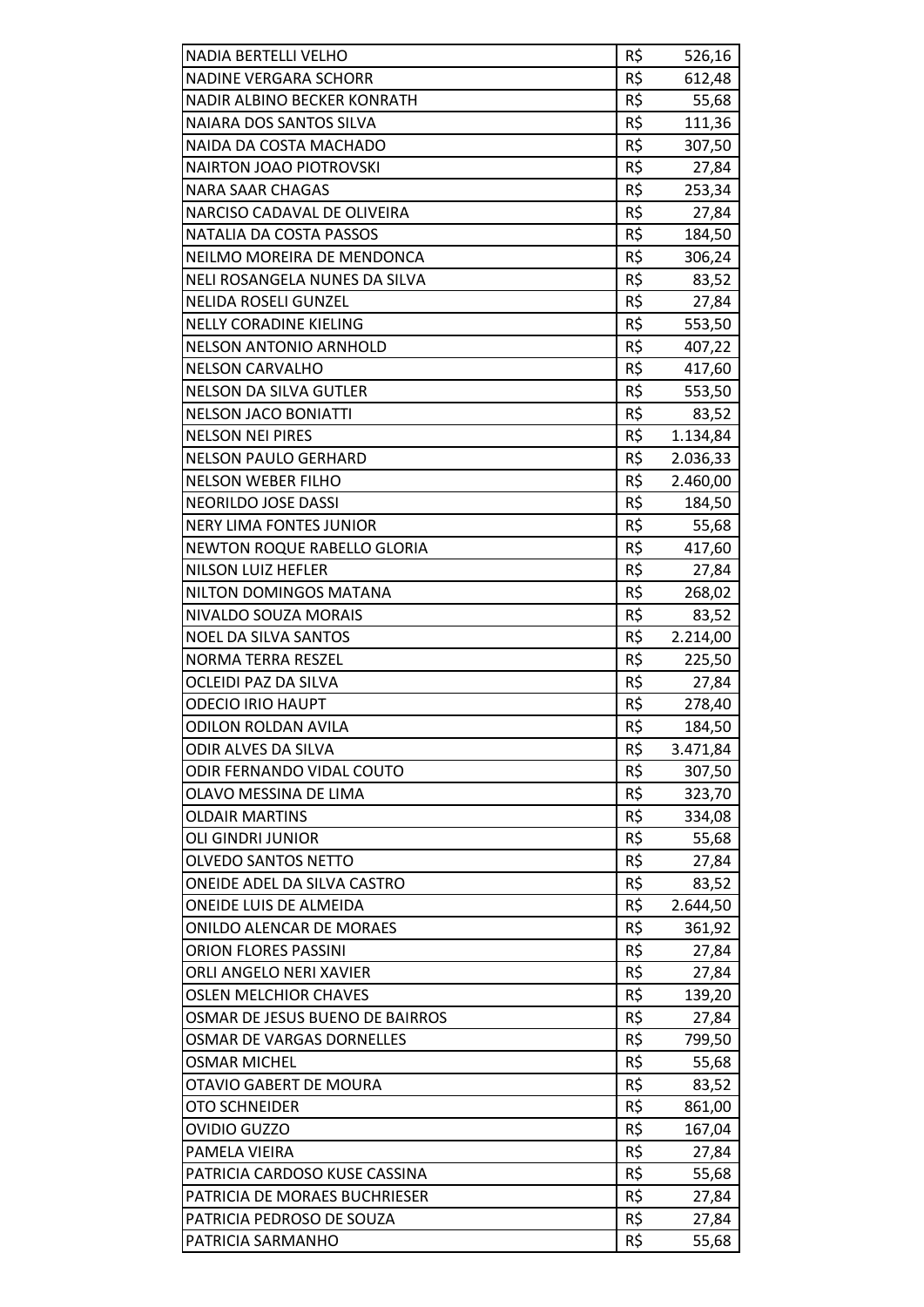| PAULO AFONSO STEIN                          | R\$        | 1.305,66 |
|---------------------------------------------|------------|----------|
| PAULO ALEXANDRE LAUX DONAY                  | R\$        | 27,84    |
| PAULO ANDRE POLEZE LOPES                    | R\$        | 2.644,50 |
| PAULO ANGELO PASE                           | R\$        | 55,68    |
| PAULO AUGUSTO SOUTO                         | R\$        | 361,92   |
| PAULO BRESOLIN                              | R\$        | 2,15     |
| PAULO CESAR DA SILVA HIDER                  | R\$        | 139,20   |
| PAULO CESAR DOS SANTOS MARQUES              | R\$        | 194,88   |
| PAULO CESAR GOMES TEIXEIRA                  | R\$        | 1.968,00 |
| PAULO CESAR MORAES PIMENTEL                 | R\$        | 250,56   |
| PAULO CESAR OLIVEIRA DOS SANTOS             | R\$        | 528,96   |
| PAULO CESAR SCHOMMER                        | R\$        | 901,99   |
| PAULO CEZAR DE OLIVEIRA FRANCA              | R\$        | 184,50   |
| <b>PAULO CEZAR ENGSTER</b>                  | R\$        | 553,50   |
| PAULO CEZAR GOMES DA SILVA                  | R\$        | 389,76   |
| PAULO CEZAR PORTOLON                        | R\$        | 804,06   |
| PAULO DE MATEU                              | R\$        | 306,24   |
| PAULO DE TARSO MELLO PINHO                  | R\$        |          |
| PAULO EDUARDO TONETTO DE ARAUJO FILHO       | R\$        | 295,86   |
| PAULO FERNANDO FERREIRA DE ALENCASTRO BRAGA |            | 111,36   |
|                                             | R\$<br>R\$ | 640,32   |
| PAULO FLAVIO DOLEJAL CONCEICAO              |            | 83,52    |
| PAULO GILBERTO DOS SANTOS BELMONTE          | R\$        | 307,50   |
| PAULO JUAREZ FONTES                         | R\$        | 863,04   |
| PAULO LISANDRO MACHADO                      | R\$        | 27,84    |
| PAULO MATEUS FEEBURG                        | R\$        | 1.906,50 |
| PAULO PEREIRA REIS                          | R\$        | 27,84    |
| PAULO PETRONIO PERES DE PERES               | R\$        | 225,50   |
| <b>PAULO REGIS ADAMY ANTONELLI</b>          | R\$        | 2.398,50 |
| PAULO RENATO FONSECA DA PAZ                 | R\$        | 1.845,00 |
| PAULO RICARDO DA SILVA NICHELE              | R\$        | 27,84    |
| PAULO RICARDO DE ARAUJO                     | R\$        | 334,08   |
| PAULO RICARDO FARINHA DE OLIVEIRA           | R\$        | 1.196,34 |
| PAULO RICARDO GARCIA FRAGA                  | R\$        | 250,56   |
| <b>PAULO RICARDO HENCKEL</b>                | R\$        | 55,68    |
| PAULO RICARDO MANINI                        | R\$        | 184,50   |
| PAULO RIGON BRIXNER                         | R\$        | 665,36   |
| PAULO ROBERTO AICH                          | R\$        | 27,84    |
| PAULO ROBERTO CERVI                         | R\$        | 588,17   |
| PAULO ROBERTO DA S FIGUEIREDO               | R\$        | 1.313,52 |
| PAULO ROBERTO FERREIRA                      | R\$        | 55,68    |
| PAULO ROBERTO GARCIA DOS SANTOS             | R\$        | 1.660,49 |
| PAULO ROBERTO MACEDO CIDADE                 | R\$        | 861,00   |
| PAULO ROBERTO RODRIGUES CASTILHO            | R\$        | 250,56   |
| PAULO RODRIGO PEREIRA VIEIRA                | R\$        | 553,50   |
| PAULO ROGERIO BOTELHO CAETANO               | R\$        | 1.660,50 |
| PAULO ROGERIO RODRIGUES DO CARMO            | R\$        | 55,68    |
| <b>PAULO SERGIO PIRES</b>                   | R\$        | 306,24   |
| PAULO SIDINEI MINUZZO                       | R\$        | 916,68   |
| PAULO TIGGEMANN                             | R\$        | 83,52    |
| PAULO VOLMES MARQUES DE MACEDO              | R\$        | 27,84    |
|                                             |            |          |
| PEDRO ANTONIO PANICHI LOPES                 | R\$        | 307,50   |
| PEDRO DERLI DE OLIVEIRA TEIXEIRA            | R\$        | 1.045,49 |
| PEDRO FALCO PRUSKI                          | R\$        | 375,83   |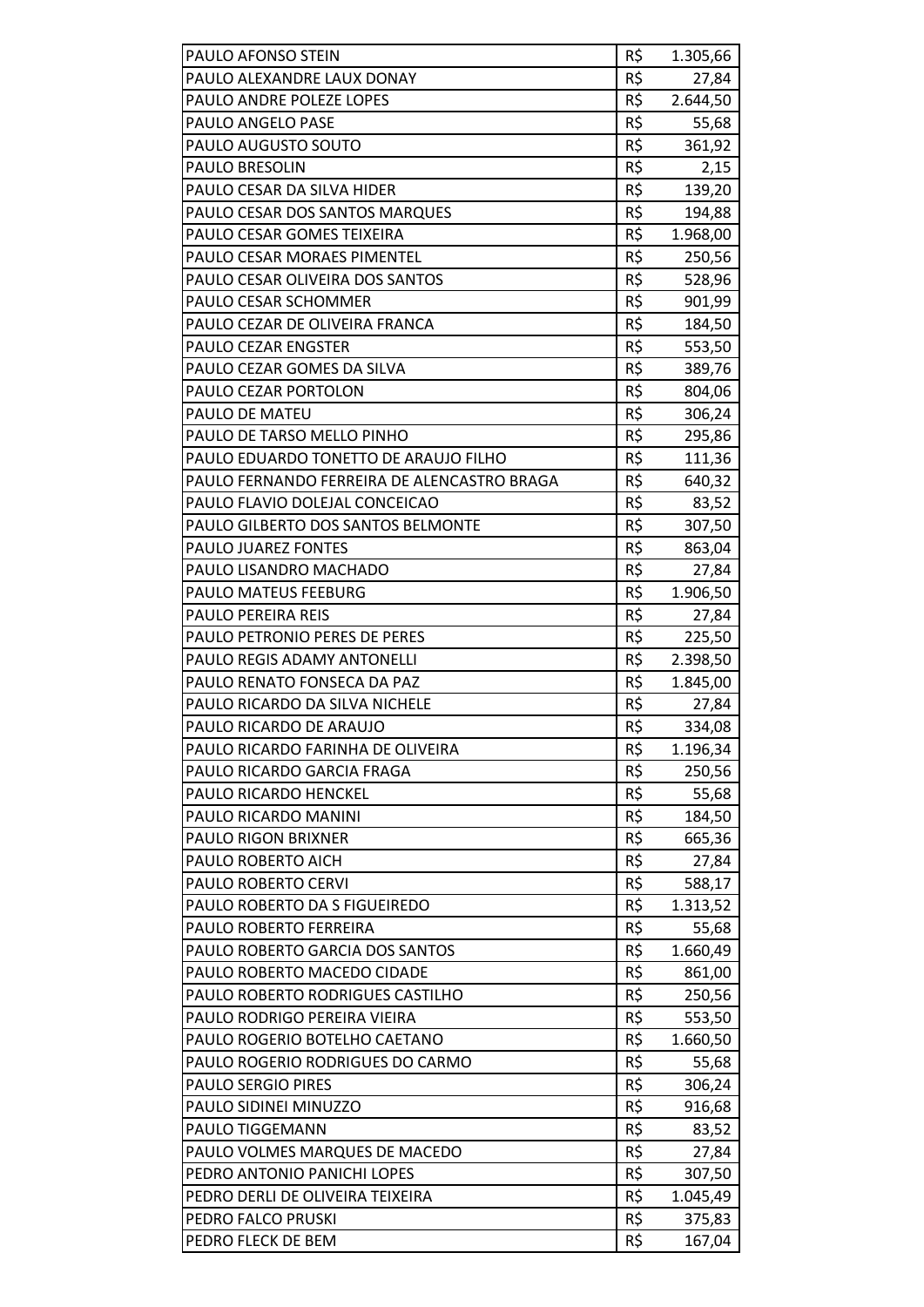| R\$<br>PEDRO FRANCISCO EIDELWEIN<br>27,84<br>R\$<br>PEDRO RAIMUNDO POMMER<br>738,00<br>R\$<br>PEDRO ROBERTO CANTELE<br>2.337,00<br>R\$<br>PEDRO ROBERTO DOS SANTOS<br>111,36<br>R\$<br>PEDRO SEVERINO NUNES SILVA<br>83,52<br>R\$<br>PEDRO WALDIR AMES<br>369,00<br>R\$<br>1.626,84<br>PERCIO DA SILVA<br>R\$<br>PERCIO SILVA DA SILVA<br>307,50<br>R\$<br>PETERSSON AMARAL DA SILVA<br>799,50<br>R\$<br>PLUTARCO ARISTIDES GERMANO SOARES MARQUES<br>1.566,35<br>R\$<br>PRISCILA CHAIANE ZAMBRZYCKI CAMARGO<br>253,34<br>R\$<br>RACHEL ROSAH RODRIGUES<br>526,16<br>R\$<br>RAFAEL ANDREI VOGT<br>27,84<br>R\$<br>55,68<br>RAFAEL BRANDAO<br>R\$<br>RAFAEL DE FREITAS BARRETO<br>375,83<br>R\$<br><b>RAFAEL DIPP</b><br>184,50<br>R\$<br>RAFAEL FELIPE SILVA DE SOUZA<br>984,00<br>R\$<br>RAFAEL GIRARDELLO<br>55,68<br>R\$<br>RAFAEL LIMA GARCIA<br>250,56<br>R\$<br>RAFAEL PINTO DA CUNHA<br>418,85<br>R\$<br>RAQUEL DELAI CELANT<br>83,52<br>R\$<br>RAUL FERNANDO EILERT<br>55,68<br>R\$<br><b>RAUL WEDIG</b><br>2.230,20<br>R\$<br><b>REGES DE DAVID</b><br>403,67<br>R\$<br>REGINA DA SILVA REIS<br>418,86<br>R\$<br>REGINALDO ROCHA DE CASTRO<br>1.347,18<br>R\$<br><b>REGIS ARTHUR BUGS DORR</b><br>549,20<br>R\$<br><b>REGIS GONCALVES</b><br>111,36<br>R\$<br><b>REGIS MACHADO COLARES</b><br>430,50<br>R\$<br>RENA SILVEIRA DE MIRANDA<br>139,20<br>R\$<br><b>RENAN CARLOS GROSS</b><br>55,68<br>R\$<br>RENAN DA SILVEIRA ESPINOZA<br>83,52<br>R\$<br>RENATA BARBOSA VALIM<br>1.660,50<br>R\$<br>27,84<br><b>RENATA BENEVIT GIL</b><br>R\$<br>RENATA DAL MAGRO<br>83,52<br>R\$<br>RENATO BOAVENTURA DE FREITAS MUNHOZ<br>375,83<br>R\$<br>RENATO DACOL DE OLIVEIRA<br>4,30<br>R\$<br>RENATO MACHADO<br>396,84<br>R\$<br>RENATO SCHERER MELLEU<br>27,84<br>R\$<br>RICARDO ALOISIO NIENOV<br>27,84<br>R\$<br>RICARDO BORBA RIBEIRO<br>111,36<br>R\$<br>1.352,98<br>RICARDO ETGES<br>R\$<br>RICARDO GLADIMIR DE FREITAS<br>55,68<br>R\$<br>306,24<br>RICARDO JOAO ROHDE<br>R\$<br>RICARDO LIMA DE AZEVEDO<br>306,24<br>R\$<br>RICARDO LOPES GUARISE<br>250,56<br>R\$<br>RICARDO MAROSTICA<br>1.760,22<br>R\$<br>RICARDO MOURA FAGUNDES<br>27,84<br>R\$<br>491,99<br>RICARDO ROVER MACHADO<br>R\$<br>RICARDO SEBASTIAO DE MELOS<br>55,68<br>R\$<br>RICARDO VIEIRA TORRES<br>553,50<br>R\$<br>RICHARD LUIZ RODRIGUES LOPES<br>250,56<br>R\$<br>RITA DE CASSIA GOMES DE OLIVEIRA<br>2.174,52<br>R\$<br>RITA DE CASSIA PIRES KERSCHNER<br>278,40 |  |  |
|-----------------------------------------------------------------------------------------------------------------------------------------------------------------------------------------------------------------------------------------------------------------------------------------------------------------------------------------------------------------------------------------------------------------------------------------------------------------------------------------------------------------------------------------------------------------------------------------------------------------------------------------------------------------------------------------------------------------------------------------------------------------------------------------------------------------------------------------------------------------------------------------------------------------------------------------------------------------------------------------------------------------------------------------------------------------------------------------------------------------------------------------------------------------------------------------------------------------------------------------------------------------------------------------------------------------------------------------------------------------------------------------------------------------------------------------------------------------------------------------------------------------------------------------------------------------------------------------------------------------------------------------------------------------------------------------------------------------------------------------------------------------------------------------------------------------------------------------------------------------------------------------------------------------------------------------------------------------------------------------------------------------------------------------------------------------------------------------------------------------------------------------------------------------------------------------------------------------------------------------------------------------------------------------------------------------------------------------------------------------------------------------------------------------------------------------------------|--|--|
|                                                                                                                                                                                                                                                                                                                                                                                                                                                                                                                                                                                                                                                                                                                                                                                                                                                                                                                                                                                                                                                                                                                                                                                                                                                                                                                                                                                                                                                                                                                                                                                                                                                                                                                                                                                                                                                                                                                                                                                                                                                                                                                                                                                                                                                                                                                                                                                                                                                     |  |  |
|                                                                                                                                                                                                                                                                                                                                                                                                                                                                                                                                                                                                                                                                                                                                                                                                                                                                                                                                                                                                                                                                                                                                                                                                                                                                                                                                                                                                                                                                                                                                                                                                                                                                                                                                                                                                                                                                                                                                                                                                                                                                                                                                                                                                                                                                                                                                                                                                                                                     |  |  |
|                                                                                                                                                                                                                                                                                                                                                                                                                                                                                                                                                                                                                                                                                                                                                                                                                                                                                                                                                                                                                                                                                                                                                                                                                                                                                                                                                                                                                                                                                                                                                                                                                                                                                                                                                                                                                                                                                                                                                                                                                                                                                                                                                                                                                                                                                                                                                                                                                                                     |  |  |
|                                                                                                                                                                                                                                                                                                                                                                                                                                                                                                                                                                                                                                                                                                                                                                                                                                                                                                                                                                                                                                                                                                                                                                                                                                                                                                                                                                                                                                                                                                                                                                                                                                                                                                                                                                                                                                                                                                                                                                                                                                                                                                                                                                                                                                                                                                                                                                                                                                                     |  |  |
|                                                                                                                                                                                                                                                                                                                                                                                                                                                                                                                                                                                                                                                                                                                                                                                                                                                                                                                                                                                                                                                                                                                                                                                                                                                                                                                                                                                                                                                                                                                                                                                                                                                                                                                                                                                                                                                                                                                                                                                                                                                                                                                                                                                                                                                                                                                                                                                                                                                     |  |  |
|                                                                                                                                                                                                                                                                                                                                                                                                                                                                                                                                                                                                                                                                                                                                                                                                                                                                                                                                                                                                                                                                                                                                                                                                                                                                                                                                                                                                                                                                                                                                                                                                                                                                                                                                                                                                                                                                                                                                                                                                                                                                                                                                                                                                                                                                                                                                                                                                                                                     |  |  |
|                                                                                                                                                                                                                                                                                                                                                                                                                                                                                                                                                                                                                                                                                                                                                                                                                                                                                                                                                                                                                                                                                                                                                                                                                                                                                                                                                                                                                                                                                                                                                                                                                                                                                                                                                                                                                                                                                                                                                                                                                                                                                                                                                                                                                                                                                                                                                                                                                                                     |  |  |
|                                                                                                                                                                                                                                                                                                                                                                                                                                                                                                                                                                                                                                                                                                                                                                                                                                                                                                                                                                                                                                                                                                                                                                                                                                                                                                                                                                                                                                                                                                                                                                                                                                                                                                                                                                                                                                                                                                                                                                                                                                                                                                                                                                                                                                                                                                                                                                                                                                                     |  |  |
|                                                                                                                                                                                                                                                                                                                                                                                                                                                                                                                                                                                                                                                                                                                                                                                                                                                                                                                                                                                                                                                                                                                                                                                                                                                                                                                                                                                                                                                                                                                                                                                                                                                                                                                                                                                                                                                                                                                                                                                                                                                                                                                                                                                                                                                                                                                                                                                                                                                     |  |  |
|                                                                                                                                                                                                                                                                                                                                                                                                                                                                                                                                                                                                                                                                                                                                                                                                                                                                                                                                                                                                                                                                                                                                                                                                                                                                                                                                                                                                                                                                                                                                                                                                                                                                                                                                                                                                                                                                                                                                                                                                                                                                                                                                                                                                                                                                                                                                                                                                                                                     |  |  |
|                                                                                                                                                                                                                                                                                                                                                                                                                                                                                                                                                                                                                                                                                                                                                                                                                                                                                                                                                                                                                                                                                                                                                                                                                                                                                                                                                                                                                                                                                                                                                                                                                                                                                                                                                                                                                                                                                                                                                                                                                                                                                                                                                                                                                                                                                                                                                                                                                                                     |  |  |
|                                                                                                                                                                                                                                                                                                                                                                                                                                                                                                                                                                                                                                                                                                                                                                                                                                                                                                                                                                                                                                                                                                                                                                                                                                                                                                                                                                                                                                                                                                                                                                                                                                                                                                                                                                                                                                                                                                                                                                                                                                                                                                                                                                                                                                                                                                                                                                                                                                                     |  |  |
|                                                                                                                                                                                                                                                                                                                                                                                                                                                                                                                                                                                                                                                                                                                                                                                                                                                                                                                                                                                                                                                                                                                                                                                                                                                                                                                                                                                                                                                                                                                                                                                                                                                                                                                                                                                                                                                                                                                                                                                                                                                                                                                                                                                                                                                                                                                                                                                                                                                     |  |  |
|                                                                                                                                                                                                                                                                                                                                                                                                                                                                                                                                                                                                                                                                                                                                                                                                                                                                                                                                                                                                                                                                                                                                                                                                                                                                                                                                                                                                                                                                                                                                                                                                                                                                                                                                                                                                                                                                                                                                                                                                                                                                                                                                                                                                                                                                                                                                                                                                                                                     |  |  |
|                                                                                                                                                                                                                                                                                                                                                                                                                                                                                                                                                                                                                                                                                                                                                                                                                                                                                                                                                                                                                                                                                                                                                                                                                                                                                                                                                                                                                                                                                                                                                                                                                                                                                                                                                                                                                                                                                                                                                                                                                                                                                                                                                                                                                                                                                                                                                                                                                                                     |  |  |
|                                                                                                                                                                                                                                                                                                                                                                                                                                                                                                                                                                                                                                                                                                                                                                                                                                                                                                                                                                                                                                                                                                                                                                                                                                                                                                                                                                                                                                                                                                                                                                                                                                                                                                                                                                                                                                                                                                                                                                                                                                                                                                                                                                                                                                                                                                                                                                                                                                                     |  |  |
|                                                                                                                                                                                                                                                                                                                                                                                                                                                                                                                                                                                                                                                                                                                                                                                                                                                                                                                                                                                                                                                                                                                                                                                                                                                                                                                                                                                                                                                                                                                                                                                                                                                                                                                                                                                                                                                                                                                                                                                                                                                                                                                                                                                                                                                                                                                                                                                                                                                     |  |  |
|                                                                                                                                                                                                                                                                                                                                                                                                                                                                                                                                                                                                                                                                                                                                                                                                                                                                                                                                                                                                                                                                                                                                                                                                                                                                                                                                                                                                                                                                                                                                                                                                                                                                                                                                                                                                                                                                                                                                                                                                                                                                                                                                                                                                                                                                                                                                                                                                                                                     |  |  |
|                                                                                                                                                                                                                                                                                                                                                                                                                                                                                                                                                                                                                                                                                                                                                                                                                                                                                                                                                                                                                                                                                                                                                                                                                                                                                                                                                                                                                                                                                                                                                                                                                                                                                                                                                                                                                                                                                                                                                                                                                                                                                                                                                                                                                                                                                                                                                                                                                                                     |  |  |
|                                                                                                                                                                                                                                                                                                                                                                                                                                                                                                                                                                                                                                                                                                                                                                                                                                                                                                                                                                                                                                                                                                                                                                                                                                                                                                                                                                                                                                                                                                                                                                                                                                                                                                                                                                                                                                                                                                                                                                                                                                                                                                                                                                                                                                                                                                                                                                                                                                                     |  |  |
|                                                                                                                                                                                                                                                                                                                                                                                                                                                                                                                                                                                                                                                                                                                                                                                                                                                                                                                                                                                                                                                                                                                                                                                                                                                                                                                                                                                                                                                                                                                                                                                                                                                                                                                                                                                                                                                                                                                                                                                                                                                                                                                                                                                                                                                                                                                                                                                                                                                     |  |  |
|                                                                                                                                                                                                                                                                                                                                                                                                                                                                                                                                                                                                                                                                                                                                                                                                                                                                                                                                                                                                                                                                                                                                                                                                                                                                                                                                                                                                                                                                                                                                                                                                                                                                                                                                                                                                                                                                                                                                                                                                                                                                                                                                                                                                                                                                                                                                                                                                                                                     |  |  |
|                                                                                                                                                                                                                                                                                                                                                                                                                                                                                                                                                                                                                                                                                                                                                                                                                                                                                                                                                                                                                                                                                                                                                                                                                                                                                                                                                                                                                                                                                                                                                                                                                                                                                                                                                                                                                                                                                                                                                                                                                                                                                                                                                                                                                                                                                                                                                                                                                                                     |  |  |
|                                                                                                                                                                                                                                                                                                                                                                                                                                                                                                                                                                                                                                                                                                                                                                                                                                                                                                                                                                                                                                                                                                                                                                                                                                                                                                                                                                                                                                                                                                                                                                                                                                                                                                                                                                                                                                                                                                                                                                                                                                                                                                                                                                                                                                                                                                                                                                                                                                                     |  |  |
|                                                                                                                                                                                                                                                                                                                                                                                                                                                                                                                                                                                                                                                                                                                                                                                                                                                                                                                                                                                                                                                                                                                                                                                                                                                                                                                                                                                                                                                                                                                                                                                                                                                                                                                                                                                                                                                                                                                                                                                                                                                                                                                                                                                                                                                                                                                                                                                                                                                     |  |  |
|                                                                                                                                                                                                                                                                                                                                                                                                                                                                                                                                                                                                                                                                                                                                                                                                                                                                                                                                                                                                                                                                                                                                                                                                                                                                                                                                                                                                                                                                                                                                                                                                                                                                                                                                                                                                                                                                                                                                                                                                                                                                                                                                                                                                                                                                                                                                                                                                                                                     |  |  |
|                                                                                                                                                                                                                                                                                                                                                                                                                                                                                                                                                                                                                                                                                                                                                                                                                                                                                                                                                                                                                                                                                                                                                                                                                                                                                                                                                                                                                                                                                                                                                                                                                                                                                                                                                                                                                                                                                                                                                                                                                                                                                                                                                                                                                                                                                                                                                                                                                                                     |  |  |
|                                                                                                                                                                                                                                                                                                                                                                                                                                                                                                                                                                                                                                                                                                                                                                                                                                                                                                                                                                                                                                                                                                                                                                                                                                                                                                                                                                                                                                                                                                                                                                                                                                                                                                                                                                                                                                                                                                                                                                                                                                                                                                                                                                                                                                                                                                                                                                                                                                                     |  |  |
|                                                                                                                                                                                                                                                                                                                                                                                                                                                                                                                                                                                                                                                                                                                                                                                                                                                                                                                                                                                                                                                                                                                                                                                                                                                                                                                                                                                                                                                                                                                                                                                                                                                                                                                                                                                                                                                                                                                                                                                                                                                                                                                                                                                                                                                                                                                                                                                                                                                     |  |  |
|                                                                                                                                                                                                                                                                                                                                                                                                                                                                                                                                                                                                                                                                                                                                                                                                                                                                                                                                                                                                                                                                                                                                                                                                                                                                                                                                                                                                                                                                                                                                                                                                                                                                                                                                                                                                                                                                                                                                                                                                                                                                                                                                                                                                                                                                                                                                                                                                                                                     |  |  |
|                                                                                                                                                                                                                                                                                                                                                                                                                                                                                                                                                                                                                                                                                                                                                                                                                                                                                                                                                                                                                                                                                                                                                                                                                                                                                                                                                                                                                                                                                                                                                                                                                                                                                                                                                                                                                                                                                                                                                                                                                                                                                                                                                                                                                                                                                                                                                                                                                                                     |  |  |
|                                                                                                                                                                                                                                                                                                                                                                                                                                                                                                                                                                                                                                                                                                                                                                                                                                                                                                                                                                                                                                                                                                                                                                                                                                                                                                                                                                                                                                                                                                                                                                                                                                                                                                                                                                                                                                                                                                                                                                                                                                                                                                                                                                                                                                                                                                                                                                                                                                                     |  |  |
|                                                                                                                                                                                                                                                                                                                                                                                                                                                                                                                                                                                                                                                                                                                                                                                                                                                                                                                                                                                                                                                                                                                                                                                                                                                                                                                                                                                                                                                                                                                                                                                                                                                                                                                                                                                                                                                                                                                                                                                                                                                                                                                                                                                                                                                                                                                                                                                                                                                     |  |  |
|                                                                                                                                                                                                                                                                                                                                                                                                                                                                                                                                                                                                                                                                                                                                                                                                                                                                                                                                                                                                                                                                                                                                                                                                                                                                                                                                                                                                                                                                                                                                                                                                                                                                                                                                                                                                                                                                                                                                                                                                                                                                                                                                                                                                                                                                                                                                                                                                                                                     |  |  |
|                                                                                                                                                                                                                                                                                                                                                                                                                                                                                                                                                                                                                                                                                                                                                                                                                                                                                                                                                                                                                                                                                                                                                                                                                                                                                                                                                                                                                                                                                                                                                                                                                                                                                                                                                                                                                                                                                                                                                                                                                                                                                                                                                                                                                                                                                                                                                                                                                                                     |  |  |
|                                                                                                                                                                                                                                                                                                                                                                                                                                                                                                                                                                                                                                                                                                                                                                                                                                                                                                                                                                                                                                                                                                                                                                                                                                                                                                                                                                                                                                                                                                                                                                                                                                                                                                                                                                                                                                                                                                                                                                                                                                                                                                                                                                                                                                                                                                                                                                                                                                                     |  |  |
|                                                                                                                                                                                                                                                                                                                                                                                                                                                                                                                                                                                                                                                                                                                                                                                                                                                                                                                                                                                                                                                                                                                                                                                                                                                                                                                                                                                                                                                                                                                                                                                                                                                                                                                                                                                                                                                                                                                                                                                                                                                                                                                                                                                                                                                                                                                                                                                                                                                     |  |  |
|                                                                                                                                                                                                                                                                                                                                                                                                                                                                                                                                                                                                                                                                                                                                                                                                                                                                                                                                                                                                                                                                                                                                                                                                                                                                                                                                                                                                                                                                                                                                                                                                                                                                                                                                                                                                                                                                                                                                                                                                                                                                                                                                                                                                                                                                                                                                                                                                                                                     |  |  |
|                                                                                                                                                                                                                                                                                                                                                                                                                                                                                                                                                                                                                                                                                                                                                                                                                                                                                                                                                                                                                                                                                                                                                                                                                                                                                                                                                                                                                                                                                                                                                                                                                                                                                                                                                                                                                                                                                                                                                                                                                                                                                                                                                                                                                                                                                                                                                                                                                                                     |  |  |
|                                                                                                                                                                                                                                                                                                                                                                                                                                                                                                                                                                                                                                                                                                                                                                                                                                                                                                                                                                                                                                                                                                                                                                                                                                                                                                                                                                                                                                                                                                                                                                                                                                                                                                                                                                                                                                                                                                                                                                                                                                                                                                                                                                                                                                                                                                                                                                                                                                                     |  |  |
|                                                                                                                                                                                                                                                                                                                                                                                                                                                                                                                                                                                                                                                                                                                                                                                                                                                                                                                                                                                                                                                                                                                                                                                                                                                                                                                                                                                                                                                                                                                                                                                                                                                                                                                                                                                                                                                                                                                                                                                                                                                                                                                                                                                                                                                                                                                                                                                                                                                     |  |  |
|                                                                                                                                                                                                                                                                                                                                                                                                                                                                                                                                                                                                                                                                                                                                                                                                                                                                                                                                                                                                                                                                                                                                                                                                                                                                                                                                                                                                                                                                                                                                                                                                                                                                                                                                                                                                                                                                                                                                                                                                                                                                                                                                                                                                                                                                                                                                                                                                                                                     |  |  |
|                                                                                                                                                                                                                                                                                                                                                                                                                                                                                                                                                                                                                                                                                                                                                                                                                                                                                                                                                                                                                                                                                                                                                                                                                                                                                                                                                                                                                                                                                                                                                                                                                                                                                                                                                                                                                                                                                                                                                                                                                                                                                                                                                                                                                                                                                                                                                                                                                                                     |  |  |
|                                                                                                                                                                                                                                                                                                                                                                                                                                                                                                                                                                                                                                                                                                                                                                                                                                                                                                                                                                                                                                                                                                                                                                                                                                                                                                                                                                                                                                                                                                                                                                                                                                                                                                                                                                                                                                                                                                                                                                                                                                                                                                                                                                                                                                                                                                                                                                                                                                                     |  |  |
|                                                                                                                                                                                                                                                                                                                                                                                                                                                                                                                                                                                                                                                                                                                                                                                                                                                                                                                                                                                                                                                                                                                                                                                                                                                                                                                                                                                                                                                                                                                                                                                                                                                                                                                                                                                                                                                                                                                                                                                                                                                                                                                                                                                                                                                                                                                                                                                                                                                     |  |  |
|                                                                                                                                                                                                                                                                                                                                                                                                                                                                                                                                                                                                                                                                                                                                                                                                                                                                                                                                                                                                                                                                                                                                                                                                                                                                                                                                                                                                                                                                                                                                                                                                                                                                                                                                                                                                                                                                                                                                                                                                                                                                                                                                                                                                                                                                                                                                                                                                                                                     |  |  |
|                                                                                                                                                                                                                                                                                                                                                                                                                                                                                                                                                                                                                                                                                                                                                                                                                                                                                                                                                                                                                                                                                                                                                                                                                                                                                                                                                                                                                                                                                                                                                                                                                                                                                                                                                                                                                                                                                                                                                                                                                                                                                                                                                                                                                                                                                                                                                                                                                                                     |  |  |
|                                                                                                                                                                                                                                                                                                                                                                                                                                                                                                                                                                                                                                                                                                                                                                                                                                                                                                                                                                                                                                                                                                                                                                                                                                                                                                                                                                                                                                                                                                                                                                                                                                                                                                                                                                                                                                                                                                                                                                                                                                                                                                                                                                                                                                                                                                                                                                                                                                                     |  |  |
|                                                                                                                                                                                                                                                                                                                                                                                                                                                                                                                                                                                                                                                                                                                                                                                                                                                                                                                                                                                                                                                                                                                                                                                                                                                                                                                                                                                                                                                                                                                                                                                                                                                                                                                                                                                                                                                                                                                                                                                                                                                                                                                                                                                                                                                                                                                                                                                                                                                     |  |  |
|                                                                                                                                                                                                                                                                                                                                                                                                                                                                                                                                                                                                                                                                                                                                                                                                                                                                                                                                                                                                                                                                                                                                                                                                                                                                                                                                                                                                                                                                                                                                                                                                                                                                                                                                                                                                                                                                                                                                                                                                                                                                                                                                                                                                                                                                                                                                                                                                                                                     |  |  |
|                                                                                                                                                                                                                                                                                                                                                                                                                                                                                                                                                                                                                                                                                                                                                                                                                                                                                                                                                                                                                                                                                                                                                                                                                                                                                                                                                                                                                                                                                                                                                                                                                                                                                                                                                                                                                                                                                                                                                                                                                                                                                                                                                                                                                                                                                                                                                                                                                                                     |  |  |
|                                                                                                                                                                                                                                                                                                                                                                                                                                                                                                                                                                                                                                                                                                                                                                                                                                                                                                                                                                                                                                                                                                                                                                                                                                                                                                                                                                                                                                                                                                                                                                                                                                                                                                                                                                                                                                                                                                                                                                                                                                                                                                                                                                                                                                                                                                                                                                                                                                                     |  |  |
|                                                                                                                                                                                                                                                                                                                                                                                                                                                                                                                                                                                                                                                                                                                                                                                                                                                                                                                                                                                                                                                                                                                                                                                                                                                                                                                                                                                                                                                                                                                                                                                                                                                                                                                                                                                                                                                                                                                                                                                                                                                                                                                                                                                                                                                                                                                                                                                                                                                     |  |  |
|                                                                                                                                                                                                                                                                                                                                                                                                                                                                                                                                                                                                                                                                                                                                                                                                                                                                                                                                                                                                                                                                                                                                                                                                                                                                                                                                                                                                                                                                                                                                                                                                                                                                                                                                                                                                                                                                                                                                                                                                                                                                                                                                                                                                                                                                                                                                                                                                                                                     |  |  |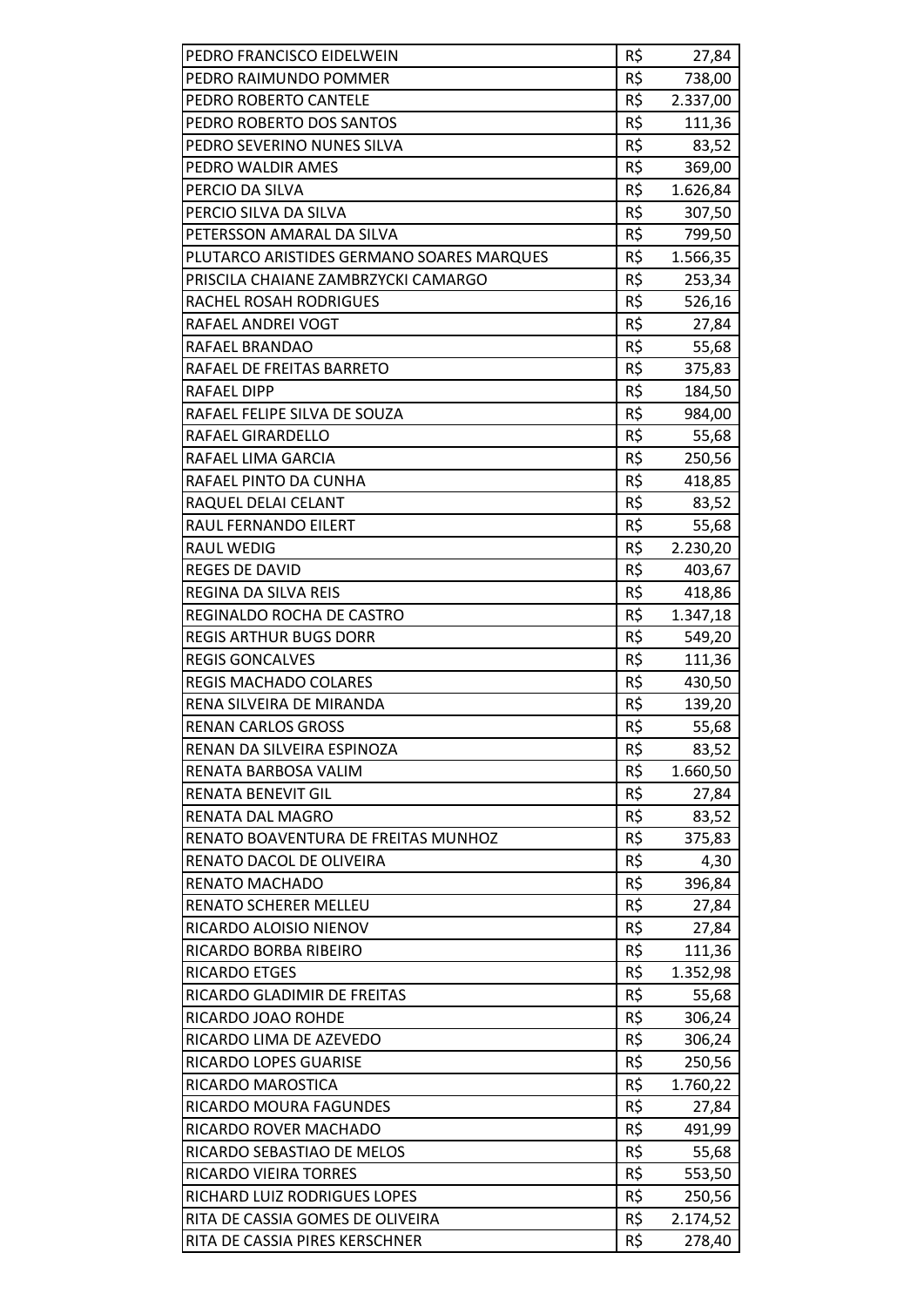| RIVELINO STEINMETZ                                                  | R\$        | 533,00           |
|---------------------------------------------------------------------|------------|------------------|
| ROBERTO CARLOS MARQUES DE OLIVEIRA<br>ROBERTO CARLOS MATTOS ANDRADE | R\$<br>R\$ | 55,68            |
| ROBERTO DE SOUZA BOESE                                              | R\$        | 184,50           |
| ROBERTO FABIANO WOMMER                                              | R\$        | 307,50<br>139,20 |
| ROBERTO ILO HORST DA SILVA                                          | R\$        | 184,50           |
| ROBERTO PEIXOTO DOS SANTOS                                          | R\$        | 111,36           |
| <b>ROBERTO PERIN</b>                                                | R\$        | 167,04           |
| ROBERTO SIDINEI JUNG                                                | R\$        | 55,68            |
| ROBERTO SILVEIRA DE BORBA                                           | R\$        | 55,68            |
| ROBINSON LUIS STURMER                                               | R\$        | 389,76           |
|                                                                     | R\$        |                  |
| ROBISON BODE TEIXEIRA                                               | R\$        | 1.229,99         |
| ROBSON COSTA BOLESTA                                                | R\$        | 55,68            |
| ROBSON MORAES MEIRELES                                              |            | 225,50           |
| RODINEI COSTA VITORIA                                               | R\$        | 2.091,00         |
| RODRIGO BRITTES DA SILVEIRA                                         | R\$        | 984,00           |
| RODRIGO CALVETE FERREIRA                                            | R\$        | 27,84            |
| RODRIGO DA SILVA                                                    | R\$        | 27,84            |
| RODRIGO DA SILVA MIRANDA                                            | R\$        | 430,50           |
| <b>RODRIGO DE TOLEDO</b>                                            | R\$        | 154,14           |
| RODRIGO GUILHERME BECKER RAMOS                                      | R\$        | 526,16           |
| RODRIGO KERSCNER AMODEU                                             | R\$        | 134,90           |
| RODRIGO LUPIM FERNANDES                                             | R\$        | 417,60           |
| RODRIGO MENDONCA GUERIM                                             | R\$        | 55,68            |
| RODRIGO MOEHLECKE SCHEFFER                                          | R\$        | 306,24           |
| RODRIGO NOGUEIRA CORREA                                             | R\$        | 361,92           |
| RODRIGO SAGRILO VIDAL                                               | R\$        | 335,34           |
| RODRIGO SOMENSI TROMBINI                                            | R\$        | 27,84            |
| RODRIGO VIEIRA PERES                                                | R\$        | 55,68            |
| RODRIGO ZAGO RODRIGUES                                              | R\$        | 27,84            |
| <b>ROGER CARLOS TORRES</b>                                          | R\$        | 2.091,00         |
| ROGER DOS SANTOS GONCALVES                                          | R\$        | 55,68            |
| ROGER FERNANDO FAGAN VIECELI                                        | R\$        | 984,00           |
| ROGER RODRIGO DE OLIVEIRA LOPES                                     | R\$        | 1.011,84         |
| ROGERIO ADRIANO BOFF                                                | R\$        | 83,52            |
| ROGERIO ANTONIO SOZINHO MAZURANA                                    | R\$        | 34,29            |
| ROGERIO BATISTA DOS SANTOS                                          | R\$        | 1.134,84         |
| ROGERIO HENRIQUE LOPES CORREA                                       | R\$        | 55,68            |
| ROGERIO LUCIO                                                       | R\$        | 922,50           |
| ROGERIO MADRID OLIVEIRA                                             | R\$        | 83,52            |
| ROGERIO MARTINS VARGAS                                              | R\$        | 55,68            |
| ROGERIO NUNES LOPES                                                 | R\$        | 1.111,56         |
| ROGERIO SCHWARZBACH                                                 | R\$        | 83,52            |
| ROMAR MULLER                                                        | R\$        | 55,68            |
| ROMILDO MARQUES DA ROSA                                             | R\$        | 1.257,84         |
| ROMULO ADRIANO DA SILVA                                             | R\$        | 51,38            |
| RONALDO DA SILVA ALVES                                              | R\$        | 519,84           |
| RONALDO JUNIOR GOMES SILVA                                          | R\$        | 27,84            |
| RONALDO RODRIGUES DENGO                                             | R\$        | 83,52            |
| RONAN XAVIER COUTINHO                                               | R\$        | 1.442,34         |
| RONEI BARREIRO FLORES                                               | R\$        | 2.091,00         |
| ROQUE ANILDO CAVALHEIRO REVELANT                                    | R\$        | 27,84            |
| ROQUE DANIEL GAUER CABRAL                                           | R\$        | 184,50           |
|                                                                     | R\$        | 554,00           |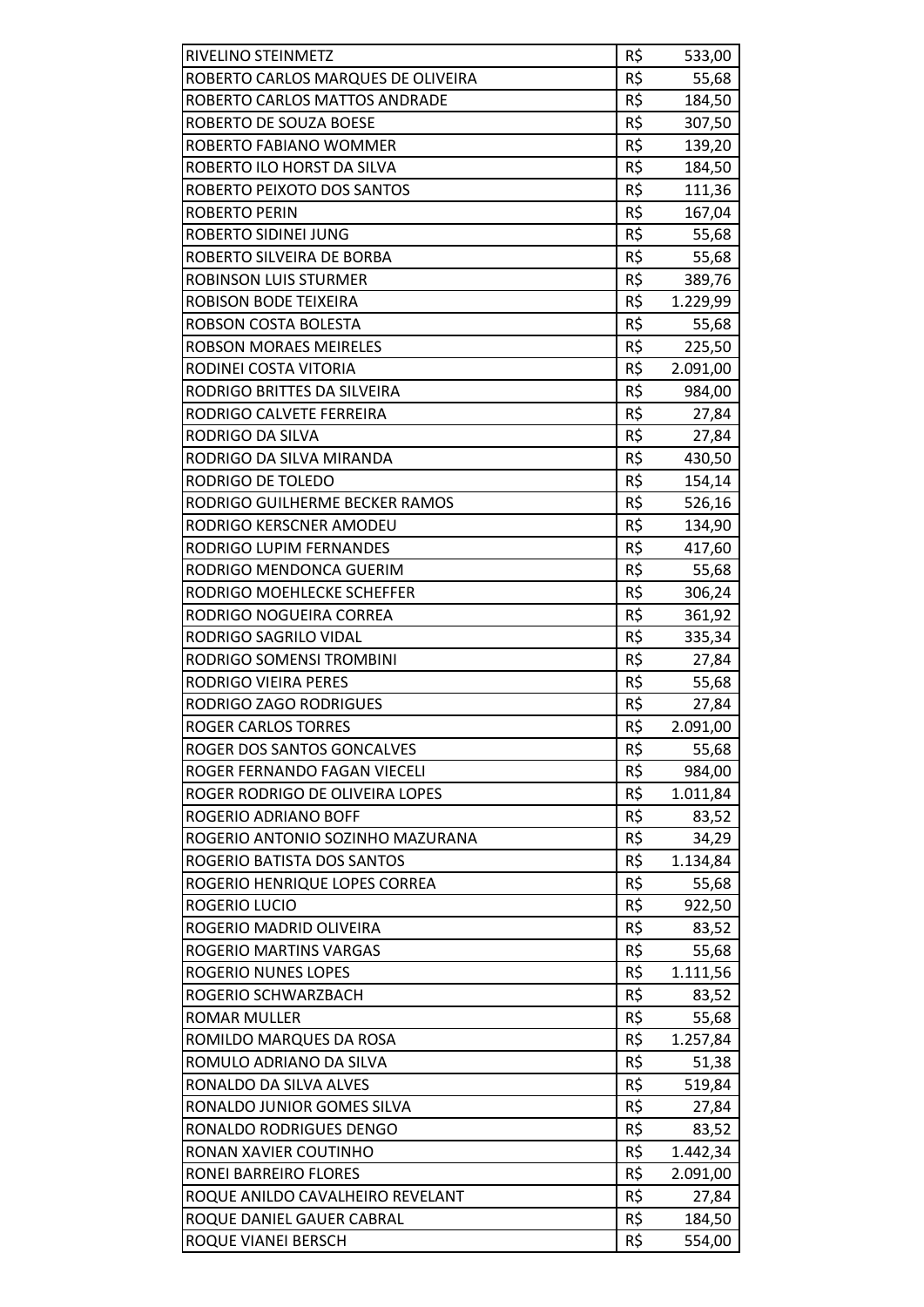| ROSA LIBANA DE MOURA                                    | R\$        | 375,83   |
|---------------------------------------------------------|------------|----------|
| ROSALINA CARDOSO DE OLIVEIRA                            | R\$        | 27,84    |
| ROSANDRO DE ALMEIDA GARSKE                              | R\$<br>R\$ | 55,68    |
| ROSANGELA CORADINI                                      | R\$        | 184,50   |
| ROSEAR MELLO DE CARVALHO                                |            | 123,00   |
| ROSELI DIAS PERALTA                                     | R\$        | 738,00   |
| ROSELI MARIA KLEINUBING MOMBACH                         | R\$        | 27,84    |
| ROSNEI HERBSTRITH<br><b>RUAN PATRICK MARTINS MORAES</b> | R\$<br>R\$ | 526,16   |
|                                                         |            | 27,84    |
| <b>RUBEM LUIZ NUNES EV</b>                              | R\$        | 665,36   |
| RUBEMAR MARTINS FARIA                                   | R\$        | 83,52    |
| RUBIMAR POST                                            | R\$        | 111,36   |
| RUDIMAR BIESEKI                                         | R\$        | 222,72   |
| RUDIMAR PEDROSO MACIEL                                  | R\$        | 167,04   |
| <b>RUDINEI POST</b>                                     | R\$        | 222,72   |
| <b>RUDNEY CRACCO</b>                                    | R\$        | 570,71   |
| RUFINO CHERNHAK                                         | R\$        | 1.168,50 |
| <b>RUI LEANDRO VARGAS</b>                               | R\$        | 111,36   |
| RUI PACHECO DE OLIVEIRA                                 | R\$        | 225,50   |
| RUTE MARA LEIVAS DE FREITAS                             | R\$        | 676,50   |
| SABRINA ROSS BORNIATTI                                  | R\$        | 83,52    |
| SABRINA SOUZA DE SOUZA MACHADO                          | R\$        | 184,50   |
| SADI ANTONIO DAL PIVA                                   | R\$        | 584,64   |
| <b>SADY MOREIRA</b>                                     | R\$        | 389,76   |
| SALVADOR CORREA FILHO                                   | R\$        | 1.352,98 |
| SAMUEL CHAVES DE SOUZA                                  | R\$        | 27,84    |
| SANDRO ADRIANI CAMARGO                                  | R\$        | 184,50   |
| SANDRO ALEX GONCALVES VIEIRA                            | R\$        | 1.519,02 |
| SANDRO DA SILVA NEUMANN                                 | R\$        | 307,50   |
| SANDRO JOCELITO KLEIN                                   | R\$        | 2.521,50 |
| SANDRO LUIZ DA SILVA                                    | R\$        | 27,84    |
| SANDRO MARQUES DA SILVA                                 | R\$        | 139,20   |
| <b>SANDRO MOURA RODRIGUES</b>                           | R\$        | 184,50   |
| <b>SANDRO REIS PERUZZO</b>                              | R\$        | 194,88   |
| SARA BERENICE VIEIRA GRASSEL                            | R\$        | 27,84    |
| SAULO CORTEZ DE ANDRADE                                 | R\$        | 410,00   |
| SAULO ORLANDO SCHOSSELER                                | R\$        | 55,68    |
| SAULO RODRIGO GHYSIO SOUZA                              | R\$        | 1.471,70 |
| SEBASTIAO FRANCISCO PASTORIO                            | R\$        | 27,84    |
| SEBASTIAO PEREIRA DOMINGUES                             | R\$        | 676,49   |
| SEDENIR LAUNE SCHMIDT                                   | R\$        | 225,50   |
| SELVIO LOREGIAN                                         | R\$        | 139,20   |
| <b>SERGIO AUGUSTO PACHECO MENDES</b>                    | R\$        | 2.482,02 |
| SERGIO BORBA ZAMPERETTI                                 | R\$        | 83,52    |
| SERGIO DA SILVA                                         | R\$        | 1.335,54 |
| SERGIO DE TONI                                          | R\$        | 55,68    |
| SERGIO GONCALVES MACHADO                                | R\$        | 27,84    |
| SERGIO HENRIQUE GARCIA FERNANDES                        | R\$        | 2.337,00 |
| <b>SERGIO LORENZI</b>                                   | R\$        | 307,50   |
| SERGIO LUIS DA ROCHA MONTEZANO                          | R\$        | 27,84    |
| <b>SERGIO PAULIN WOLFF</b>                              | R\$        | 27,84    |
| SERGIO PEREIRA                                          | R\$        | 1.236,81 |
| SERGIO RICARDO DAVILA KRUG                              | R\$        | 403,67   |
| SERGIO ROCHA CORREA                                     | R\$        | 760,02   |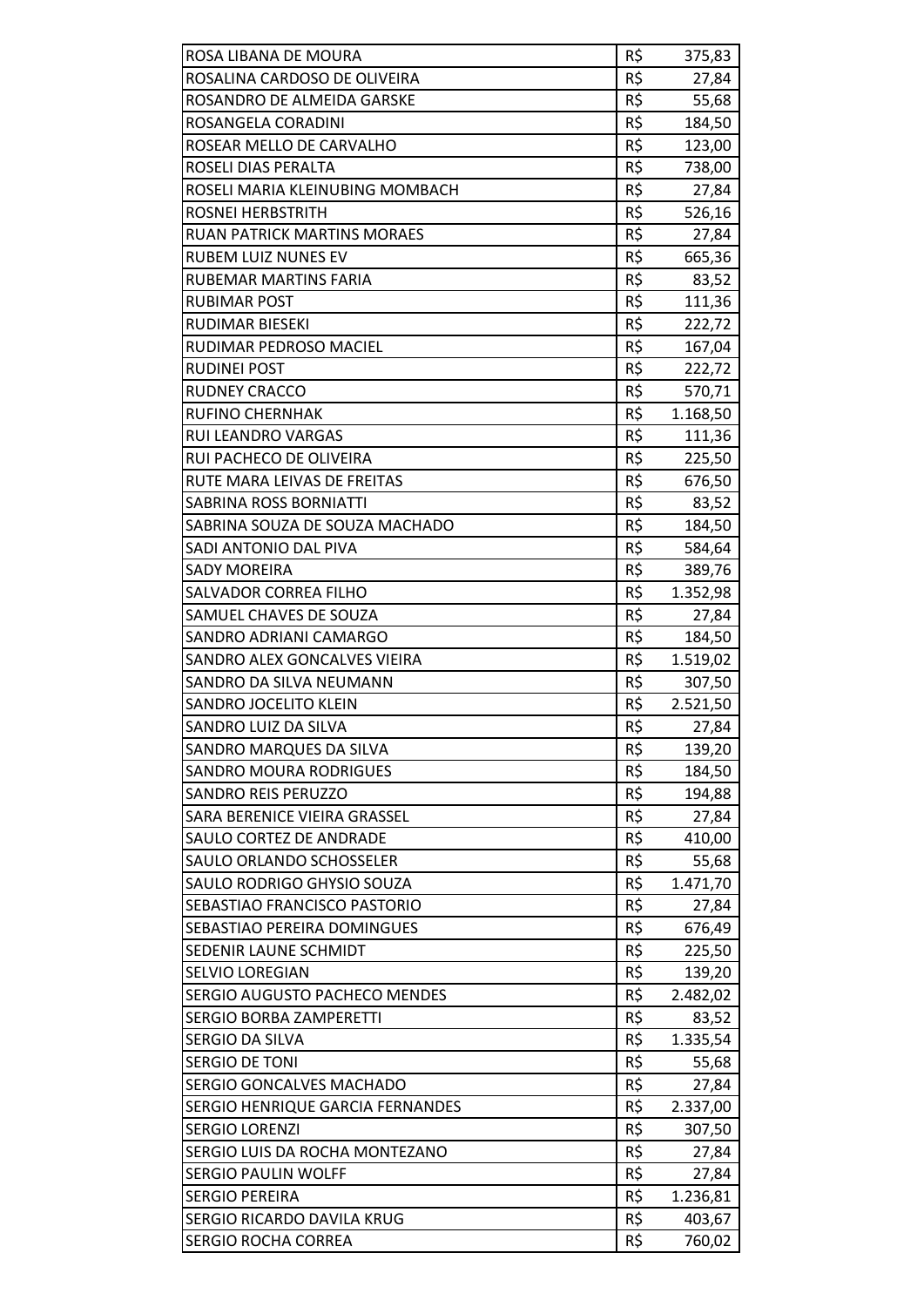| <b>SERGIO VALETA JUNIOR</b>               | R\$ | 361,92   |
|-------------------------------------------|-----|----------|
| <b>SERGIO VOLNEI ROEHRS</b>               | R\$ | 27,84    |
| SHEILA DENISE SULZBACH                    | R\$ | 2.091,00 |
| SIDNEI DOS SANTOS                         | R\$ | 361,92   |
| SIDNEI FAERMANN BARTH                     | R\$ | 27,84    |
| SIDNEI FERNANDO TIBOLA                    | R\$ | 55,68    |
| <b>SILMAR KREMER</b>                      | R\$ | 1.045,50 |
| SILVANO MUSSONINE CABREIRA                | R\$ | 392,54   |
| SILVIA REGINA RUBENICH                    | R\$ | 7,05     |
| <b>SILVIO SOUCHIE</b>                     | R\$ | 323,70   |
| SIMAO PEDRO ORQUIZ MACIEL                 | R\$ | 27,84    |
| SIMONE DA SILVA BORBA                     | R\$ | 375,83   |
| SIMONE DA SILVA SOARES                    | R\$ | 451,00   |
| <b>SIMONE LIMBERGER</b>                   | R\$ | 111,36   |
| <b>SINAIR CARGNINO</b>                    | R\$ | 27,84    |
| SINARA GREICE REGINATO DO NASCIMENTO      | R\$ | 403,67   |
| SOLANGE MARIA SOZINHO MAZURANA            | R\$ | 83,52    |
| SOLENI MACHADO DE QUADROS                 | R\$ | 334,08   |
| SONIA CRISTINA WENCLEVSKI                 | R\$ | 225,50   |
| SONIA MARIA ESVAISSER ARNOLDO             | R\$ | 27,84    |
| SONIA SIQUEIRA RISSETTI                   | R\$ | 184,50   |
| SUSANE DE SOUZA SILVEIRA                  | R\$ | 25,69    |
| SUZETE LUZIA DETTENBORN                   | R\$ | 1.202,65 |
| <b>TAIGORO MARTINS VESSOZI</b>            | R\$ | 526,16   |
| TAINA BERNARDI BESSA                      | R\$ | 167,04   |
| TAIS ALINE BRUNO DE AZEVEDO SCHNORNBERGER | R\$ | 27,84    |
| TANIA MARIA BICA PARAIBA                  | R\$ | 676,50   |
| TANIA TEREZINHA BORDIM KNEBEL             | R\$ | 83,52    |
| <b>TARCIZO CESAR BISPO</b>                | R\$ | 83,52    |
| TASSENAN BECK WILDE                       | R\$ | 375,83   |
| TATIANA CEZIMBRA DA COSTA                 | R\$ | 307,50   |
| TATIANA STEINSTRASSER SALDANHA ROSSATTO   | R\$ | 55,68    |
| THAIN+ DE SENE ABI                        | R\$ | 27,84    |
| THIAGO DE HERMANN PRESTES                 | R\$ | 307,50   |
| THIAGO PINTO DA CUNHA                     | R\$ | 1.095,36 |
| THIAGO SILVA DOS ANJOS                    | R\$ | 55,68    |
| THIAGO VILANOVA                           | R\$ | 375,83   |
| <b>TIAGO AMARAL KELBOUSCAS</b>            | R\$ | 212,34   |
| <b>TIAGO BORGES SILVA</b>                 | R\$ | 281,18   |
| TIAGO CORREA DE FRAGA                     | R\$ | 27,84    |
| TIAGO DA SILVA PACHECO                    | R\$ | 1.369,20 |
| TIAGO DE OLIVEIRA MARTINS                 | R\$ | 609,68   |
| <b>TIAGO GUILHERME IEPSEN</b>             | R\$ | 83,52    |
| TIAGO LEMOS DA SILVA                      | R\$ | 501,12   |
| <b>TIAGO LUIS MEDINA</b>                  | R\$ | 501,12   |
| TIAGO MACHACHESKI MARCHI                  | R\$ | 27,84    |
| TIAGO MARQUES DE JESUS                    | R\$ | 55,68    |
| <b>TIAGO MORAES DELLANHESE</b>            | R\$ | 1.194,19 |
| <b>TIAGO NUNES LOPES</b>                  | R\$ | 27,84    |
| TIAGO PEREIRA BITTENCOURT                 | R\$ | 553,50   |
| TIAGO PERES DA SILVA                      | R\$ | 1.107,00 |
| <b>TIAGO SCHNORNBERGER</b>                | R\$ | 25,69    |
| <b>TOMAZ JAQUES DOS SANTOS</b>            | R\$ | 55,68    |
| TUANE DE ALMEIDA PEREIRA                  | R\$ | 77,07    |
|                                           |     |          |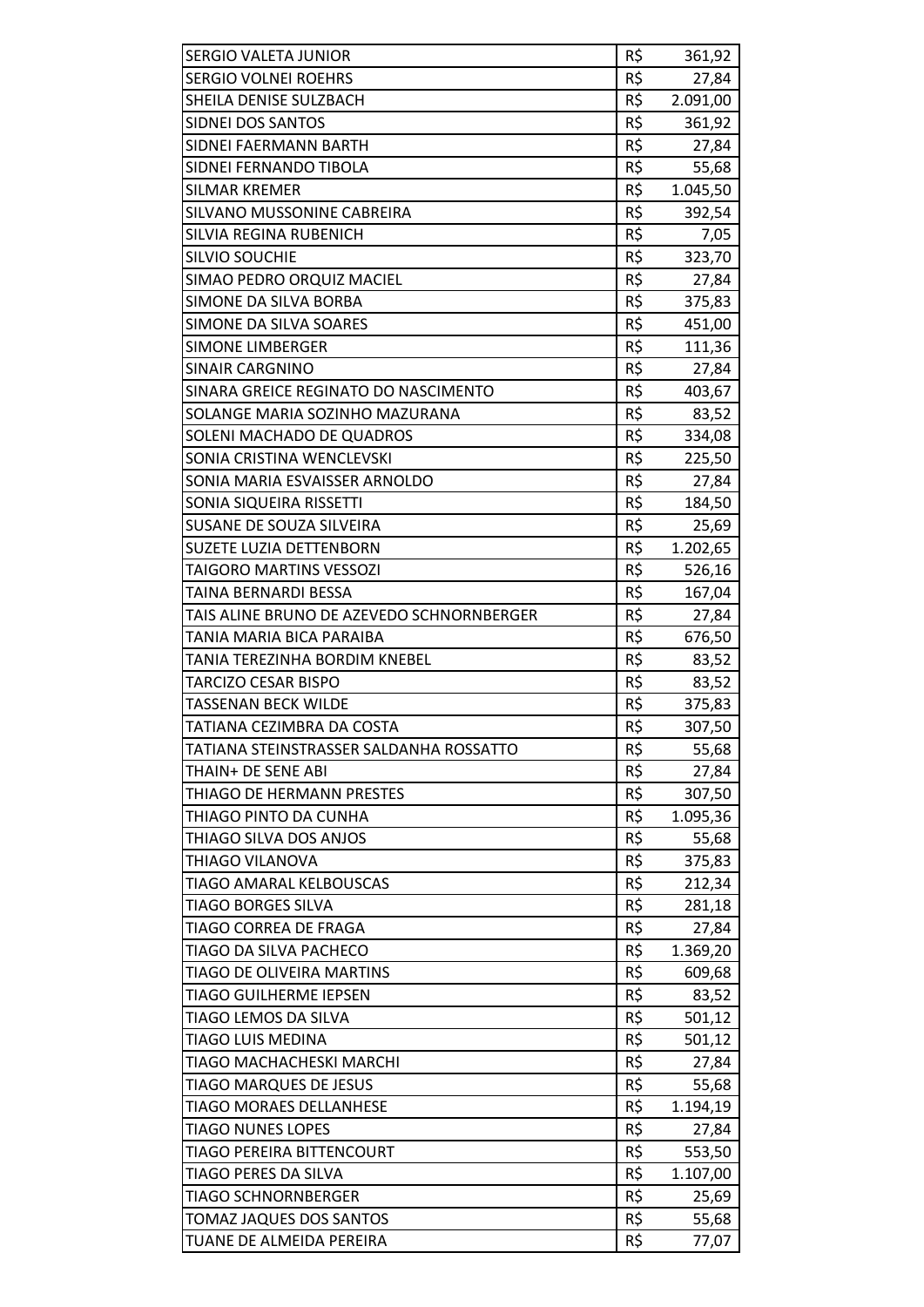| <b>UBAIAR BARBOSA ALVES</b>           | R\$ | 55,68    |
|---------------------------------------|-----|----------|
| <b>UBIRA ANAGE DA COSTA TELLES</b>    | R\$ | 31,33    |
| UBIRAJARA JUSTO MENDONCA              | R\$ | 2.214,00 |
| <b>UBIRATAN DA CUNHA GUILHERME</b>    | R\$ | 55,68    |
| <b>UGLAIR MORAES MACHADO</b>          | R\$ | 556,80   |
| ULISSES SANTOS VAQUEIRO               | R\$ | 890,88   |
| VAGNER EICH DA SILVA                  | R\$ | 83,52    |
| VAGNER FRANCISCO DE AZEVEDO           | R\$ | 27,84    |
| <b>VAGNER MACHADO DE FREITAS</b>      | R\$ | 2.214,00 |
| <b>VALDAIR PASTORIO</b>               | R\$ | 861,00   |
| <b>VALDAIR VIEGAS FERREIRA</b>        | R\$ | 417,60   |
| <b>VALDECI ADILIO PACHECO</b>         | R\$ | 581,84   |
| <b>VALDEMIR VIERA</b>                 | R\$ |          |
| <b>VALDENIR TOMAZ MICK REIMANN</b>    | R\$ | 295,86   |
|                                       |     | 225,50   |
| VALDIR BALTAZAR FIGUEIREDO DOS SANTOS | R\$ | 83,52    |
| <b>VALDIR DEFAVERI</b>                | R\$ | 27,84    |
| <b>VALDIR GRAEFF</b>                  | R\$ | 984,00   |
| <b>VALDIR PEREIRA</b>                 | R\$ | 1.353,00 |
| <b>VALDIR SCHMITT</b>                 | R\$ | 55,68    |
| <b>VALERIO MOREIRA DOS SANTOS</b>     | R\$ | 83,52    |
| <b>VALESCA FERREIRA DOS REIS</b>      | R\$ | 83,52    |
| <b>VALKIRIA CARDOSO LOPES</b>         | R\$ | 111,36   |
| <b>VALMIR DOS SANTOS FERREIRA</b>     | R\$ | 27,84    |
| <b>VALMIR JOSE GRAZZIOTIN</b>         | R\$ | 27,84    |
| VALMOR RIBEIRO DA SILVA               | R\$ | 111,36   |
| <b>VALMOR WEIRICH</b>                 | R\$ | 545,51   |
| VALNERI ARAUJO DA SILVA JUNIOR        | R\$ | 779,50   |
| <b>VANDER BERNARDI</b>                | R\$ | 55,68    |
| <b>VANDERLEI JOSE PERIN</b>           | R\$ | 363,18   |
| <b>VANDERLEI LUIS DALLE</b>           | R\$ | 27,84    |
| <b>VANDERLEI VANAZZI</b>              | R\$ | 83,52    |
| VANESSA BARRETO ALVES HOPPERDIZEL     | R\$ | 27,84    |
| VANESSA DA COSTA VIEIRA KLUSENER      | R\$ | 27,84    |
| VANESSA DE VARGAS BUZATTO KUPKA       | R\$ | 552,61   |
| VANINA DEGRANDI                       | R\$ | 225,50   |
| <b>VANONI BORGES BORTOLAS</b>         | R\$ | 738,00   |
| <b>VERIDIANA FLESCH</b>               | R\$ | 473,28   |
| VICTOR HUGO CAMPOS FERRUGEM           | R\$ | 704,34   |
| <b>VICTOR JOSE DOS REIS RAMIRES</b>   | R\$ | 225,50   |
| VILMAR ARMANDO KONAGESKI JUNIOR       | R\$ | 1.653,64 |
| <b>VILMAR GONCALVES DA SILVA</b>      | R\$ | 861,00   |
| <b>VILMAR KOERBES</b>                 | R\$ | 1.039,68 |
| <b>VILMAR PUDELL</b>                  | R\$ | 27,84    |
| VILMAR SIRINEU MORAES DOS SANTOS      | R\$ | 480,36   |
| VILNEI MARIA RIBEIRO DE MORAES        | R\$ | 225,50   |
| VILSON DA SILVA ESCOBAR               | R\$ | 83,52    |
| VILSON DE CAMARGO RIBEIRO             | R\$ | 581,34   |
| VILSON LUIZ ZIMMER                    | R\$ | 553,50   |
| <b>VINICIUS CEZAR MARIA</b>           | R\$ | 55,68    |
| <b>VINICIUS PACZEK MACHADO</b>        | R\$ | 430,50   |
| VINICIUS VASCONCELOS SAMPAIO          | R\$ | 55,68    |
| <b>VINICIUS WAILER TRINDADE</b>       | R\$ | 250,56   |
| <b>VITERIO REISDERFER</b>             | R\$ | 861,00   |
| VITOR CESAR SARAIVA PORTO             | R\$ | 407,22   |
|                                       |     |          |